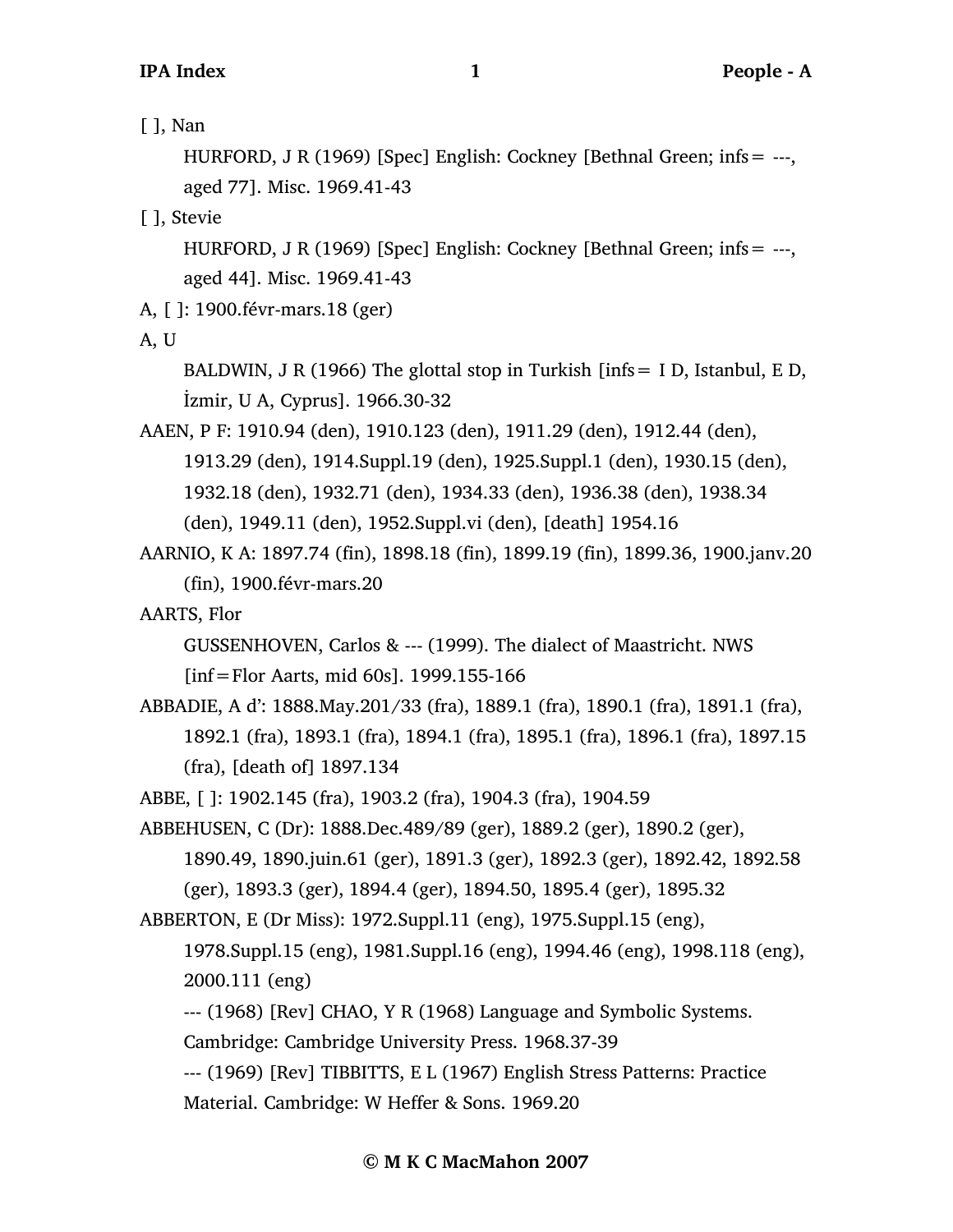--- (1969) [Rev] BUCK, T (1968) Modern Phonetic Texts for Foreign

Students of English, with Annotated Texts for Private Study. München: Max Hueber Verlag. 1969.20-21

--- (1970) [Rev] SEYMOUR, G (1969) Practical English Phonetics. London: Leonard Hill. 1970.49-50

--- (1970) [Rev] SHORT, D (1967) A Guide to Stress in English. London: University of London Press Ltd. 1970.50-51

--- (1972) Some laryngographic data for Korean stops [=Seoul]. 1972.67- 78

--- (1973) [Rev] ONDRÁCKOVÁ, J (1973) The Physiological Activity of the Speech Organs The Hague & Paris: Mouton 1973.98-100

--- (1974) [Rev] ROCKEY, D (1973) Phonetic Lexicon. London, New York, Rheine: Heyden and Son Ltd. 1974.56-58

ABBOTT, [ ] (Mrs): 1910.5 (eng), 1911.12 (eng), 1912.25 (eng)

ABDULLAH, Salah

MARIN, G (1924) [Spec] Somali [inf=Salah ABDULLAH]. NWS. 1924.15- 16

ABE, Isamu (Prof): 1955.23 (jap), 1955.Suppl.xii (jap), 1960.19 (jap),

1961.Suppl.xiv (jap), 1972.Suppl.7 (jap), 1975.Suppl.10 (jap),

1978.Suppl.10 (jap), 1981.Suppl.10 (jap), 1990.ii.55 (jap), 1994.46 (jap)

```
--- (1965) On Hawaian intonation [inf=Pualani ANTHONY]. 1965.5-6
```
ABECK  $\sim$  ABEEK, [ ] (Dr): 1895.30 (ger), 1895.76 (ger), 1896.5 (ger), 1896.35, 1898.6 (ger), 1899.7 (ger), 1900.janv.8 (ger), 1900.févr-mars.19, 1901.8 (ger), 1901.30 (ger), 1901.47

ABÉE, Fritz: 1902.98 (ger)

ABEEK: see ABECK  $\sim$  ABEEK

ABEL, [ ]: 1898.89 (ger), 1899.7 (ger), 1899.35

ABEL, Anna Petrovna (Mlle): 1913.32 (rus), 1914.Suppl.22 (rus)

ABEL, C: 1897.157 (nor), 1898.17 (nor), 1899.17 (nor), 1899.35

ABEL, James W: 1938.57 (usa), 1942.11, 1951.26 (usa), 1952.Suppl.vii (usa), 1954.43 (gre), 1955.Suppl.vii (usa), 1958.23 (usa), 1961.Suppl.ix (usa), 1972.Suppl.15 (usa), 1975.Suppl.19 (usa)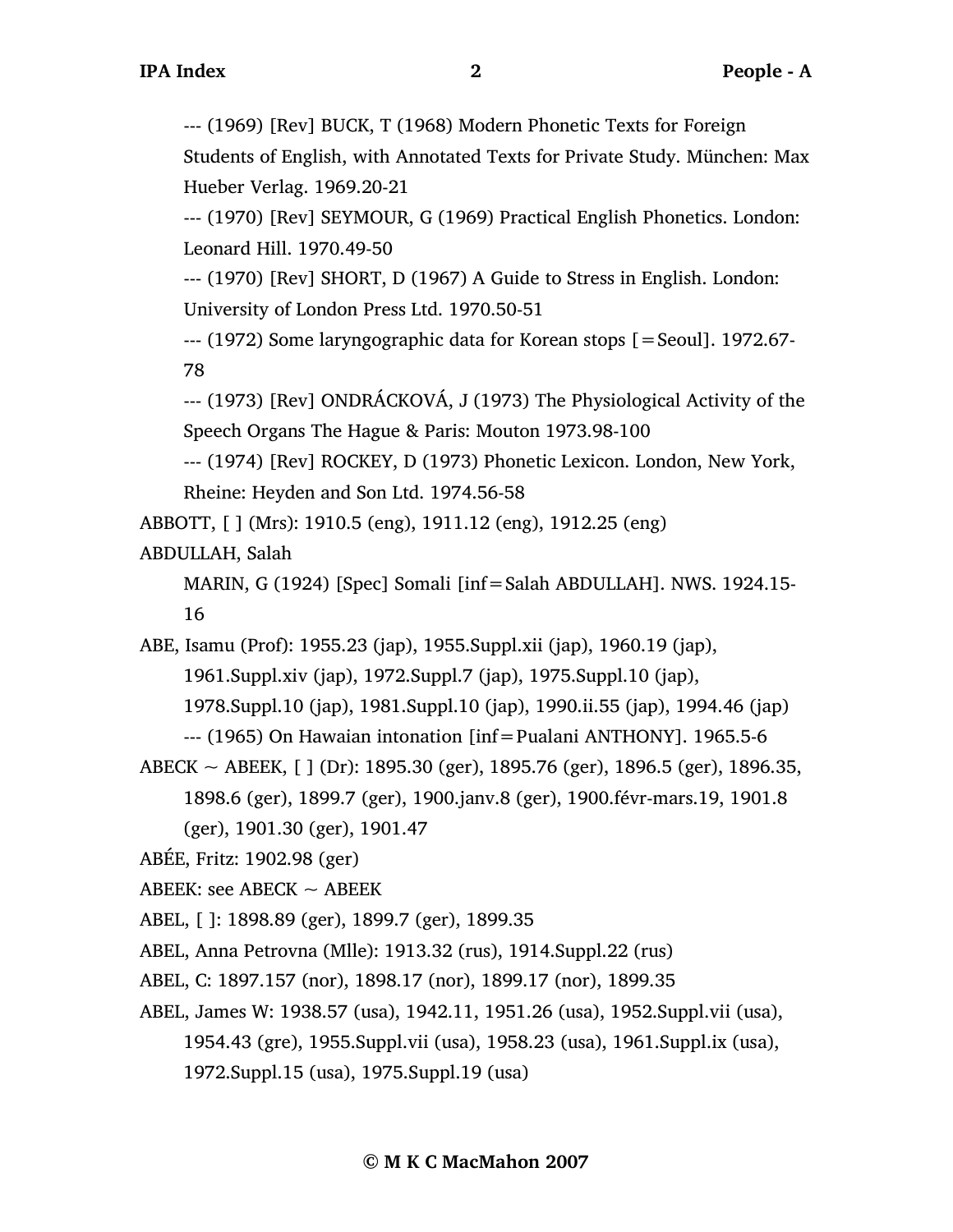--- (1952) [Spec] Standard Southern American [inf A: born & ed Indiana, pronunciation basically General American; Inf B: relatively untutored in speech from area east of Mississippi River and just south of the Mississippi State line]. 1952.35-37

ABEL, N J: 1901.69 (eng), 1901.122 (eng)

ABELE, Anna (Dr): 1929.42 (lat), 1930.17 (lat), 1932.19 (lat), 1934.34 (lat), 1936.39 (lat), 1938.35 (lat)

ABELIN, Åsa (Dr): 2005.128 (swe)

ABELMANN, [ ] (Frl): 1913.17 (ger)

ABERCROMBIE, David (Prof): 1931.18 (eng), 1932.13 (eng), 1934.29 (eng), 1935.71 (eng), 1936.35 (eng), 1938.31 (eng), 1945.36 (eng), 1948.32 (sco), 1949.7 (sco), 1952.Suppl.i (sco), 1955.Suppl.i (sco), 1961.Suppl.i (sco), 1972.Suppl.11 (sco), 1975.Suppl.15 (sco), 1978.Suppl.15 (sco), 1981.Suppl.16 (sco), 1990.ii.55 (sco)

--- (1932) [Spec] Patois créole de Martinique [inf=Yang TING]. NWS. 1932.4

--- (1936) [Spec] Icelandic. NWS. 1936.51

--- (1937) Two early "transcriptions" [=1703, 1711]. 1937.34-36

[Phoneticians on the staff of the Institute of English Studies, Athens: R T

Butlin, D Abercrombie, H J Uldall, J C Catford, J Pring]. 1939.52

--- (1945) A simplification of Icelandic transcription 1945.20-21

 $-$ -- (1946)  $\Lambda$  and  $\Theta$  in English [=accents in Northern and American English

with no distinction; history of the use of the schwa symbol in phonetics,

especially by William Thornton]. 1946.22

--- (1947) [Spec] Greek of Cyprus [neighbourhood of Famagusta]. NWS. 1947.29

[Result of election to fill vacancies on the Council]. 1949.6-7

--- (1950) [Spec] Gaelic [Eochar, South Uist; inf=Alasdair MACDONALD]. NWS. 1950.30-31. Corr: 1951.21

--- (1950) [Rev] JONES, D (1950) The Phoneme. Its Nature and Use.

Cambridge: W Heffer & Sons Ltd. 1950.31-33

[Council proposals and decisions] 1951.48-50

--- (1953) Phonetic transcriptions [=theory of]. 1953.32-34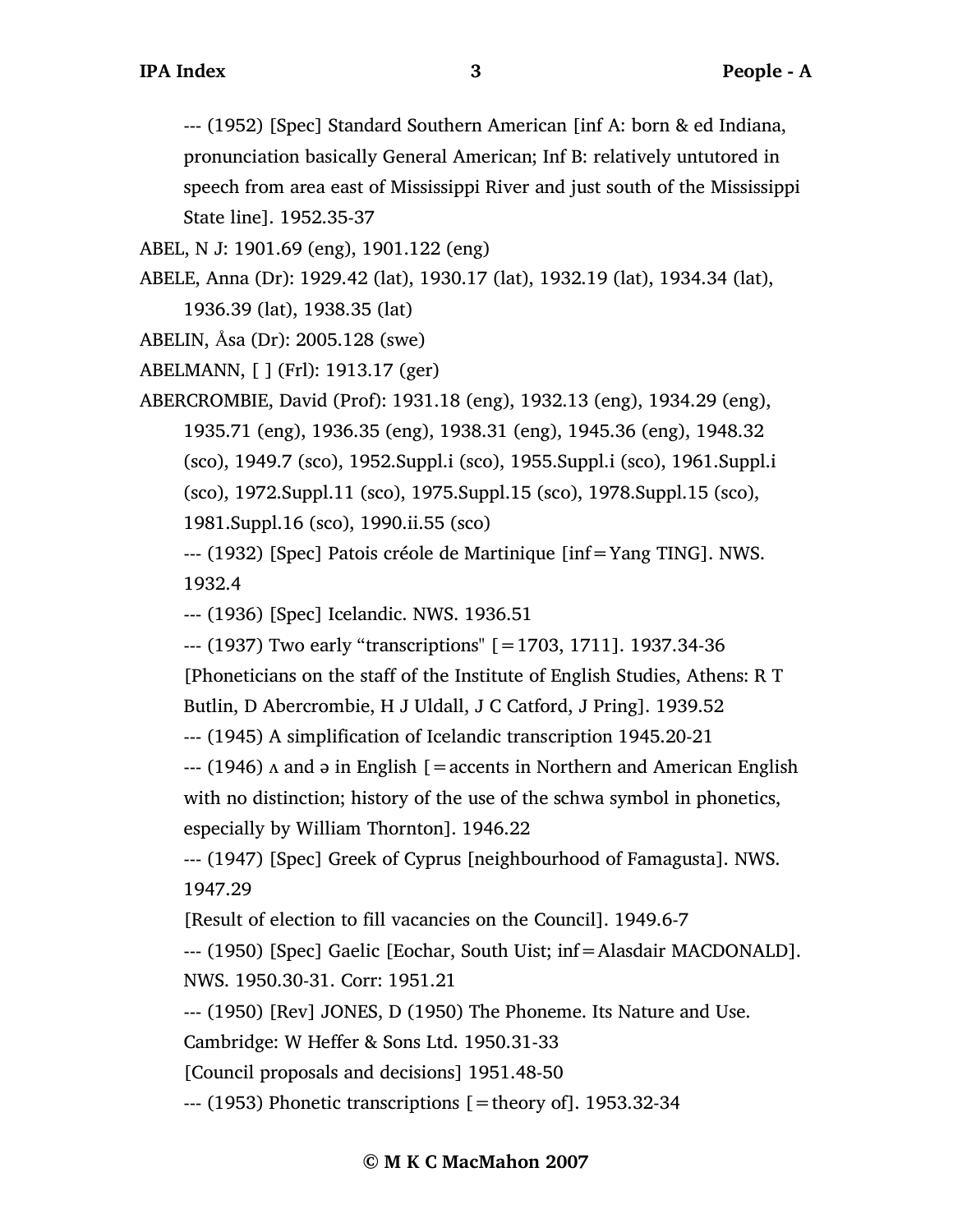$-$  (1954) A Scottish vowel  $[ = /\mathcal{E}$ ]. 1954.23-24

--- (1954) [Rev] LAMBERT, H M (1953) Introduction to the Devangari Script: for students of Sanskrit, Hindi, Marathi, Gujarati and Bengali. [The Bengali section in collaboration with G M Summers]. London: Oxford University Press. 1954.32-34

--- (1954) [Rev] MITCHELL, T F (1953) Writing Arabic: a practical introduction to ruq'ah script. London: Oxford University Press. 1954.32-34 O'CONNOR, J D (1957) [Rev] ABERCROMBIE, D (1956) Problems and Principles: Studies in the Teachingof English as a Second Language. London: Longmans Green. 1957.17-18

--- (1957) [Spec] A Scottish text [educated Scottish pronunciation]. NWS. 1957.7-8

--- (1958) [Rev] ALBRIGHT, R W (1958) The International Phonetic Alphabet: Its Backgrounds and Development (Publication Seven of the Indiana University Research Center in Anthropology, Folklore, and Linguistics); also Part III of International Journal of American Linguistics, Vol 24, No 1. B 1958.32-34

--- (1960) [Rev] FRANCIS, W N (1958) The Structure of American English. With a Chapter on American English Dialects by Raven I McDavid Jr. New York: Ronald Press Co. 1960.32-33

WELLS, J C (1964) [Rev] ABERCROMBIE, D (1964) English Phonetic Texts. London: Faber & Faber Ltd. 1964.29-31

[appointment, University of Edinburgh]. 1964.7

ULDALL, E T (1965) [Spec] RP [inf=ABERCROMBIE, D]. NWS 1965.28-29. Corr: 1966.34

LEWIS, J W (1967) [Rev] ABERCROMBIE, D (1965) Studies in Phonetics and Linguistics. London: Oxford University Press. 1967.13-14

ARNOLD, G F (1967) [Rev] ABERCROMBIE, D Elements of General

Phonetics. Edinburgh: Edinburgh University Press. 1967.37-40

--- (1967) [Rev] LADEFOGED, P (1964) A Phonetic Study of West African

Languages: an auditory-instrumental survey. Cambridge: Cambridge

University Press. 1967.9-11

GIMSON, A C (1972) Council elections. 1972.34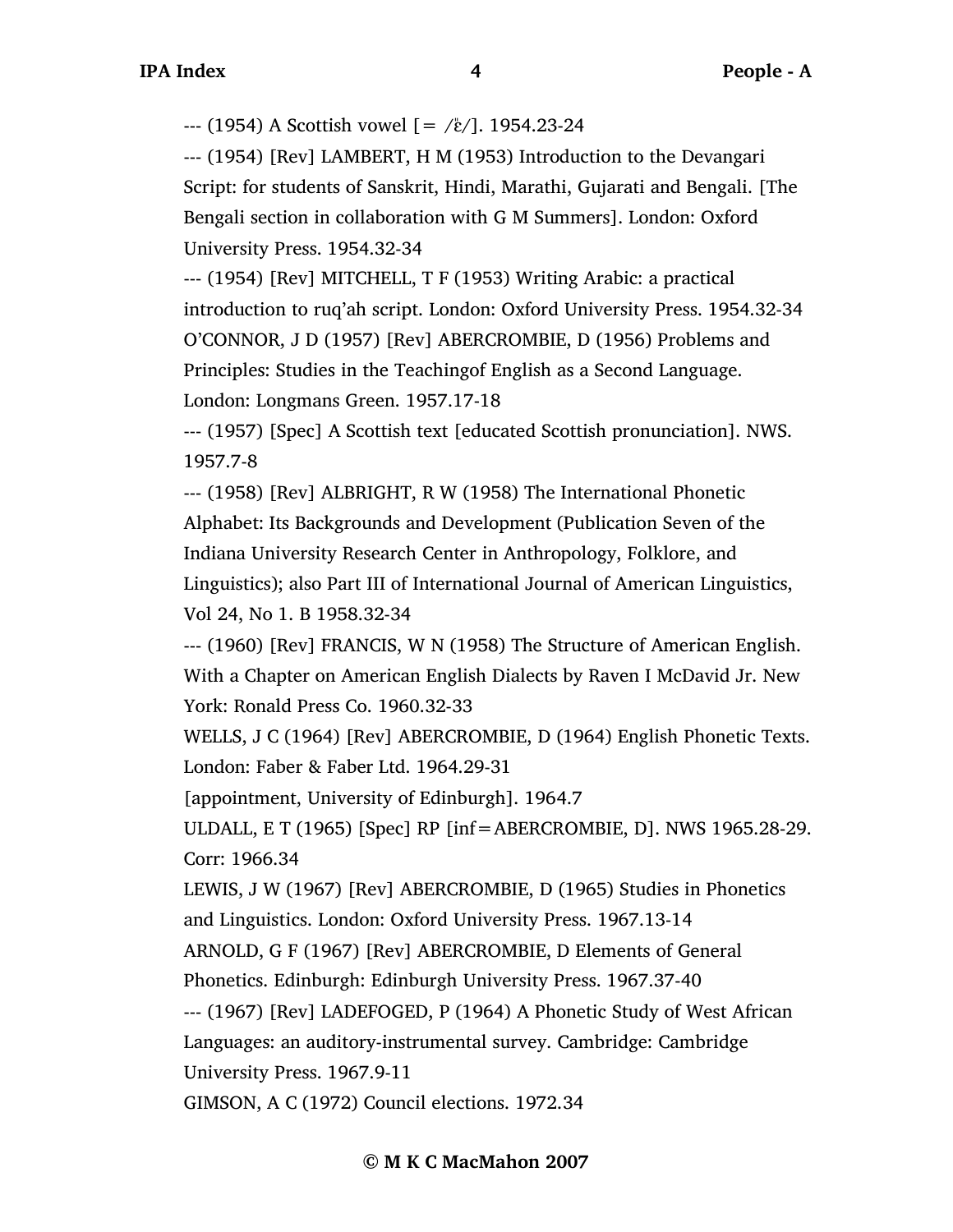--- (1972) [Rev] BROSNAHAN, L F & MALMBERG, B (1970) Introduction to Phonetics. Cambridge: W Heffer & Sons Ltd. 1972.85-89 GIMSON, A C (1975) Council decisions. 1975.2 WELLS, J C (1975) The Association's Alphabet [=Extract] 1975.52-58 McCLURE, J D (1975) The IPA alphabet: a case for reform 1975.75-80 WELLS, J C (1976) The Association's Alphabet [=Council's views on proposed modifications]. 1976.2-3 Council elections [=results]. 1985.5, Council (1987) 1986.ifc --- (1986) Hylomorphic taxonymy and William Holder. 1986.4-7 Council (1987) 1987.July.ifc, Council (1987) 1987.Dec.ifc, Council (1987) 1988.July.ifc, Council (1987) 1988.Dec.ifc, Council (1987) 1989.July.ifc, Council (1989) 1989.Dec.ifc, Council (1989) 1990.July.ifc ROACH, Peter (1990) Association business and announcements  $[=$  Council election results]. 1990.Dec.72 Council (1990) 1990.Dec.ifc, Council (1991) 1991.June.ifc Association Business: Business meeting, 22 August 1991, Aix-en-Provence 1991.55-56 KELLY, John (1992) David Abercrombie: In Memoriam  $[$  = part of obituary in *The Times* 28 August 1992]. 1992.65-66 LADEFOGED, Peter (1992) Remembering David Abercrombie. 1992.66-67 KOHLER, Klaus J (1992) [David Abercrombie]. 1992.68 CATFORD, J C (1992) [David Abercrombie]. 1992.68-69 ABERDEIN, J W (Miss): 1932.71 (eng), 1934.29 (eng) ABERNETHY, Rose (Prof): 1958.24 (usa) ABICHT, M: 1889.2 (ger), 1890.2 (ger), 1891.3 (ger), 1892.3 (ger), 1893.3 (ger), 1894.4 (ger), 1894.26 --- (1891) Klopstocks phonetische Orthographie. 1891.114-116 --- (1892) [Spec(Stud)] Deutsch. Rätsel. 1892.115 --- (1892) [Spec(Stud)] Deutsch. Scherzhaftes. 1892.115

ABOUT, Edmond François Valentin

See [Spec(Stud)] Français. Transcription large. < ABOUT, [ ]. 1944.15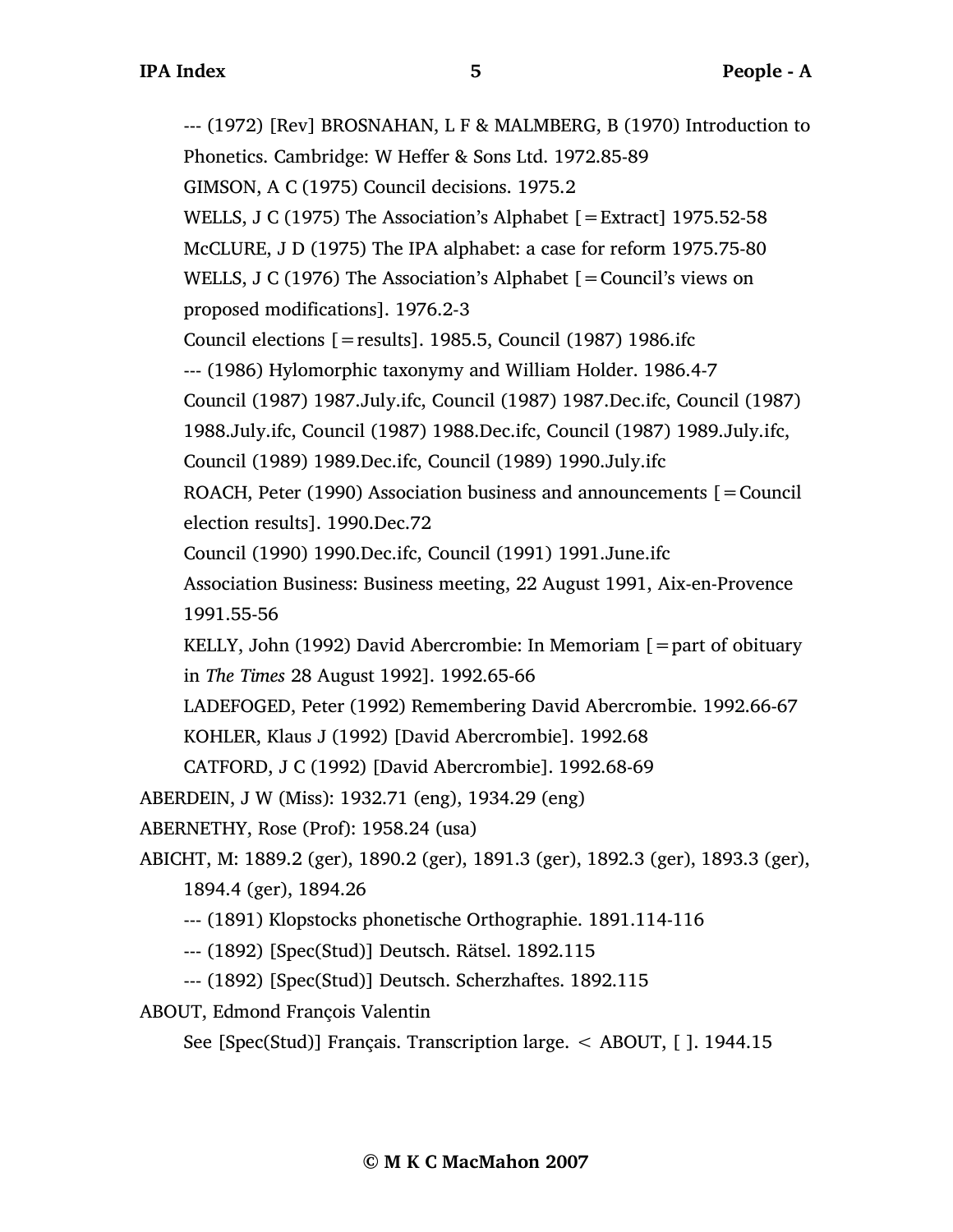ABRAMSON, Arthur S (Prof): 1966.17 (usa), 1968.22 (usa), 1972.Suppl.15 (usa), 1975.Suppl.19 (usa), 1978.Suppl.20 (usa), 1981.Suppl.20 (usa), 1990.ii.55 (usa), 1994.46 (usa), 1998.118 (usa), 2000.111 (usa), 2005.128 (usa) HENDERSON, E J A (1963) [Rev] --- (1962) The Vowels and Tones of Standard Thai: Acoustical Measurements and Experiments (Indiana University Research Center in Anthropology, Folklore and Linguistics, Publ 20). Bloomington, Indiana. 1963.8-11

Council elections [=results]. 1985.5

Council (1987) 1986.ifc

--- (1986) The perception of word-initial consonant length: Pattani Malay. 1986.8-16

Council (1987) 1987.July.ifc, Council (1987) 1987.Dec.ifc, Council (1987) 1988.July.ifc, Council (1987)1988.Dec.ifc

Coordinators for the 1989 Kiel Convention [and topics]. 1988.62-64 --- (1988) 1. The principles on which the IPA should be based. Comm:

BLADON, Anthony]. 1988.66-68

Council (1987) 1989.July.ifc, Council (1989) 1989.Dec.ifc, Council (1989) 1990.July.ifc, Council (1990); Subscription rates. 1990.Dec.ifc

TINGSABADH, M R Kalaya & --- (1993) [Illustrations of the IPA] Thai [incl NWS]. 1993.24-28

ABRAMSON, Arthur S (2006) In Memoriam: Leigh Lisker. 2006.265-266 ABRESCH, Julia (Ms): 2005.126 (ger)

ABREU, G de Vasconcellos: 1894.1 (por), 1895.1 (por), 1896.1 (por), 1897.15 (por), 1898.1 (por), 1899.1 (por), 1900.1 (por), 1901.1 (por), 1902.1 (por), 1903.1 (por), 1904.1 (por), 1905.1 (por), 1906.1 (por), 1907.1 (por), 1908.1 (por)

--- [Publicity for mf in Portuguese journals]. 1892.50

--- PASSY, P, BARING, C, LA GRAVIERE, A, TUTTLE, E H, VIANNA, A R G,

ABREU, G de Vasconcellos, LEITE DE VASCONCELLOS, J & REYER, C

Comité d'initiative pour le choix d'une langue internationale vivante 1904.42-44

ABREU, Mercedes: see CABRERA-ABREU, Mercedes

ABSON, Hedley: 1931.57 (eng), 1932.13 (eng), 1934.29 (eng)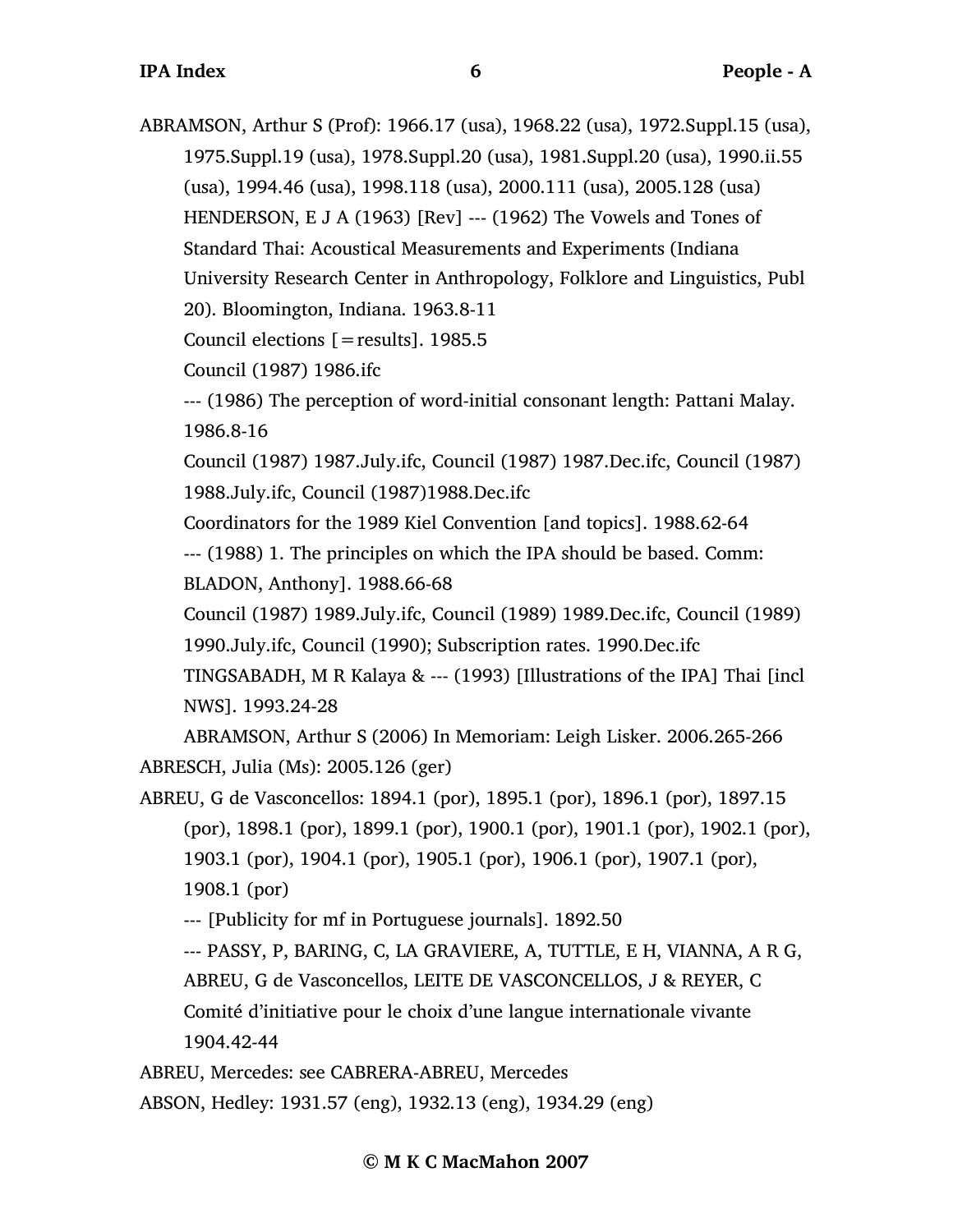ABSON, Percy: IPA exam result (German). 1909.117

ABT, Else (Frl): IPA exam result (German). 1912.132

ABU ALGHAITH, Wali E A: 1982.115 (sud)

ACCARIAS, [ ]

[Elections to the Conseil Supérieur de l'Instruction Publique de France]. 1888.May.208/40

[Composition of Conseil Supérieur de l'Instruction Publique de France]. 1888.July.319/55

ACHEMBACH, [ ] (Frl): 1895.30 (ger), 1895.76 (ger)

ACHESON, P: 1968.21 (eng), 1972.Suppl.11 (eng)

- ACKAH, David T, Jr (Dr): 1976.44 (eng), 1978.Suppl.15 (eng), 1981.Suppl.16 (eng), 1990.ii.55 (eng), 1994.46 (eng), 1998.118 (eng)
- ACKERKNECHT, F: 1894.169 (ger), 1895.4 (ger), 1896.5 (ger), 1897.19 (ger), 1898.6 (ger), 1898.35

ACKERMANN, E

[Rev] HESSEL, K & DOERR, F (1888) Die Maedchenschule. Zeitschrift für das gesamte Maedchenschulwesen, mit besonderer Berücksichtigung der hoeheren Maedchenschule. Erstes Heft. Bonn: E Weber. 1888.May.206/38

ACTON, S: 1946.11 (eng), 1948.32 (eng), 1949.8 (eng)

ACUÑA, Alfredo: 1912.77 (chl), 1913.38 (chl), 1914.Suppl.28 (chl)

ACUÑA, Elena (Miss): 1956.26 (chl)

ADAM, L (Miss): 1912.132 (auh), 1913.24 (auh), 1914.Suppl.16 (auh)

- ADAM, M (Miss): 1911.64 (can), 1912.51 (can), 1913.37 (can), 1914.Suppl.27 (can)
- ADAMI, Friedrich: 1910.143 (ger), 1911.19 (ger), 1912.34 (ger), 1913.18 (ger), 1913.111
- ADAMOVIC  $\sim$  ADAMOVITCH, J (Prof): 1888.Aug-Sept.57 (fra), 1889.2 (fra), 1889.53 (fra), 1889.81 (auh), 1890.1 (auh), 1891.1 (auh), 1892.6 (auh), 1893.6 (auh), 1894.7 (auh), 1894.27, 1895.7 (auh), 1896.9 (auh), 1897.25 (auh), 1898.11 (auh), 1899.12 (auh), 1900.14 (auh), 1901.15 (auh), 1901.30

<sup>[</sup>Expected participant at the Phonetic Congress]. 1889.45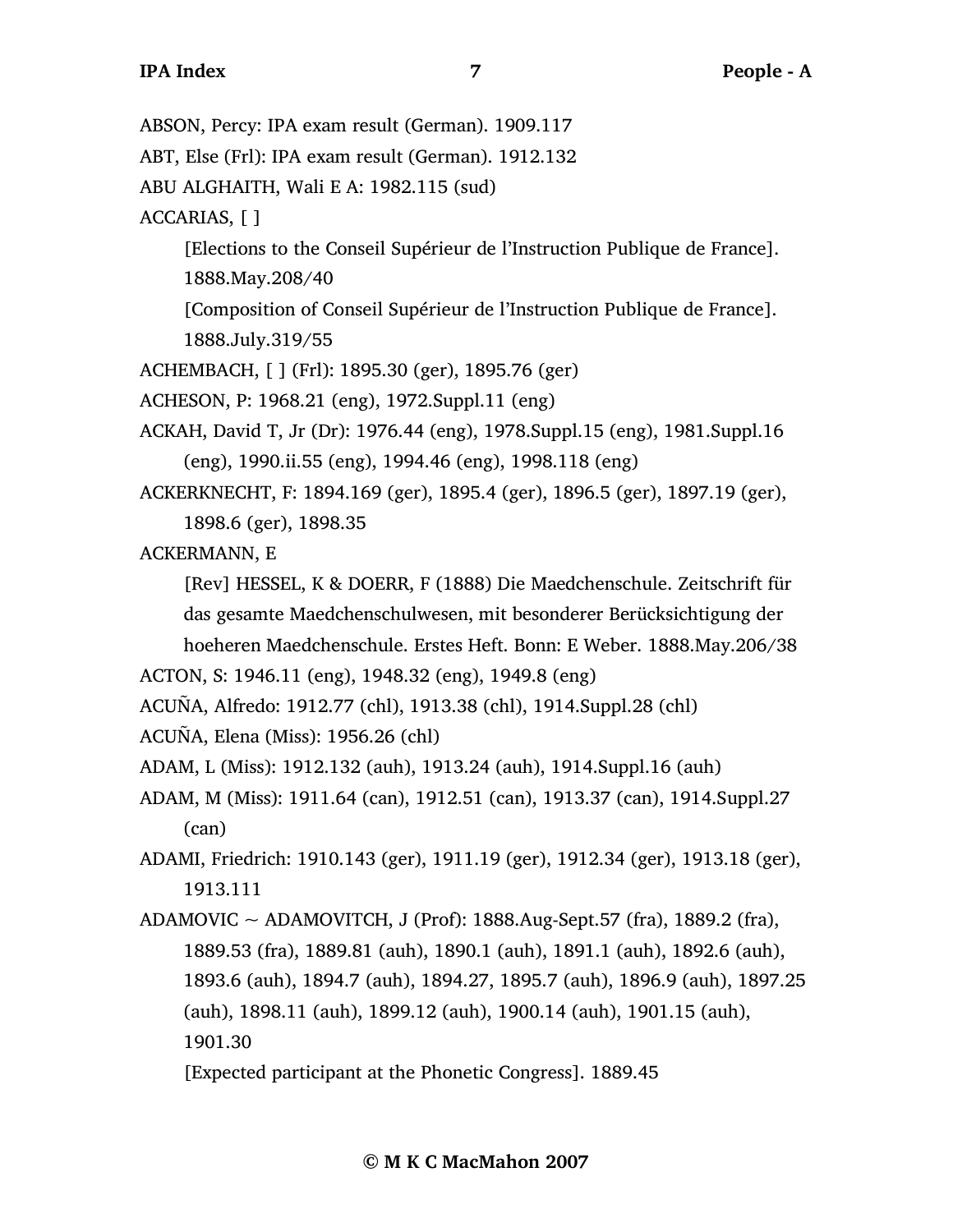--- (1889) [Rev] BALASSA, J (1889) Phonetik der ungarischen Sprache. In TECHMER, F [ed] Internationale Zeitschrift für Allgemeine Sprachwissenschaft, IV, 1, 130-157. 1889.69 Question administrative  $\lceil$  = call for nominations for Council of af (1890)]. 1889.89-90 [List of candidates for election to Council (1890) and voting arrangements]. 1889.96-97 [List of candidates for election to Council (1891) and voting arrangements]. 1890.101-102 [appointment, University of Agram (Zagreb)]. 1890.54 --- (1890) [Spec(Stud)] Français. Les souhaits des Auvergnats [en discours indirect] < JESPERSEN, O Fransk Læsebog efter Lydskriftmetoden. 1890.76-77 [Results of Council elections (1890)]. 1890.9 [Results of Council elections (1891)]. 1891.10-11 [List of candidates for election to Council (1892)]. 1891.122 [List of candidates for election to Council (1892) and voting arrangements]. 1891.134-135 [Results of election to Council (1892): voting figures]. 1892.12-13 PASSY, P (1892) Réponse aux propositions concernant le déficit. 1892.158- 159 --- (1892) [Spec(Stud)] Français. Ma journée. 1892.51-52 [List of Office-bearers 1893]. 1893.12 [Results of election to Council (1894)]. 1894.14-15 [ doctoral thesis at Graz]. 1895.120 [Composition of Council (1895)]. 1895.16 PASSY, P (1902) L'unité phonétiste [=need for agreement on type of phonetic transcription to be used: use of IPA by FREUDENTHAL, E, FRASER, [ ] & SQUAIR, [ ], ADAMOVIĆ, J]. 1902.36-37 ADAMOVITCH: see ADAMOVIC ~ ADAMOVITCH ADAMS, [ ]: 1902.146 (fra), 1903.2 (fra), 1904.3 (fra), 1904.59 ADAMS, Andrew: 2005.128 (usa)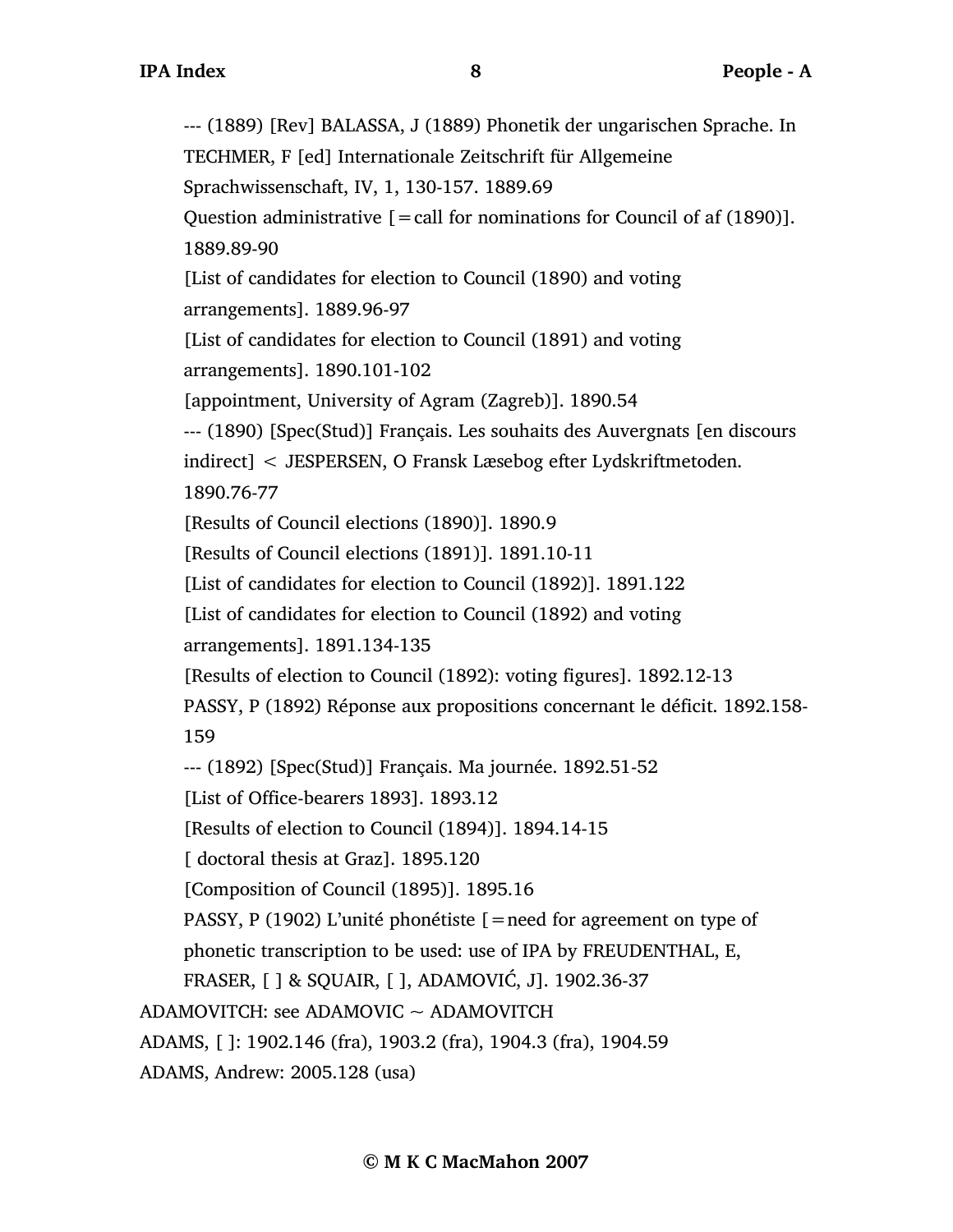ADAMS, Corinne M T (Dr): 1949.31 (aus), 1951.51, 1965.17 (aus), 1966.18 (aus), 1972.Suppl.1 (aus), 1975.Suppl.2 (aus), 1978.Suppl.2 (aus), 1981.Suppl.2 (aus), 1990.ii.55 (aus), 1994.46 (aus), 1998.118 (aus), 2000.111 (aus), 2005.125 (aus) New Life Memberships. 2000.108

ADAMS, Herbert E: 1903.23 (eng), 1904.5 (eng), 1904.59

ADAMS, R G F: 1928.84 (sni), 1930.20 (sni), 1932.23 (sni), 1934.39 (sni),

1936.43 (sni), 1938.39 (sni), 1948.32

[appointment, S Nigeria]. 1929.4

ADAMSON, Gertrude (Mlle): IPA exam result. 1923.8

ADAMSON, Nora (Miss): 1895.3 (eng), 1896.4 (eng), 1896.35

ADCOCK, H M: 1913.126 (ger), 1914.Suppl.12 (ger)

ADDISON, Joseph

[JONES, E: proposal to teach Welsh children to read English by means of phonetic spelling. Example of Addison poem in transcription]. 1890.45

ADDISON, M E T (Miss): 1894.85 (can), 1895.15 (can), 1895.33, 1896.17 (can), 1897.34 (can), 1898.21 (can), 1899.21 (can), 1900.janv.22 (can), 1900.févr-mars.20, 1901.23 (can), 1901.48, 1902.98 (can), 1903.20 (can), 1904.18 (can), 1904.63 (can), 1905.19 (can), 1906.22 (can), 1907.25 (can), 1908.26 (can), 1909.28 (can)

ADEBIYI, D O: 1956.55 (eng), 1958.24

ADEDEJI, J A: 1961.23 (eng), 1961.Suppl.iii (eng), 1963.21 (usa), 1964.37 (nig) ADEIKALANADINE, D

WARD, I C (1928) [Rev] ADEIKALANADINE, D [nd] Nouvelle méthode de lecture franco-indigène. Pondichéry: Imprimerie moderne. 1928.55

## ADELMANN, Helene

HORN, M (1912) [Spec(Stud)] Deutsch. Dudenhöfers Lehnchen

(Fortsetzung) < ADELMANN, H Aus meiner Kinderzeit. 1912.113

HORN, M (1912) [Spec(Stud)] Deutsch. Dudenhöfers Lehnchen <

ADELMANN, H Aus meiner Kinderzeit. 1912.87-88

ADISASMITO-SMITH, Niken: 2000.111 (usa)

ADJARIAN, [ ]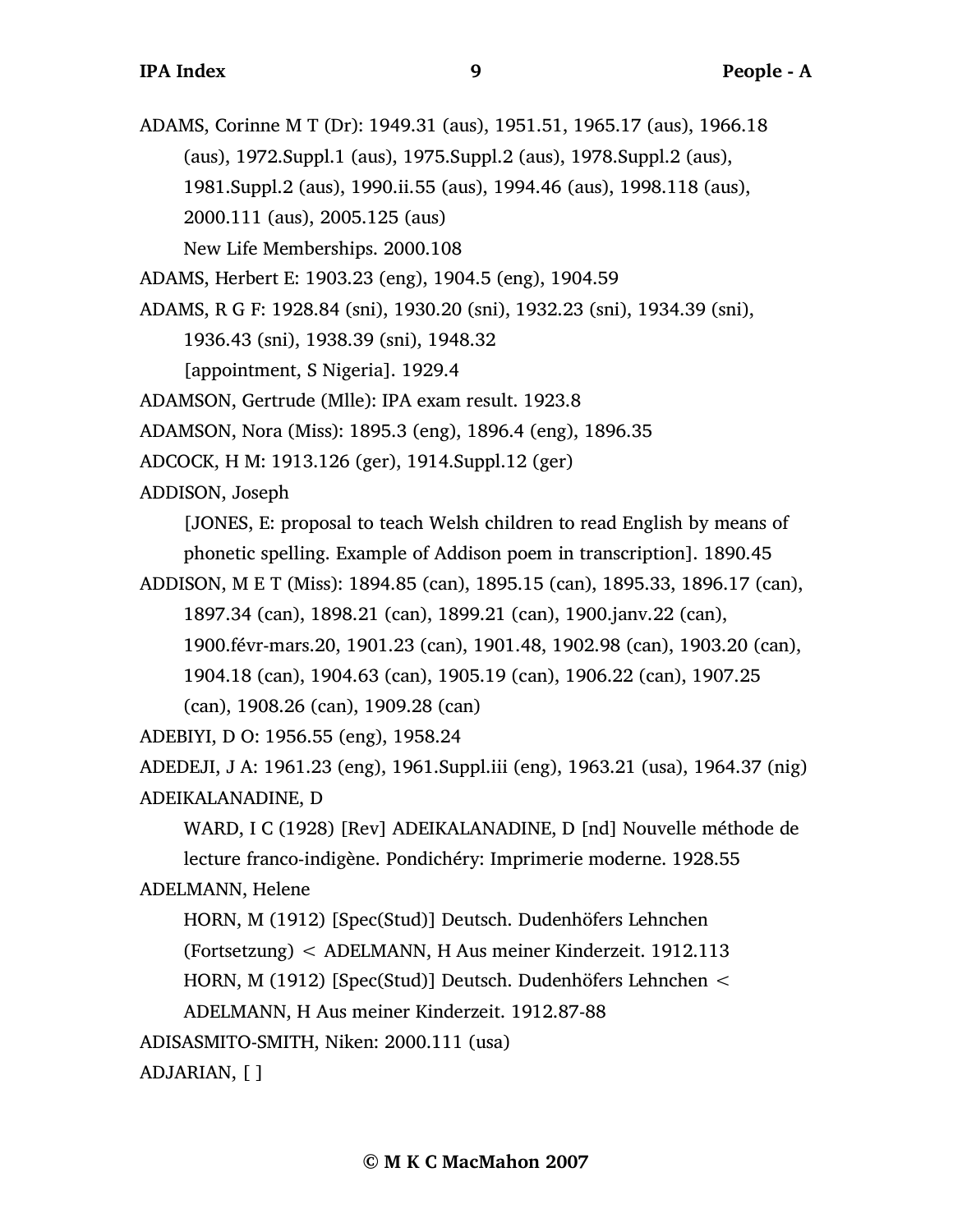PASSY, P (1896) [Spec] Géorgien (Caucase). StJ [inf= [ ] ADJARIAN]. 1896.228-229

PASSY, P (1896) Laz (Transcaucase). StJ [inf= [ ] ADJARIAN]. 1896.229 PASSY, P (1896) [Spec] Kurde, dialecte krmanchia (Anatolie). StJ [inf= [ ] ADJARIAN]. 1896.229

ADJAYE, Sophia Augusina (Prof): 1976.44 (eng), 1978.Suppl.8 (gha), 1981.Suppl.8 (gha), 2000.111 (usa), 2005.128 (usa)

--- (1985/1989) Fante: the orthography versus speech. 1985/1989.23-33 ADJEI, E Y: 1956.26 (goc)

ADOMEIT, [ ]: 1908.11 (ger), 1909.12 (ger), 1910.12 (ger), 1911.19 (ger), 1911.192

ADRIANI-HAHN, [ ] (Mrs): 1899.98 (eng), 1900.5 (eng), 1901.5 (eng), 1902.5 (eng), 1903.5 (eng), 1904.5 (eng), 1904.59, 1905.5 (eng), 1906.5 (eng), 1907.6 (eng), 1908.6 (eng), 1909.5 (eng), 1909.114 (eng), 1910.5 (eng), 1911.12 (eng), 1912.25 (eng), 1913.10 (eng), 1914.Suppl.4 (eng)

ADRIAZOLA-CRUZ, Hernando: 1895.125 (chl), 1896.18 (chl), 1897.34 (chl)

ADSHEAD, Frederick: 1899.53 (eng), 1900.janv.6 (eng), 1900.févr-mars.19,

1901.5 (eng), 1901.47

ADU MANYAH, Kofi: 2005.125 (fra)

ADZIJA, Z (Mlle): 1897.178 (auh), 1898.11 (auh), 1899.13 (auh), 1899.83, 1899.99 (auh), 1900.14 (auh), 1901.15 (auh), 1901.48

ÄIMÄ, F G: 1930.16 (fin), 1932.18 (fin), 1934.33 (fin), 1936.39 (fin), [death] 1936.70

[Election results]. 1935.19-20

AESOP

DETERDING, David (2006). The North Wind versus a Wolf: short texts for the description and measurement of English pronunciation. 2006.187-196

AF HÄLLSTRÖM: see HÄLLSTRÖM

AF SEGERSTAD: see HAARD AF SEGERSTAD

AFZELIUS, Ivar: 1895.165 (swe), 1896.13 (swe), 1896.35

AFZELIUS, Jon Arvid: 1888.April.169/25 (swe), 1889.2 (swe), 1890.2 (swe),

1891.3 (swe), 1892.8 (swe), 1892.42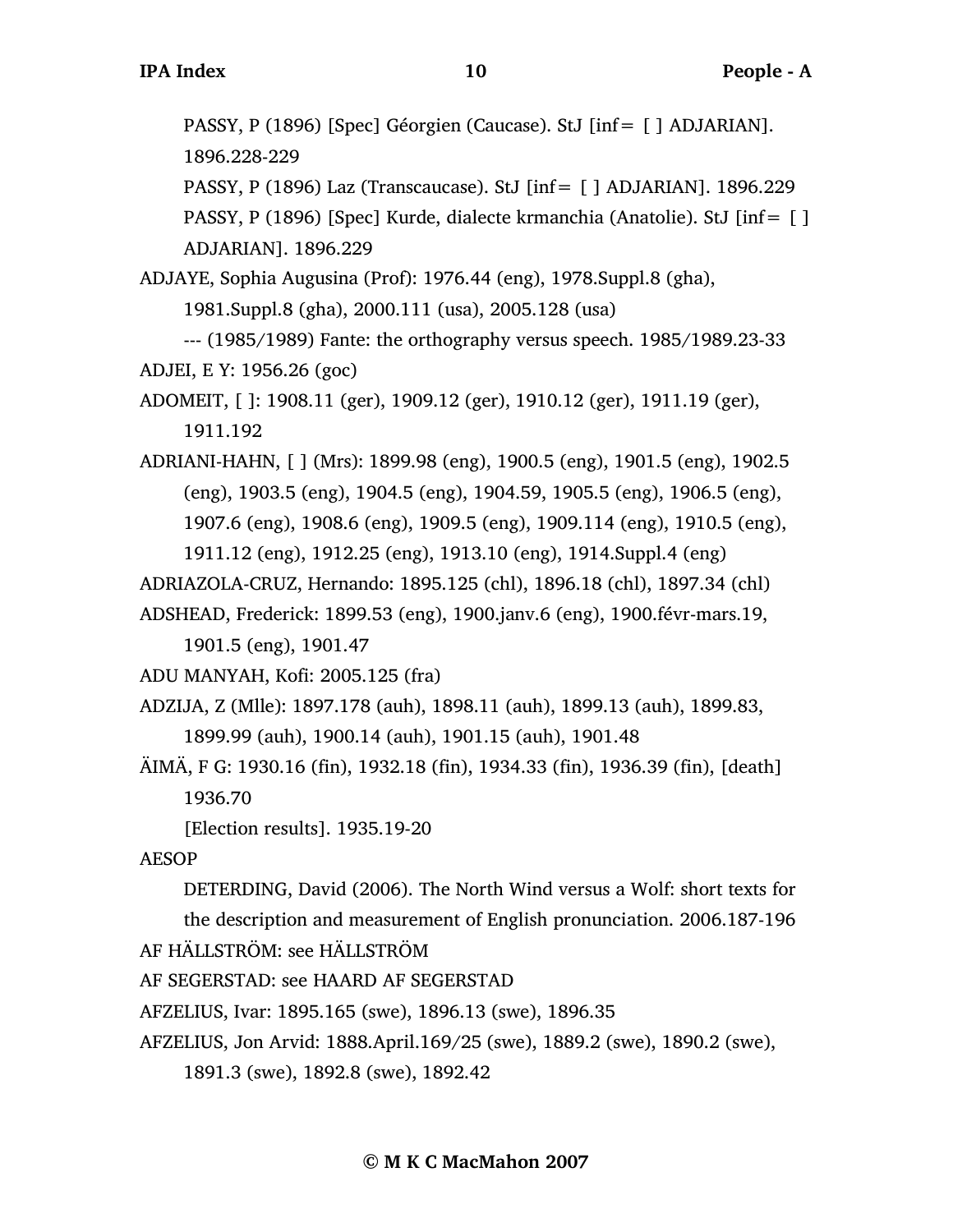[Rev] AFZELIUS, J A (1888) Supplement till Engelsk Elementarbok, utgörande omarbatning af sid 1-11, med tilläg af speciella ordlistar. Goeteborg: O L Loefgren. 1888.Aug-Sept.65 PALMGREN, F (1888) [Critique of Afzelius' alphabet (see 1888.Aug-Sept.65), with Specimens of English in Swedish Phonetic Transcriptions]. 1888.Suppl.Oct.1-4 [Spec(Stud)] English. Our Schoolhouse < AFZELIUS, J A Engelsk Elementarbok]. 1888.Oct.429/77-430/78 PASSY, P (1888) [New types to be used in larger sized ft in Jan 1889; notation policy in the ft]. 1888.Nov.457/81 [Spec(Stud)] English. Served Him Right! < AFZELIUS, J A Engelsk Elementarbok]. 1889.42 [Rev] QUOUSQUE TANDEM (1889) Vol 4. Uppsala: Almqvist ock Wiksell. 1889.48 [Spec(Stud)] English. The Frog and the Ox (improved) < AFZELIUS, J A Engelsk Elementarbok]. 1889.95-96 JONES, D (1910) [Rev] AFZELIUS, J A (1909) A Concise Pronouncing Dictionary of Modern English. Stockholm: P A Norstedt & Söner. 1910.157 AGERLIN, J V: 1897.27 (den), 1897.127 (den), 1898.15 (den), 1899.16 (den), 1900.17 (den), 1901.18 (den), 1902.16 (den), 1902.98 (den), 1903.15 (den), 1904.14 (den), 1905.14 (den), 1906.17 (den), 1907.20 (den), 1908.20 (den), 1909.22 (den), 1910.21 (den), 1911.29 (den), 1912.44 (den), 1913.29 (den), 1914.Suppl.19 (den), 1925.Suppl.1 (den), 1930.15 (den), [death] 1931.76 AGGE, J M: 1894.49 (swe), 1895.11 (swe), 1895.33 AGNIHOTRUDUGARU, K: 1908.62 (ind), 1909.30 (ind), 1910.29 (ind) AGROLA, Bartolomé: 1901.122 (arg), 1902.21 (arg), 1903.21 (arg), 1903.48 AGWUELE, Augustine: 2005.128 (usa) AHLFELD, [ ]: 1893.97 (ger), 1894.4 (ger), 1894.26 AHLGRIMM, [ ] (Dr): 1899.66 (ger), 1900.janv.8 (ger), 1900.févr-mars.19, 1901.8 (ger), 1901.47 AHLMAN, Elli (Rva): 1894.26 (fin), 1895.13 (fin), 1896.15 (fin), 1897.32 (fin), 1897.52, 1898.18 (fin), 1899.19 (fin), 1899.36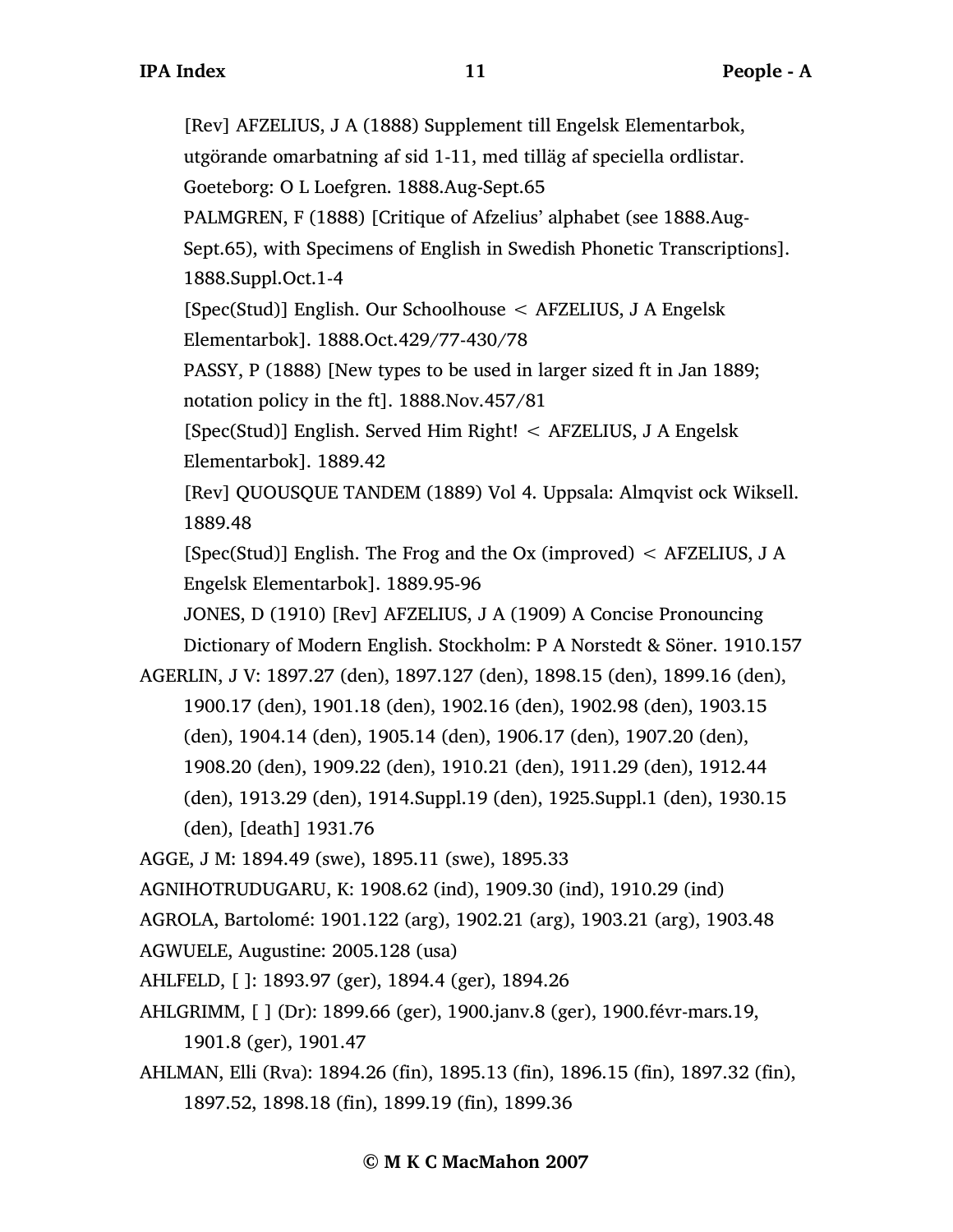AHMAD, K A M: 1978.94 (eng), 1978.Suppl.15 (eng)

```
AHMAD, Rasheed (Dr): 1960.19 (eng), 1961.Suppl.iii (eng)
```
AHN,  $\lceil \cdot \rceil$  (Dr)

[Extract from letter by H Klinghardt on the Deutscher Neuphilologentag, Hannover: ... lecture by Dr Ahn on use of phonetics in language study ...]. 1886.Nov.[4]

AHOUA, Firmin (2002)

CONNELL, Bruce, --- & GIBBON, Dafydd Ega [infs=Gnaoré Grogba Marc (aged 54), from Gniguedougou, and Baze Lucien (aged 35), from Gnama]. 2002.99-104

AHRENDT, O: 1897.19 (ger), 1898.6 (ger), 1898.35, 1899.7 (ger), 1899.35

AHRENS, [ ]: 1907.78 (ger), 1907.90 (ger), 1908.11 (ger), 1908.92 (ger),

1909.12 (ger), 1910.12 (ger), 1911.20 (ger), 1911.192

AHRENS, H (Frl): 1898.6 (ger), 1899.7 (ger), 1900.8 (ger), 1901.8 (ger), 1902.8 (ger), 1903.8 (ger), 1903.48

```
AHRENS, W: 1901.45 (eng), 1902.5 (eng), 1903.5 (eng), 1904.5 (eng), 1904.59
```
AHRNDSEN ~ AHRNTSEN, A (Mlle): 1894.50 (fra), 1894.146 (fra), 1894.185

(fra), 1895.4 (ger), 1896.5 (ger)

AHRNTSEN: see AHRNDSEN  $\sim$  AHRNTSEN

AHY, Mehri (Miss)

MATTHEWS, W K (1956) The systematization of Persian phonemes

[inf=Miss Mehri AHY, Northern Persia]. 1956.2-6

AIGNER, Helmut (Dr): 1952.48 (aur), 1955.Suppl.v (aur), 1957.27 (aur), 1961.Suppl.vi (aur), 1972.Suppl.1 (aur), 1975.Suppl.3 (aur), 1978.Suppl.3 (aur), 1981.Suppl.3 (aur), 1990.ii.55 (aur), 1994.46 (aur)

In Memoriam. [Dr Helmut Aigner, Vienna; ...]. 1999.96

AIKENS, H F (Prof): 1973.56 (can), 1975.Suppl.3 (can), 1978.Suppl.3 (can), 1981.Suppl.3 (can), 1990.ii.55 (can), 1994.46 (can), 1998.118 (can), 2000.111 (can), 2005.125 (can)

NICOLAIDIS, Katerina (2004). IPA Life Membership: ---. 2004.123

AITCHISON, Jean (Prof)

--- (1974) [Rev] SMITH, N V (1973) The Acquisition of Phonology: A Case Study. Cambridge: Cambridge University Press. 1974.51-56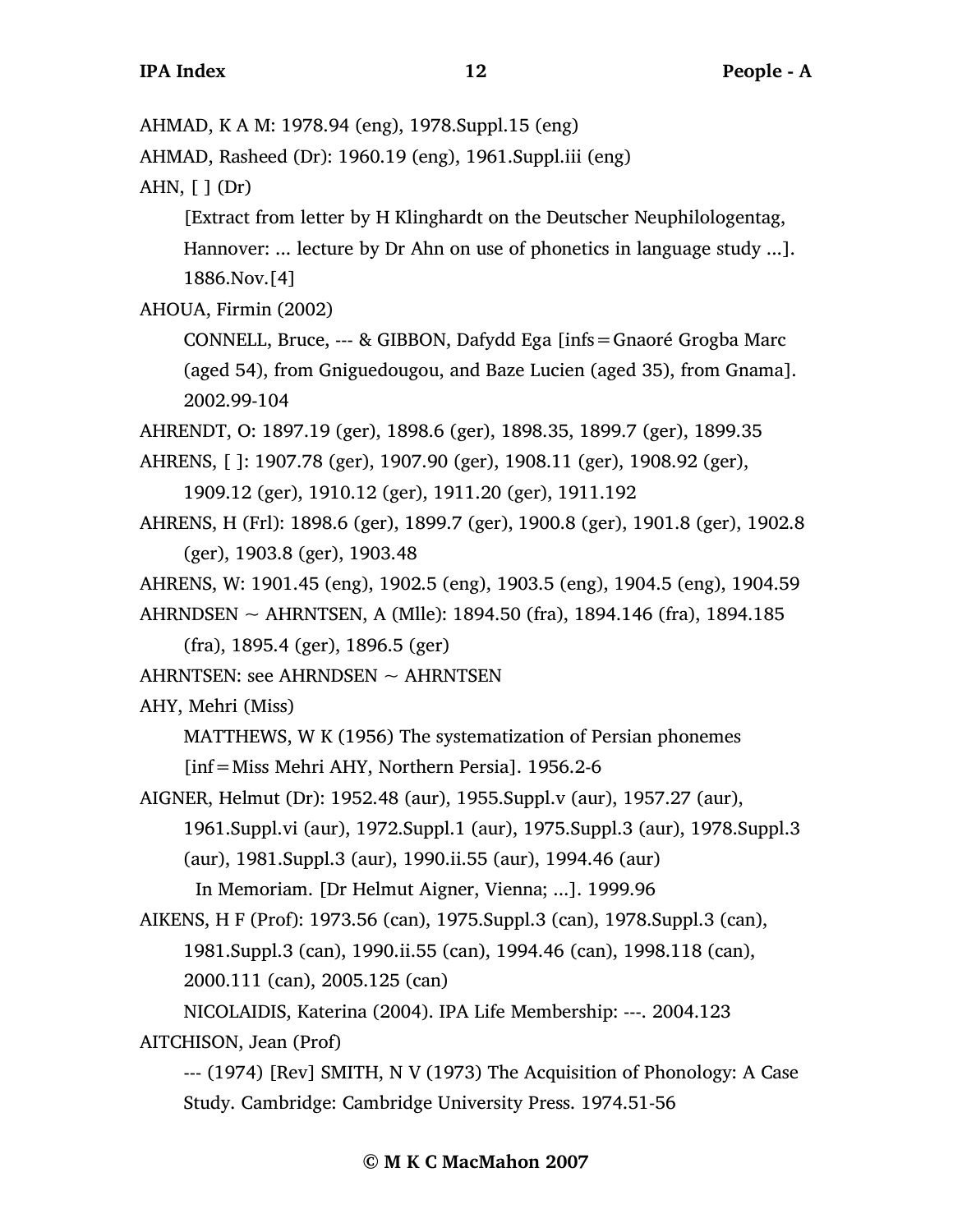AITKEN, A (Miss): 1910.123 (sco), 1911.12 (sco), 1912.25 (sco), 1912.79, 1912.94 AITKEN, Adam John ('Jack') In Memoriam. 1999.191 AIYANGAR, Rajam I: 1913.65 (ind), 1914.Suppl.30 (ind) AIYER, Swaminatha R: see SWANINATHA AIYER AJARIAN, [ ] --- & PASSY, P (1897) [Spec] Patois arménien d'Aslambeg, sur le golfe d'Ismid, Anatolie. StJ [inf= [ ] MALBANTIAN]. 1897.122 HALTER, C (1897) Cours de phonétique à L'École des Hautes Études: Cours théorique [... Exercices pratiques [AJARIAN on Armenian phonetics]]. 1897.52-54 HALTER, C (1897) Cours de phonétique à L'École des Hautes Études: Cours théorique [... PASSY, P and AJARIAN on vowel harmony in Turkish...]. 1897.95-97 AKAMATSU, Tsutomu: 1959.22 (jap), 1961.Suppl.xiv (jap), 1965.17 (fra), 1967.44 (eng) AKESSON, Anna (Frk): 1895.54 (swe), 1896.13 (swe), 1897.30 (swe), 1897.52 AKHVLEDIAN, G S (Prof): 1945.17 (sov), 1948.32 (sov), 1949.11 (sov) AKOLA, Emilia (Frk): 1909.25 (fin), 1910.24 (fin), 1911.32 (fin) AKRAM SA'ADEDDIN, M THELWALL, Robin & --- (1990) Arabic [inf=lived in Safad, Beirut, Damascus, Scotland, Kuwait; NWS]. 1990.Dec.37-40 AKSEL-HANSEN, E (Frk): 1912.92 (den), 1913.29 (den) AKSU, Ibrahim: 1998.118 (tur) AL-JEILANI SANZ, Aisha: 1998.118 (sau) AL-MEHRI, H: 1964.15 (wal) AL-SAQQAF, Abdullah: 1982.55 (yem) AL-TURKI, Homaidan: 2000.111 (usa) ALARCÓN, Pedro Antonio de STIRLING, W F (1937) [Spec(Stud)] Español. Transcripción ancha. <

ALARCÓN, P A de La Corneta de Llaves. 1937.26-28, 1937.54-55, 1937.77,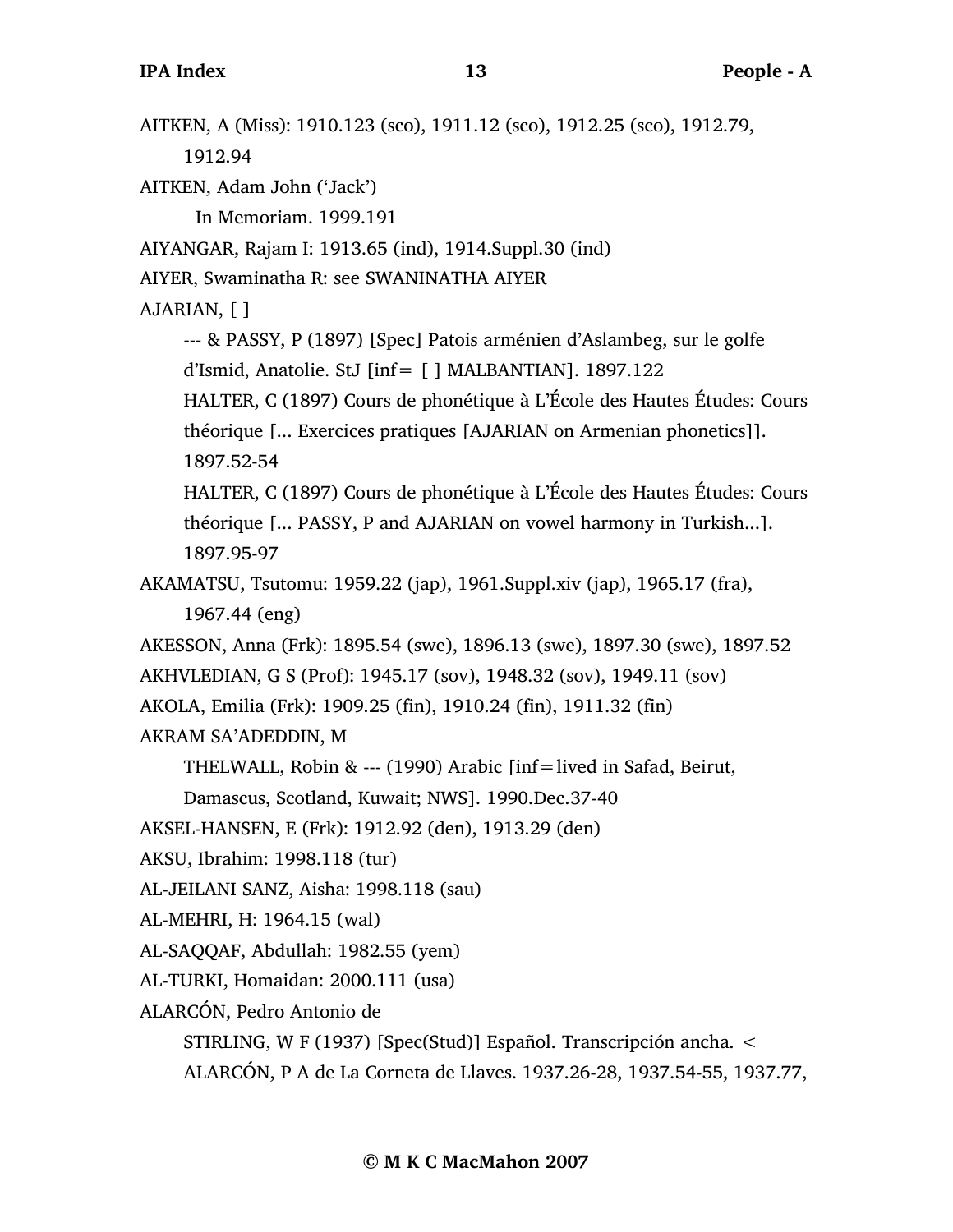1938.13, 1938.54-55, 1939.35-36, 1939.76-77, 1940.73-74, 1941.11, 1941.27, 1941.44-45

ALAROTU, Nina Mari Susanna: 2000.111 (fin)

LENNES, Mietta, --- & VAINIO, Martti (2001). Is the phonetic quality of unaccented words unpredictable? An example from spontaneous Finnish [infs= 2 females (aged 24 and 27)]. 2001.127-138

ALAY: see MOLINA ALAY

ALBANO, Eleonora C: 2000.111 (brz)

BARBOSA, Plínio A & --- (2004). Brazilian Portuguese. NWS. 2004.227-232 ALBERT, E: 1905.86 (ger), 1906.10 (ger), 1907.11 (ger), 1908.12 (ger), 1908.64 ALBERTO, Forno: 1912.118 (ita), 1913.28 (ita), 1914.Suppl.19 (ita)

ALBRECHT, Ellen: 1897.75 (fin)

ALBRECTSEN, Hans: 1897.141 (den), 1897.158 (den), 1898.15 (den), 1899.16 (den), 1899.34 (den), 1900.janv.17 (den), 1900.févr-mars.19, 1901.18 (den), 1901.48, 1901.121 (den), 1902.16 (den), 1903.15 (den), 1904.14

(den), 1905.14 (den)

ALBRICHT, K (Frl): 1912.34 (ger), 1913.18 (ger)

ALBRIGHT, J J (Mrs): 1914.39 (usa)

ALBRIGHT, Joy S

--- & ALBRIGHT, Robert W (1957) The sound-system of an eight-year-old boy. 1957.3-5

ALBRIGHT, Robert William (Prof): 1951.26 (usa), 1952.Suppl.vii (usa), 1953.25 (usa), 1955.Suppl.vii (usa), 1961.Suppl.ix (usa), 1968.23

ALBRIGHT, Joy S & --- (1957) The sound-system of an eight-year-old boy. 1957.3-5

ABERCROMBIE, D (1958) [Rev] ALBRIGHT, R W (1958) The International Phonetic Alphabet: Its Backgrounds and Development (Publication Seven of the Indiana University Research Center in Anthropology, Folklore, and Linguistics); also Part III of International Journal of American Linguistics, Vol 24, No 1. B. 1958.32-34

ALBROW, K H: 1981.41 (wal), 1981.Suppl.16 (wal)

--- & WARD, D (1960) [Spec(Stud)] Ruskij. < PUSHKIN......

Inf=OBOLENSKY, D. 1960.37-38

**© M K C MacMahon 2007**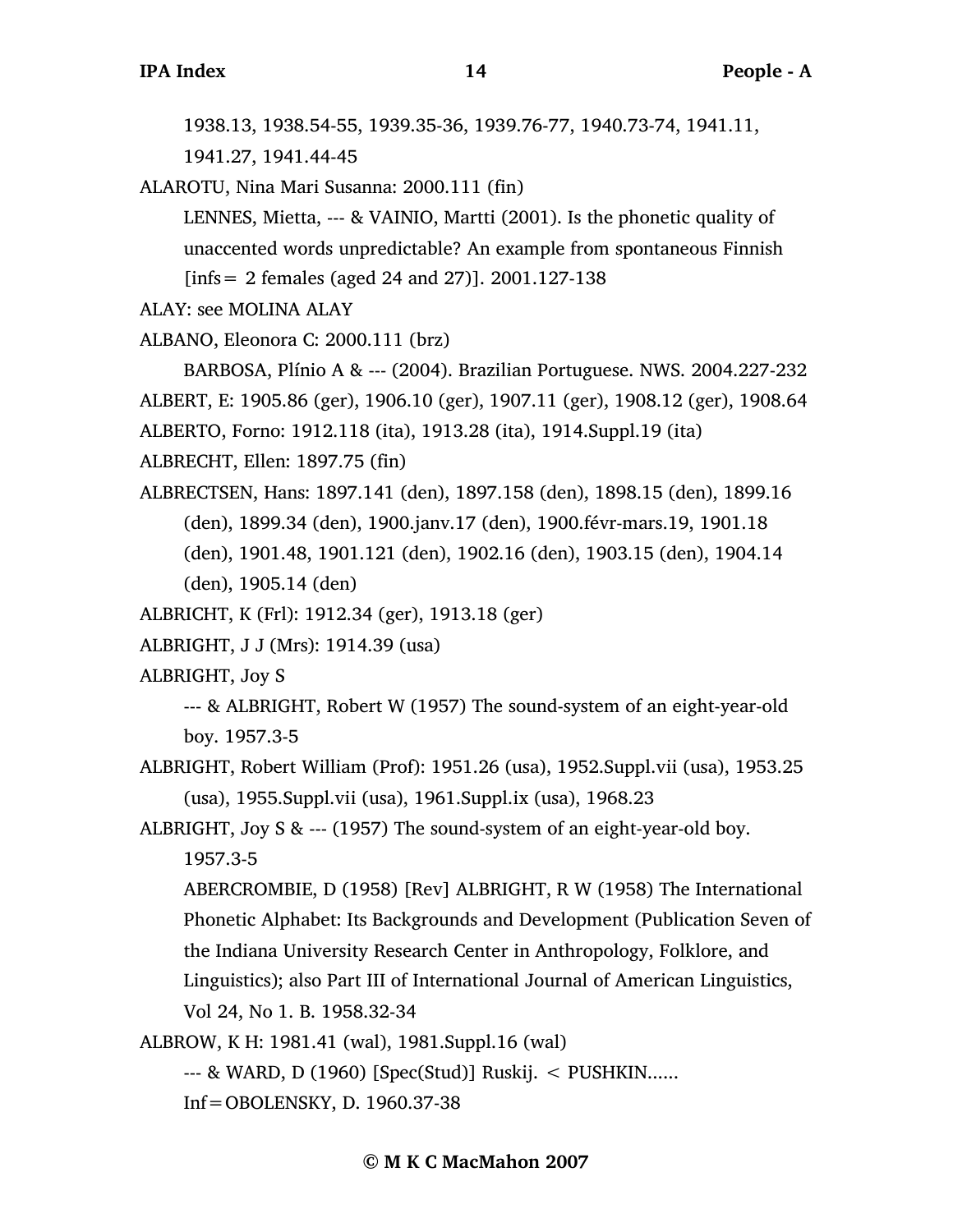--- (1962) [Rev] SEGAL, L & WHIBLEY, K H (1961) Elementary Russian

Grammar. London: Percy Lund, Humphries & Co Ltd. 1962.14-16

--- (1974) [Rev] O'CONNOR, J D (1973) Phonetics. Harmondsworth: Penguin Books. 1974.49-51

ALBUQUERQUES: see CAVALCANTI DE ALBUQUERQUES

ALDEN  $\sim$  ALDER, Alanson G ( $\sim$  Mrs): 1911.161 (usa), 1912.49 (usa), 1912.93 (usa), 1912.94, 1913.33 (usa), 1913.111, 1914.Suppl.24 (usa)

- ALDER: see ALDEN  $\sim$  ALDER
- ALDERSEY, Lewis W: 1907.4 (eng)
- ALDERSON, T: 1945.18 (eng)
- ALDERTON, E M: 1913.109 (eng), 1914.Suppl.4 (eng)
- ALERT, M B: 1901.8 (ger), 1901.122 (ger), 1902.8 (ger), 1902.51, 1903.8 (ger), 1903.48

ALEXANDER, Henry (Prof): 1930.20 (can), 1932.22 (can), 1934.38 (can) --- (1939) What is happening to English oʊ? [=centralization of the starting-point]. 1939.22-23

- ALEXANDER-MARIUS, [ ] (Mrs): 1903.113 (usa), 1904.18 (usa), 1904.60
- ALEXANDER, Marie (Ms) [=AZZOPARDI, Marie (Ms)]: 1980.82 (sco), 1998.118 (mlt)
- ALEXANDER, V W: 1913.126 (fra), 1914.Suppl.2 (fra)
- ALEXANDROWSKI, A: 1897.75 (fra), 1898.2 (fra), 1899.2 (fra), 1899.35
- ALEXITS, Gy: 1889.17 (auh), 1890.2 (auh), 1891.3 (auh), 1891.30
- ALGE, S: 1902.24 (fra), 1902.54 (swi), 1903.14 (swi), 1903.48
	- HALTER, C (1899) [Rev] ALGE, S & RIPPMANN, W (1898) Dent's First French Book. London: J M Dent & Co. 1899.58-59

HALTER, C (1899) [Rev] ALGE, S & RIPPMANN, W (1898) Dent's Second French Book. London: J M Dent & Co. 1899.59

- ALGEO, John (Prof): 1962.20 (usa), 1972.Suppl.15 (usa), 1975.Suppl.19 (usa), 1978.Suppl.20 (usa), 1981.Suppl.20 (usa), 1990.ii.55 (usa), 1994.46 (usa), 1998.118 (usa), 2000.111 (usa), 2005.128 (usa)
	- --- Unrounded back vowels in American English. 1961.29-31

ALGHAITH: see ABU ALGHAITH

ALLAN, D A: 1984.53 (eng)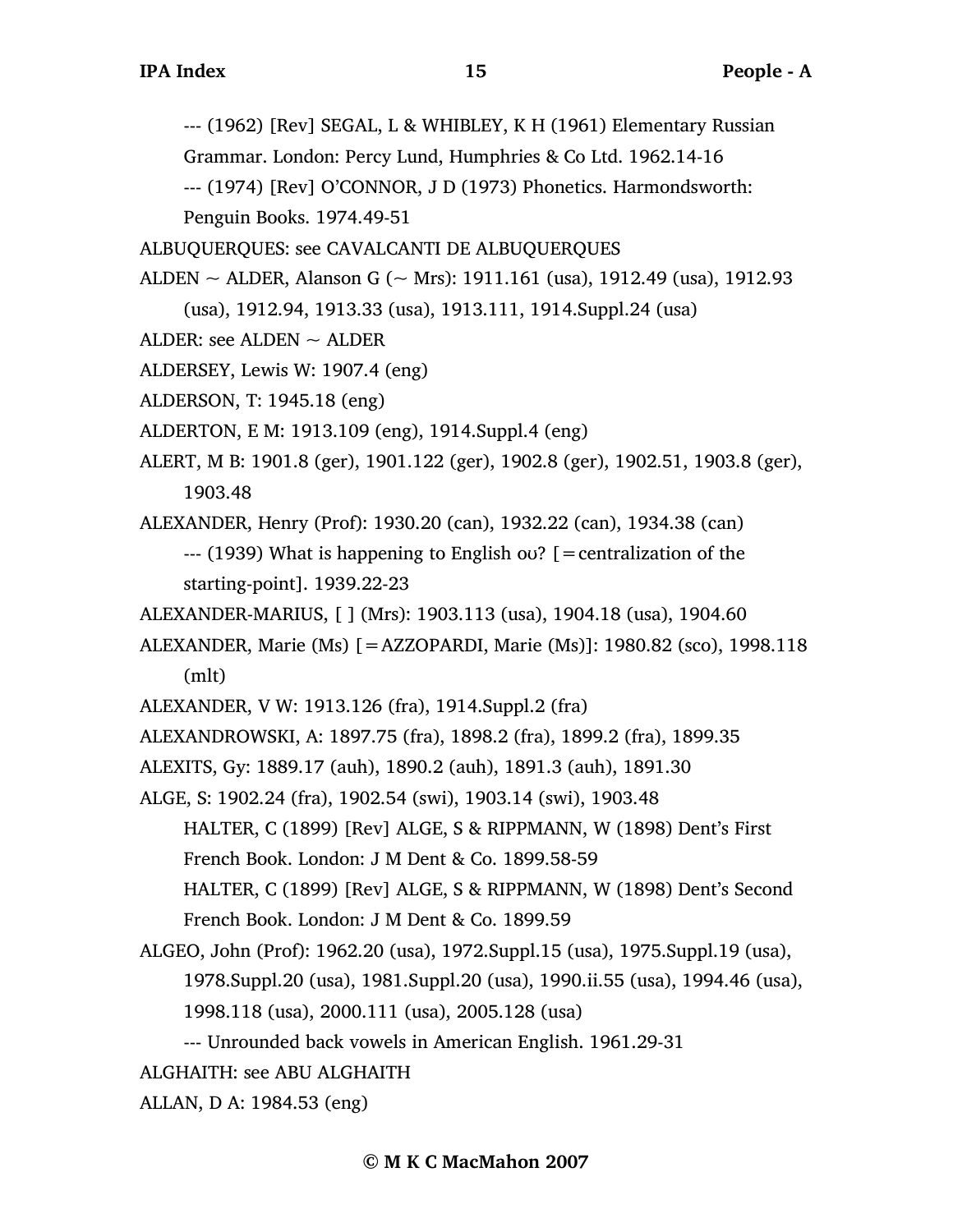- ALLAN, Isa M (Miss): 1928.64 (eng), 1930.11 (eng), 1932.13 (eng), 1934.29 (eng), 1935.20
- ALLAN, James: 1930.11 (sco), 1932.13 (sco), 1934.29 (sco), 1936.35 (sco), 1938.30 (sco), 1938.57 (sco), 1949.7 (sco), 1955.Suppl.ii (sco)
- ALLAN, R: 1925.Suppl.1 (saf), 1930.21 (nrh), 1932.24 (nrh), [death] 1933.46
- ALLAN, W Scott

DETERDING, David (2004). [Rev] KUIPER, Koenraad & --- (2003). An Introduction to the English Language: Word, Sound and Sentence. 2nd ed. Basingstoke: Palgrave Macmillan. 2004.217-220

- ALLEN, [ ]: 1906.42 (eng), 1907.6 (eng), 1909.5 (eng)
- ALLEN, C S: 1943.16 (arg)
- ALLEN, Andrew S (Dr): 1994.46 (usa), 1998.118 (usa)

ALLEN, Clifford G (Prof): 1901.105 (usa), 1902.20 (usa), 1902.52

ALLEN, E A (Miss): 1901.70 (aus), 1902.23 (aus), 1902.52, 1903.23 (aus), 1904.20 (aus), 1905.21 (aus), 1906.25 (aus), 1907.28 (aus), 1908.29 (aus), 1909.32 (aus), 1910.32 (aus), 1911.95 (aus), 1912.55 (aus), 1913.42 (aus), 1914.Suppl.32 (aus)

ALLEN, Ernest: 1960.38 (usa)

- ALLEN, F J: 1902.74 (sco), 1903.5 (sco), 1904.5 (sco), 1904.34 (fra), 1905.3 (fra), 1905.5 (sco), 1906.3 (fra), 1906.5 (sco), 1907.3 (fra), 1907.6 (sco), 1908.3 (fra), 1908.6 (sco), 1909.5 (sco)
- ALLEN, George D (Prof): 1990.ii.55 (usa), 1994.46 (usa), 1998.118 (usa), 2005.128 (usa)

WELLS, John C (1987) Computer-coded phonetic transcription. 1987.94- 114

Coordinators for the 1989 Kiel Convention [and topics]. 1988.62-64 --- (1988) The PHONASCII system. 1988.9-25

- ALLEN, Grace (Miss): 1899.65 (fra), 1900.janv.3 (fra), 1901.2 (fra), 1901.70 (usa), 1902.20 (usa), 1902.52, 1910.142 (usa), 1911.34 (usa), 1912.49 (usa)
- ALLEN, Joseph B (Mrs): 1931.19 (usa), 1932.20 (usa), 1934.35 (usa)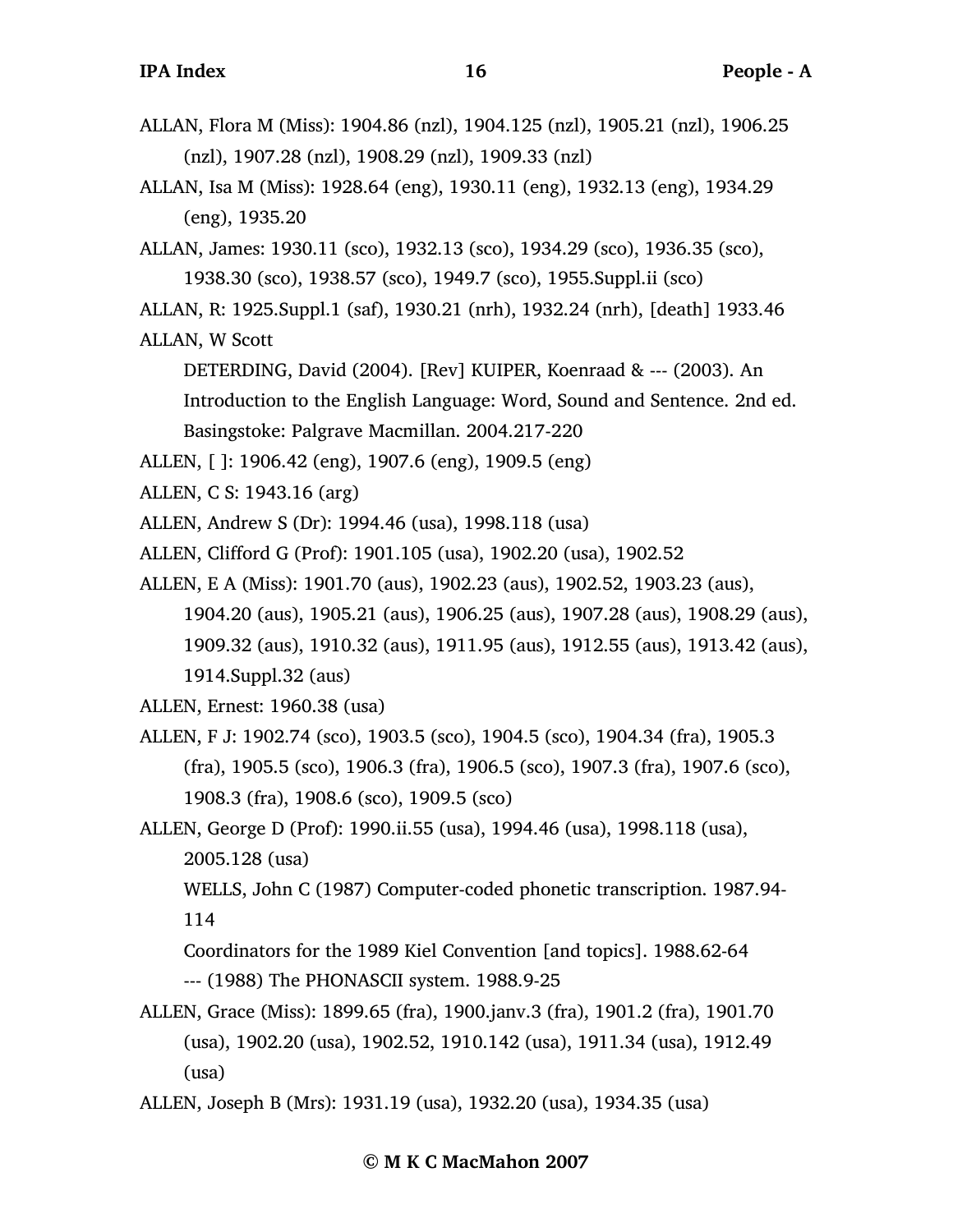ALLEN, R E

WELLS, J C (1985) [Rev] ALLEN, R E [ed] (1985) The Oxford Dictionary of Current English Oxford: OUP. 1985.28-30

ALLEN, W: 1929.42 (tur), 1930.17 (tur), 1932.19 (tur), 1934.34 (tur), 1936.39 (tur), 1949.11 (tur)

ALLEN, W H: 1925.Suppl.1 (usa)

ALLEN, W H, Jr: 1914.60 (usa)

ALLEN, William

WATT, Dominic &  $--$  (2003). Tyneside English. NWS [inf= female, aged 24, from Newcastle]. 2003.267-271

ALLEN, William Stannard: 1955.48 (tur), 1955.Suppl.vii (tur), 1960.39 (eng),

1961.Suppl.iii (eng), 1972.Suppl.11 (eng), 1975.Suppl.15 (eng),

1978.Suppl.15 (eng), 1981.Suppl.16 (eng), 1990.ii.55 (eng), 1994.46 (eng), 1998.118 (eng), 2000.111 (eng)

--- (1956) Stressmarks [=request that broad transcriptions of English should include stress-marks]. 1956.15-16

HILL, L A (1957) Stress marks and pitch marks. 1957.32-35

--- (1960) A note in 'instability' [=GIMSON, A C 1960.7-10]. 1960.27-28

GIMSON, A C (1960) The instability of English alveolar articulations.

1960.7-10 [See also ALLEN, W S 1960.27-28]

 $-$ --- (1964) A phonetic doodle  $\mathfrak{g}$  = change in vowel symbols; notation of linking /r/]. 1964.24-25

## ALLEN, W Sydney (Prof)

WELLS, J C (1966) [Rev] ALLEN, W Sidney (1965) Vox Latina: The Pronunciation of ClassicalLatin. Cambridge: Cambridge University Press. 1966.34-35

ALLERTON, David J (Prof): 1964.36 (eng), 1972.Suppl.11 (eng), 1975.Suppl.15 (eng), 1978.Suppl.16 (eng), 1981.Suppl.15 (swi), 1990.ii.55 (swi), 1994.46 (swi), 1998.118 (swi), 2000.111 (swi), 2005.128 (swi)

--- (1965) The classification of semivowels and their corresponding fricatives. 1965.2-5

ALLIERES, J: 1957.43 (fra), 1961.Suppl.ii (fra)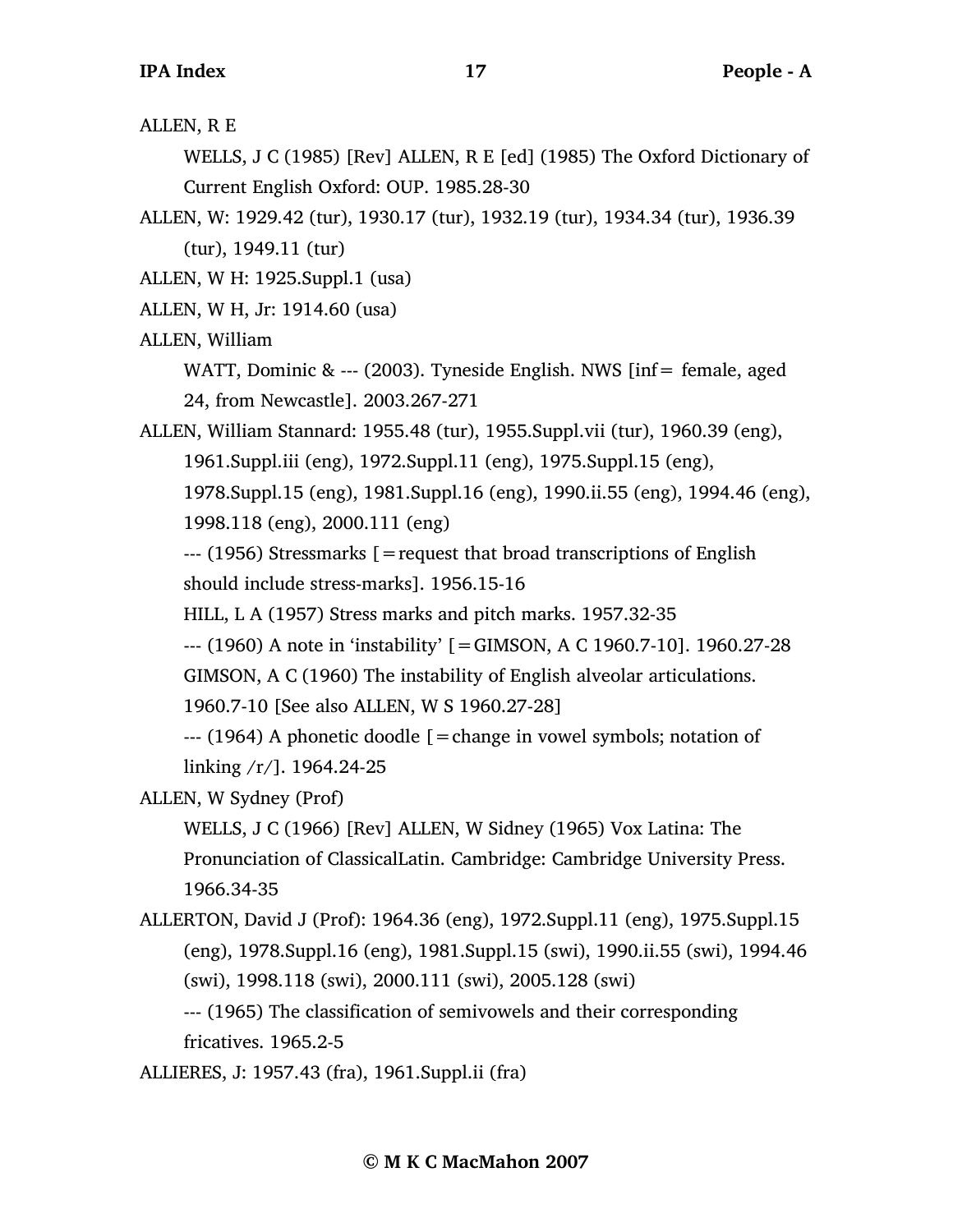- ALLIN, E A (Miss): 1903.66 (can), 1904.18 (can), 1905.19 (can), 1906.22 (can), 1907.25 (can), 1908.26 (can), 1909.28 (can), 1910.27 (can)
- ALLISON, L H (Miss): 1925.Suppl.1 (eng), 1930.11 (eng), 1932.14 (eng), 1934.29 (eng), 1936.35 (eng), 1938.31 (eng), 1942.11 (eng), [death] 1946.11
- ALMARK, Joh M: 1897.74 (fin), 1898.18 (fin), 1899.19 (fin), 1899.36, 1900.janv.20 (fin), 1900.38 (fin), 1901.21 (fin), 1902.19 (fin), 1902.35, 1902.52

ALMEIDA: see also CORREA, Antonio de Almeida; PIMENTEL D'ALMEIDA

- ALMEIDA, José d': 1895.9 (por), 1896.11 (por), 1896.35
- ALONSO: see CUEVAS ALONSO
- ALPHA OF THE PLOUGH  $(=$  pseudonym of GARDINER, A G)

ARMSTRONG, L E (1929) [Spec(Stud)] English. Precise transcription. On taking a holiday. < ALPHA OF THE PLOUGH Windfalls. 1929.49-50

- ALT, K: 1895.201 (ger), 1896.5 (ger), 1897.19 (ger), 1897.51
- ALTAMIRANO-GARCIA, Carlos: 1897.142 (chl), 1898.21 (chl), 1899.22 (chl), 1899.99, 1900.85 (chl), 1901.23 (chl), 1902.21 (chl), 1903.21 (chl),
	- 1904.19 (chl), 1905.19 (chl), 1906.23 (chl), 1907.26 (chl), 1908.27 (chl),
	- 1909.29 (chl), 1910.28 (chl), 1911.36 (chl), 1912.52 (chl), 1913.38 (chl)

ALTAMIRANO, Ignacio Manuel

STIRLING, W F (1952) [Spec(Stud)] Español. Transcripción estrecha. < ALTAMIRANO, I M. 1952.46

- ALTAMIRANOS, Domingo: 1898.90 (chl)
- ALTENBERG, Bengt

HIRSCHBERG, Julia (1988) [Rev] ALTENBERG, Bengt (1987) Prosodic

Patterns in Spoken English: Studies in the Correlation Between Prosody and Grammar. Lund: Lund University Press. 1988.53-55

ALTHAUS, L H (Miss): 1909.70 (eng), 1910.5 (eng), 1911.12 (eng), 1912.25

(eng), 1913.10 (eng), 1914.Suppl.4 (eng), 1914.83 (eng)

--- IPA exam result (French). 1911.127

[--- lectures on practical phonetics and methods of teaching modern languages, Wakefield]. 1910.161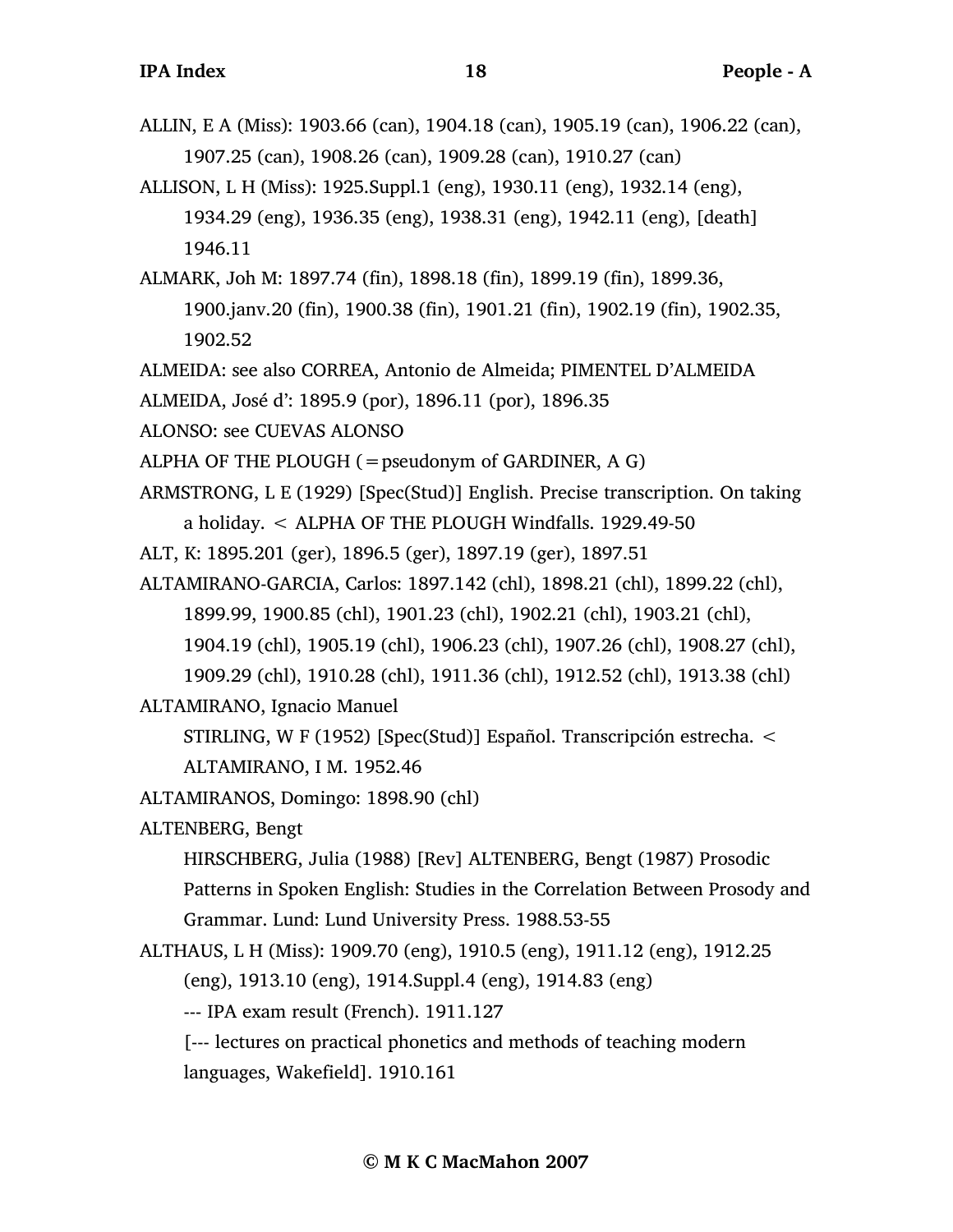--- (1911) The Modern Language Association [report of the Annual General Meeting, London, 10-11 January 1911]. 1911.53-54

--- (1911) The Means of Training in Phonetics Available for Modern Language Teachers 1911.Suppl.juil-août.1-28

O CUILL, S (1912) [Information on phonetics in courses for trainee teachers in Ireland; addition to ALTHAUS, L 1911.Suppl.juil-août.1-28]. 1912.4-5

[Councillors' views]. 1912.150-151

SAVORY, D L (1913) [Rev] ALTHAUS, L H (1912) The Sounds of the Mother Tongue; a Manual of SpeechTraining for Preparatory and Lower Forms in Secondary Schools, and for Vth, VIth or VIIth Standards in Elementary Schools. London: University of London Press. 1913.74-75 PROSIEGEL, T (1913) [Rev] ALTHAUS, L H (1913) Egmonts Leben und Tod aus Schillers historischen Skizzen als Reformlesebuch. Mit Fragen für Sprachübungen; grammatischen Übungen, Fußnoten usw. London: University of London Press. 1913.97-98

ALVARENGA, Ruben

ULDALL, E T (1949) [Spec] Guaraní [Asunción, Paraguay; inf=Ruben

ALVARENGA]. NWS. 1949.3-4

ALVAREZ, [ ]: 1899.98 (chl)

ALVAREZ, M I (Miss): 1923.16 (arg), 1925.Suppl.1 (arg)

ALVAREZ, Teodoberto: 1901.105 (chl), 1902.21 (chl)

ALVES DA SILVA, Thaïs Cristófaro (Prof): 2005.125 (brz)

ALVEY

WELLS, John C (1987) Computer-coded phonetic transcription. 1987.94-

114

AMADIEU, A: 1886.May.[3] (fra)

AMADO, F F: 1892.57 (por), 1893.8 (por), 1893.42

AMANO, K: 1956.55 (jap)

AMARCH, F (Prof): 1910.2 (usa)

AMBUDAIYAN, J: 1913.65 (ind), 1914.Suppl.30 (ind)

AMELOT, Angélique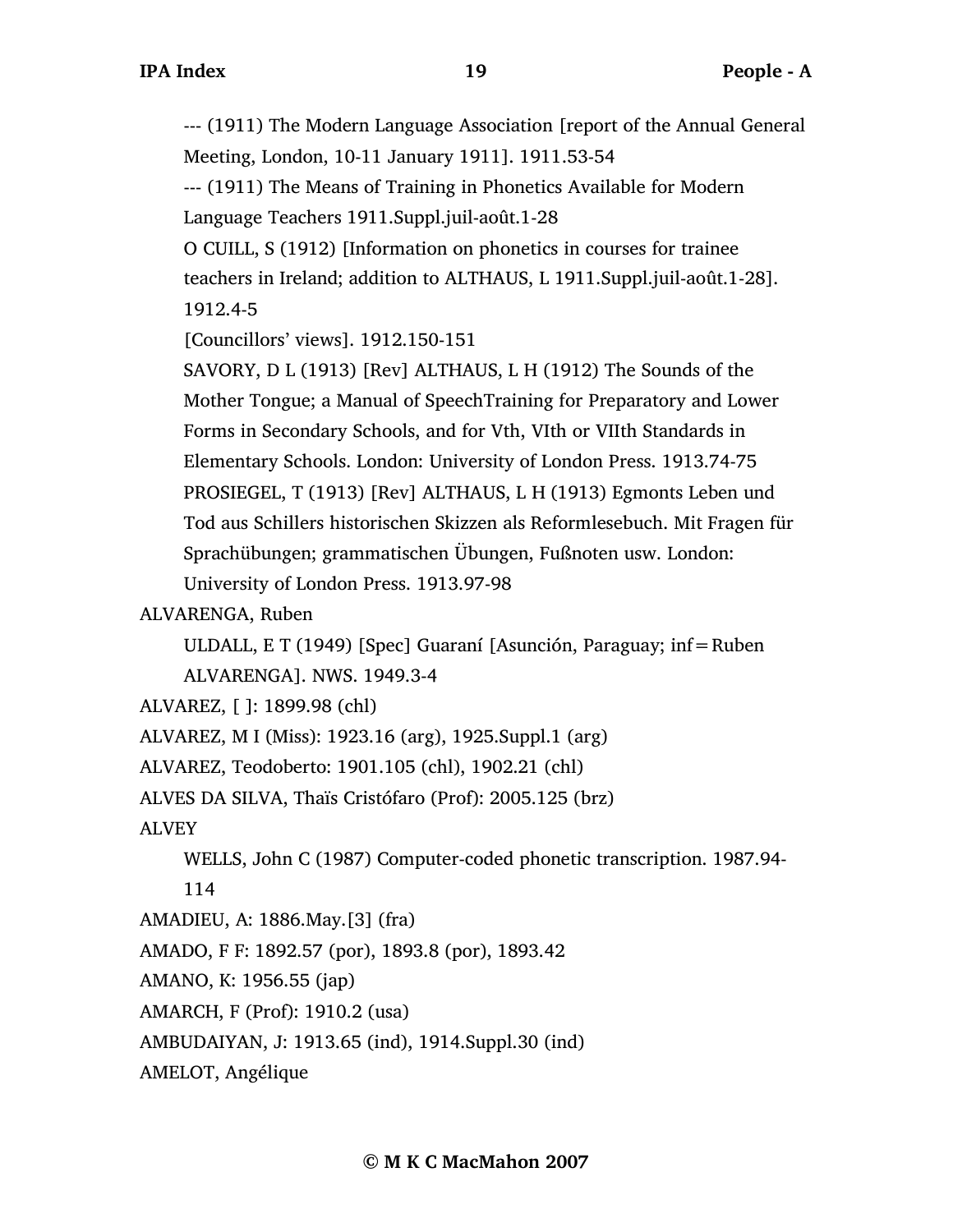BASSET, Patricia, ---, VAISSIÈRE, Jacqueline & ROUBEAU, Bernard (2001). Nasal airflow in French spontaneous speech [infs= 3 females, 1 male]. 2001.87-99

AMI DE BEAUMONT, [ ]: 1932.19 (usa), 1934.34 (usa), [death] 1934.62

AMICIS, Edmondo de

[Spec(Stud)] Italiano. Risveglio in montagna < AMICIS, E de. 1941.26 FIORELLI, P (1962) [Spec(Stud)] Italiano. Bella musica suonata male < AMICIS, E de. 1962.38

AMIET, William A: 1914.Suppl.32 (aus), 1930.22 (aus), 1932.25 (aus), 1934.40 (aus), 1936.45 (aus), 1938.40 (aus), 1949.15 (aus), 1952.Suppl.xi (aus), 1955.Suppl.xii (aus), 1961.Suppl.xiv (aus)

JONES, D (1933) [Rev] AMIET, W A (1932) Literature by Languages, A

Roll Call. Sydney: Angus & Robertson Ltd. 1933.32

AMIGUET, Louis (Mrs): 1961.23 (usa), 1961.Suppl.ix (usa)

AMIOT, J: 1886.Sept.[4] (fra)

AMMAN, F (Miss): 1912.134 (ita), 1913.28 (ita), 1914.Suppl.19 (ita)

- AMMANN, H: 1901.30 (eng), 1901.142 (spa), 1902.15 (spa), 1902.52, 1902.130 (spa), 1903.15 (spa), 1904.12 (swi), 1905.12 (swi), 1906.15 (swi), 1907.17 (swi), 1908.18 (swi), 1909.19 (swi), 1910.19 (swi), 1910.167 (swi),
	- 1911.27 (swi), 1912.41 (swi), 1913.26 (swi), 1914.Suppl.17 (swi)

AMMERMANN, [ ]: 1900.101 (ger), 1901.8 (ger), 1902.8 (ger), 1903.8 (ger),

1904.8 (ger), 1904.60

AMRANI, Frances: 2005.128 (eng)

AMULAKHRAI-DESAI: see DESAI, Motilal Amulakhrai

- ANASTASIE, [ ] (Mme): 1912.54 (dei), 1912.119
- ANASTASIJEVIC, K (Miss): 1954.42 (yug), 1955.Suppl.vi (yug), 1961.Suppl.vii (yug)
	- PARTRIDGE, M (1959) [Rev] ANASTASIJEVIC, K & GIMSON, A C (1957)

Engelska Fonetska Čitanka. Belgrade: Nolit. 1959.16-17

ANASTASIOU, G: 1978.94 (eng), 1978.Suppl.16 (eng)

ANDBERG, Alma: 1897.74 (fin), 1898.18 (fin), 1899.19 (fin), 1899.36

ANDERBERG, O: 1887.Dec.405 (swe), 1888.janv.25/1 (swe), 1889.2 (swe), 1890.2 (swe), 1890.49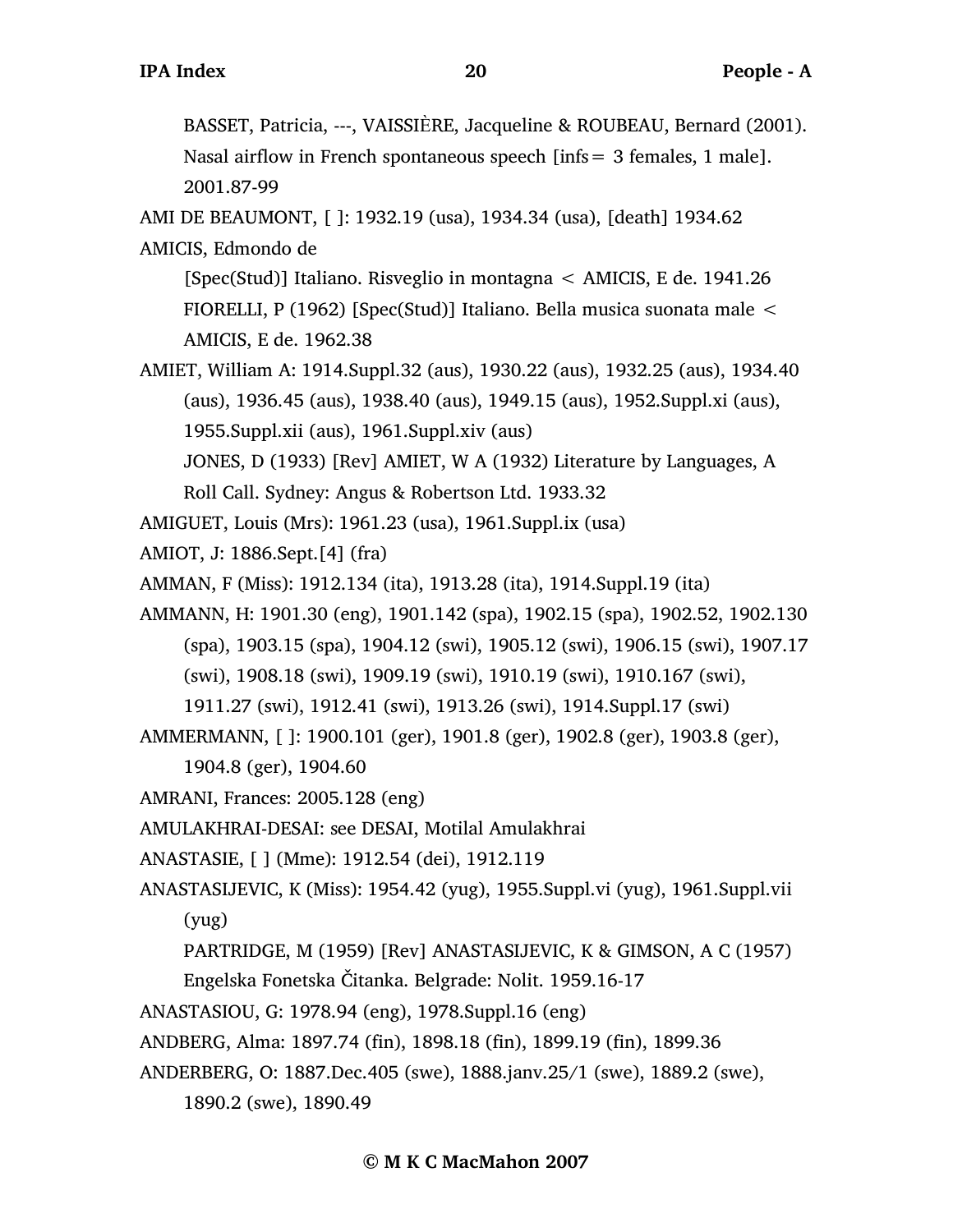ANDERSEN, Anna (Frk): 1901.121 (den), 1902.16 (den), 1903.15 (den),

1904.14 (den)

ANDERSEN, Dagny: see JOEL-ANDERSEN

ANDERSEN, G (Frk): 1912.92 (den), 1913.29 (den)

ANDERSEN, Hans: 1902.53 (den)

ANDERSEN, Mathilde (Frk): 1893.42 (den), 1893.114 (den), 1893.130 (den), 1894.9 (den), 1894.26, 1895.10 (den), 1896.11 (den), 1897.27 (den), 1898.15 (den), 1899.16 (den), 1900.janv.17 (den), 1900.févr-mars.20

ANDERSEN, Olaug (Frk): 1899.114 (nor), 1900.janv.18 (nor), 1901.19 (nor), 1901.48

ANDERSEN, T: 1978.94 (nor), 1978.Suppl.13 (nor), 1981.Suppl.13 (nor)

ANDERSEN, V E J: 1897.74 (den), 1898.15 (den), 1899.16 (den), 1899.35

ANDERSIN, Hanna (Frk): 1889.89 (fin), 1890.2 (fin), 1891.1 (fin), 1892.11 (fin), 1893.11 (fin), 1893.86 (fin), 1894.12 (fin), 1895.13 (fin), 1896.15 (fin), 1897.32 (fin), 1898.18 (fin), 1899.19 (fin), 1899.82 (fin), 1900.janv.20 (fin), 1901.21 (fin), 1902.19 (fin), 1903.19 (fin), 1904.17 (fin), 1905.17 (fin), 1906.20 (fin), 1907.23 (fin), 1908.23 (fin), 1909.25 (fin), 1910.24 (fin), 1911.32 (fin), 1912.47 (fin), 1913.31 (fin), 1914.Suppl.22 (fin), [death] 1914.61

[List of candidates for election to Council (1891) and voting arrangements]. 1890.101-102

PASSY, P, --- & TOETTERMAN, N (1890) Questions d'orthoépie [relationship between orthography and pronunciation in French]. 1890.81- 82

--- & TOETTERMAN, N (1890) [Spec(Stud)] Finnois [with French translation]. 1890.87

Question administrative  $[=$  call for nominations to Council (1891)]. 1890.89-90

PASSY, P, --- & TOETTERMAN, N (1890) Questions d'orthoépie (suite). 1890.90-91

[Results of Council elections (1891)]. 1891.10-11

[List of candidates for election to Council (1892)]. 1891.122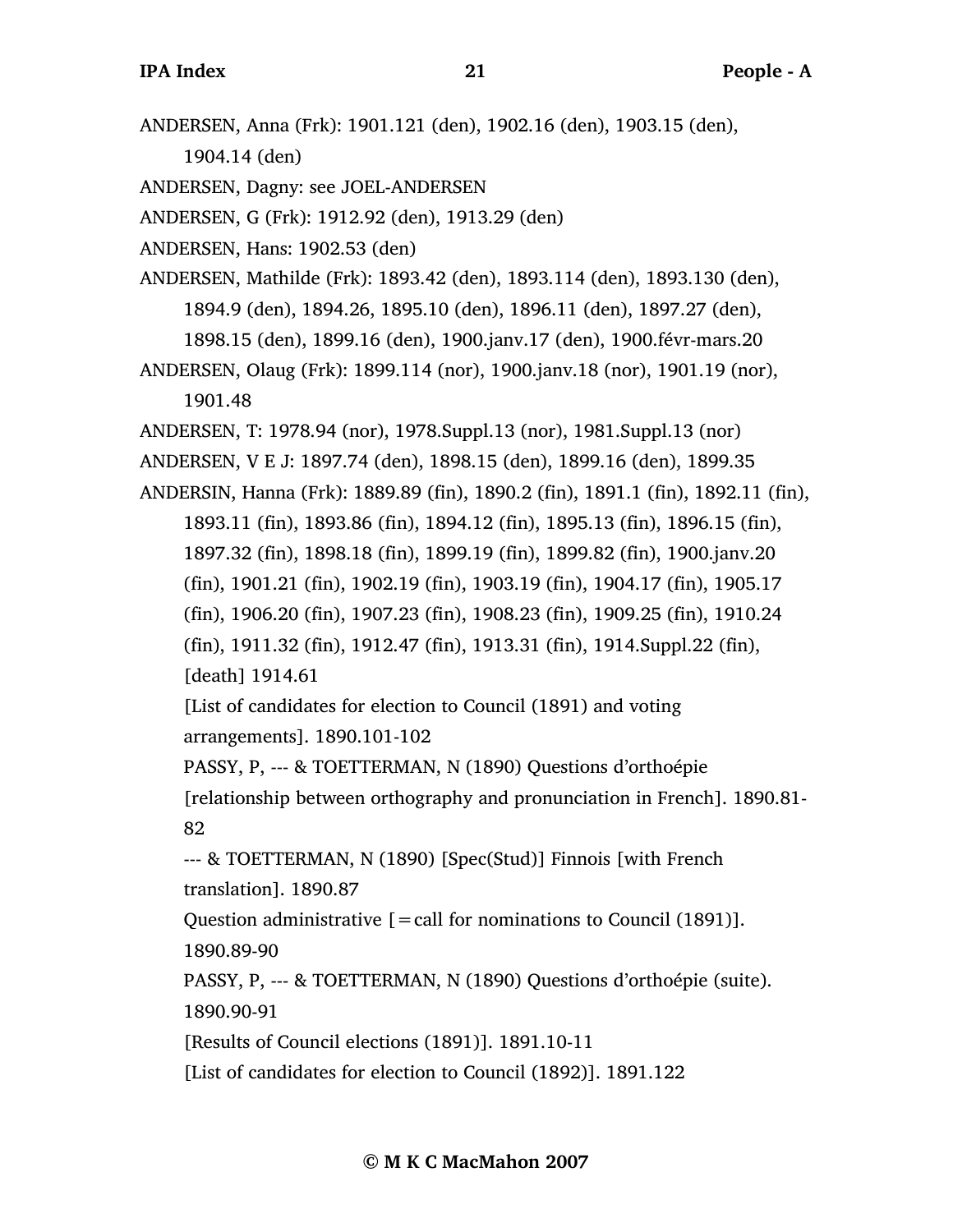[List of candidates for election to Council (1892) and voting arrangements]. 1891.134-135 [Councillors' views on whether the IPA should affiliate with La Société de réforme orthographique]. 1891.41-44 PASSY, P, --- & TOETTERMAN, N (1891) Questions d'orthoépie (suite). Quantité de voyelles françaises. 1891.57-58 PASSY, P, --- & TOETTERMAN, N (1891) Questions d'orthoépie. Quantité des voyelles françaises (suite). 1891.94-95 [Results of election to Council (1892): voting figures]. 1892.12-13 PASSY, P (1892) Réponse aux propositions concernant le déficit. 1892.158- 159 MORTET, C (1892) [Rev] ANDERSIN, H (1891) La France moderne: contes, nouvelles et extraits choisis et annotés. Helsingfors: Otava. 1892.30-31 [Council members]. 1893.12 --- (1893) Reform in Finnland 1893.131-132 Petite correspondance 1893.35 [Results of election to Council (1894). 1894.14-15 [Composition of Council (1895)]. 1895.16 [death of]. 1914.51 ANDERSON, [ ] (Mr) [Lecture by Mr Anderson on orthography as a basis for shorthand ...]. 1886.July.[4] [Objection that the two o's in MOREOVER are not written the same in phonetic script< L' Instituteur-Sténographe, 20 July 1886]. 1886.Aug.[3] ANDERSON, Elizabeth T (Miss): 1938.57 (eng) [see also ULDALL, E T  $\sim$  H J (Mrs)] --- : marriage to H J Uldall. 1939.52 ANDERSON, F: 1887.Dec.405 (swe), 1888.janv.25/1 (swe), 1889.2 (swe), 1889.66 ANDERSON, H PASSY, P (1887) [Rev] ANDERSON, H (1886) L'Évangil sélon S Matthié, dans langaz Créol Maurice. London: Bible Society. 1887.Oct.343-344

ANDERSON, Hans Christian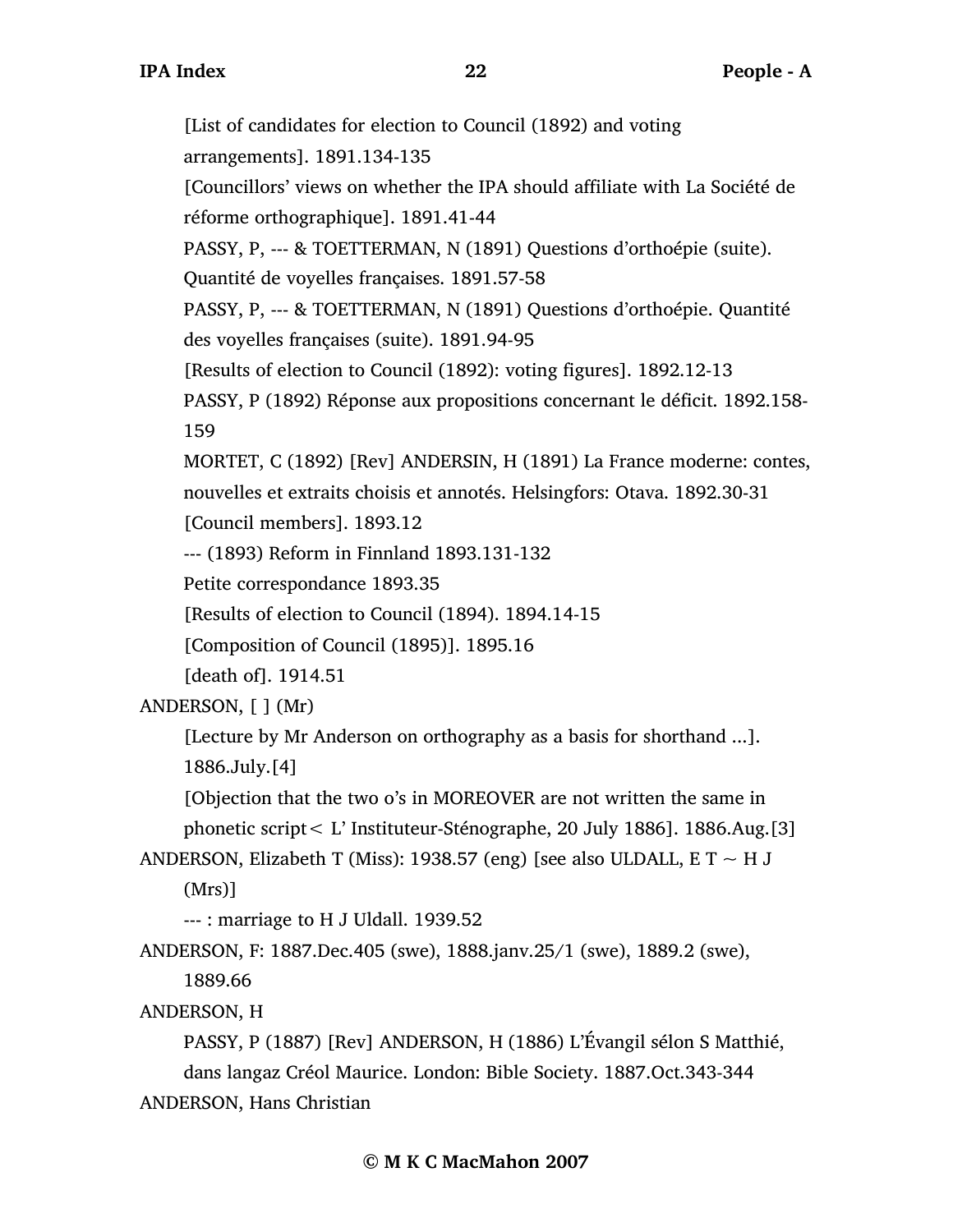JESPERSEN, O (1888) [Spec(Stud)] Danish. Sol < H C Andersen Fyrtøjet. 1888.Aug-Sept.68-69. Corr: 1888.Oct.427/75 JONES, D (1912) [Spec(Stud)] English. The Daisy < ANDERSEN, H C]. 1912.71-72 ANDERSON, Herm (Dr): see ANDERSSON  $\sim$  ANDERSON, H (Dr) ANDERSON, J D: 1913.87 (eng), 1914.Suppl.3 (eng) --- (1914) [Bengali pronunciation of TAGORE, Rabindranath]. 1914.33 ANDERSON, J G: 1906.41 (eng), 1906.54, 1907.4 (eng), 1908.4 (eng), 1909.4 (eng), 1909.139 ANDERSON, John Eric: 1962.20 (usa) ANDERSON, John M (Prof) PAOLILLO, John (1991) [Rev] ANDERSON, John & DURAND, Jacques (1987) Explorations in Dependency Phonology. Dordrecht: Foris Publications. 1991.49-50 ANDERSON, M C (Miss): 1930.17 (usa), 1932.19 (usa) ANDERSON, P E: see EIDEM-ANDERSON  $\sim$  EIDEM ANDERSON, S 1896) [Spec] Créole d'Île Maurice. StJ. 1896.112 ANDERSON, S S: IPA exam result (French). 1910.122 ANDERSON, Stephen R BERNSTEIN, Jared (1987) [Rev] ANDERSON, Stephen R (1985) Phonology in the Twentieth Century: Theories of Rules and Theories of Representations. Chicago: University of Chicago Press. 1987.150 ANDERSON, Victoria B (Prof): 1994.46 (aus), 1998.118 (aus), 2000.111 (usa), 2005.128 (usa) ANDERSSON, Anders: 1892.157 (swe), 1893.9 (swe), 1894.7, 1894.11 (swe), 1895.11 (swe), 1895.32 (swe), 1896.13 (swe), 1896.35, 1897.30 (swe), 1897.51, 1898.17 (swe), 1898.36 ANDERSSON, Fr: 1890.17 (swe), 1891.3 (swe), 1892.8 (swe), 1892.42 ANDERSSON ~ ANDERSON, Herm (Dr): 1888.April.169/25 (swe), 1889.2 (swe), 1890.2 (swe), 1891.3 (swe), 1891.30 ANDERTON, Alice J (Dr): 1994.46 (usa) [Editorial personnel].1989.July.[i]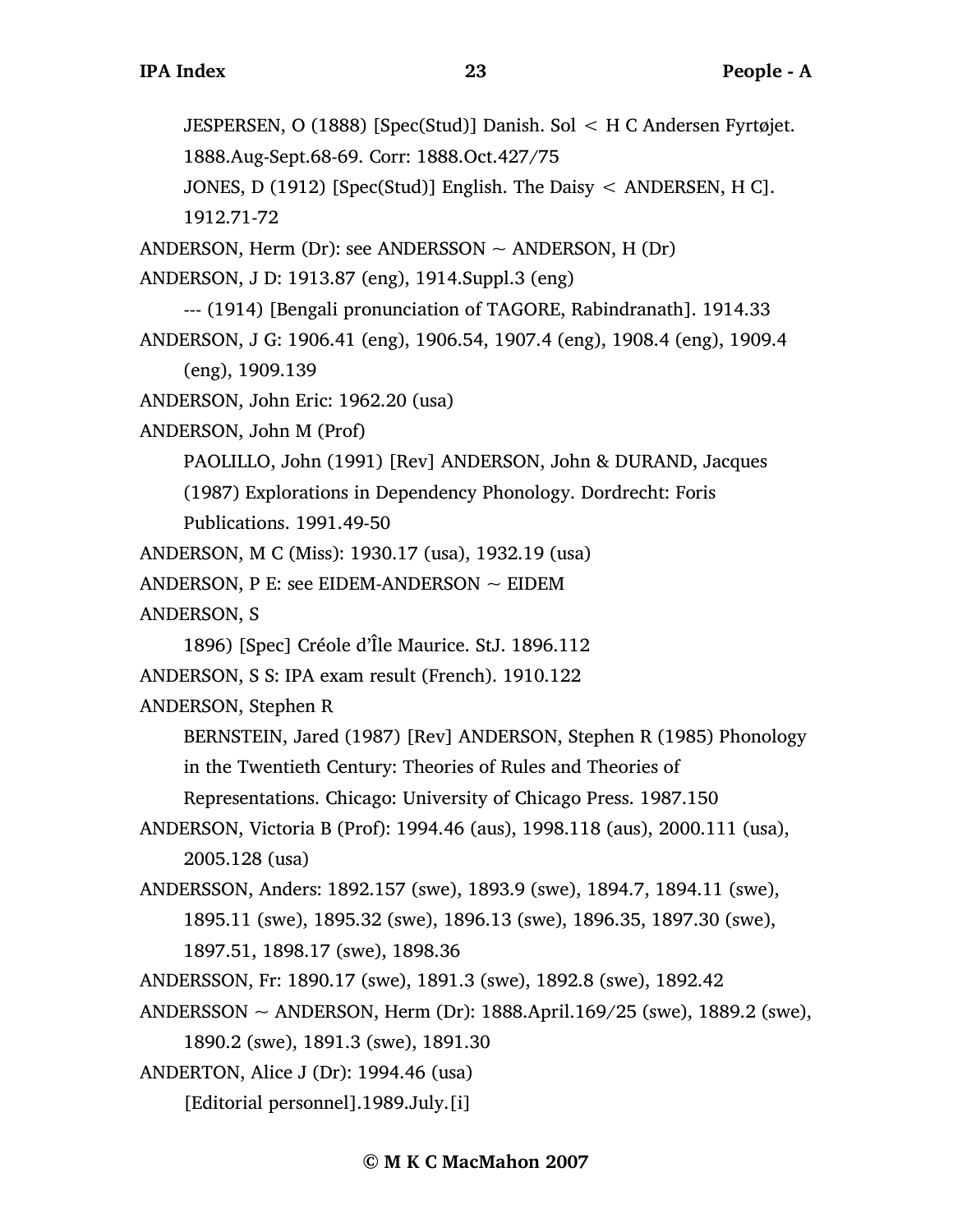- ANDLER, E: 1890.80 (ger), 1891.3 (ger), 1891.30
- ANDRADE: see also VIEIRA D'ANDRADE
- ANDRADE, Amalia Teresa da Costa: 2000.111 (por), 2005.127 (por)
- ANDRADE, Melvin: 2005.126 (jap)
- ANDRADE, Vicente: 1898.21 (chl), 1899.22 (chl), 1899.36
- ANDRÉ, [ ]: 1905.105 (cch), 1906.25 (cch), 1907.27 (cch), 1908.28 (cch), 1909.32 (cch), 1910.31 (cch)
- ANDRÉ, Edgar: 1964.36 (bel), 1972.Suppl.1 (bel), 1975.Suppl.3 (bel), 1978.Suppl.3 (bel)
- ANDREA: see D'ANDREA
- ANDREEVA, Bistra
	- BARRY, William & --- (2001). Cross-language similarities and differences in spontaneous speech patterns. 2001.51-66
- ANDRÉSEN, Bjørn Stålhane (Dr): 1955.48 (nor), 1955.Suppl.vi (nor), 1958.23 (nor), 1961.Suppl.vi (nor), 1966.18 (nor), 1972.Suppl.8 (nor),
	- 1975.Suppl.12 (nor), 1978.Suppl.13 (nor), 1981.Suppl.13 (nor), 1990.ii.55 (nor), 1994.46 (nor), 1998.118 (nor)
	- --- (1957) -dier and -deer: an experiment. 1957.35-37
	- O'CONNOR, J D (1969) [Rev] --- (1968) Pre-Glottalization in English
	- Standard Pronunciation. Oslo: Norwegian Universities Press. 1969.14-16

[Deaths of] Björn S ANDRESEN, Nien-Chuang Ting CHANG, Alexandra GAYLORD SMITH. 2005.262

- ANDRÉÜ, M: 1925.Suppl.1 (fra), 1930.10 (fra), 1932.13 (fra)
- ANDREW, H Mc: 1901.45 (sco), 1902.5 (sco)
- ANDREWS, [ ]: 1898.150 (fra), 1899.2 (fra), 1899.130
- ANDREWS, C J: 1910.66 (eng)
- ANDREWS, E: 1912.78 (eng), 1913.10 (eng), 1914.Suppl.4 (eng), 1925.Suppl.1 (eng)
- ANDREWS, M P: 1906.94 (cis), 1906.122 (cis), 1907.4 (cis), 1908.4 (cis), 1909.4 (cis), 1909.139, 1910.123 (eng), 1910.144, 1911.11 (eng), 1912.24 (eng),
	- 1913.9 (eng), 1914.Suppl.3 (eng)
- ANDREWS, W D: 1925.Suppl.1 (nzl)
- ANDREWS, W P: 1905.21 (eng), 1906.4 (eng)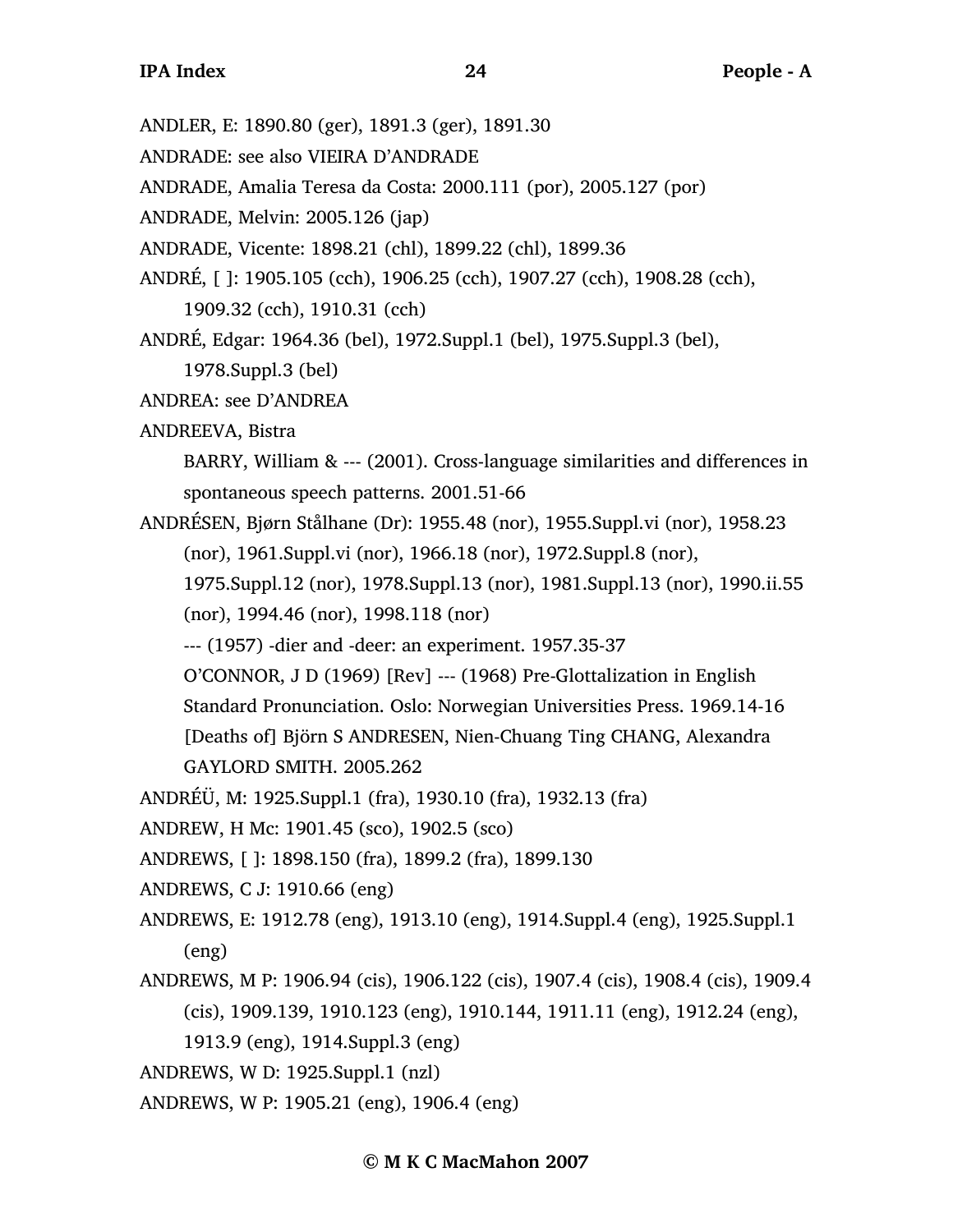ANDRIOT, H (Miss): 1910.142 (usa), 1911.34 (usa), 1912.49 (usa)

ANDRUSKI, Jean E: 2005.128 (usa)

--- & RATLIFF, Martha (2000). Phonation types in production of phonological tone: the case of Green Mong [infs= 3 females, 3 males]. 2000.37-61

--- & COSTELLO, James (2004). Using polynomial equations to model pitch contour shape in lexical tones: an example from Green Mong [infs= 3

female, 3 male]. 2004.125-140

ANGELA, [ ] (Sister): 1959.48 (aus), 1961.Suppl.xiv (aus)

ANGENOT, Paul: 1914.Suppl.17 (bel)

ANGUITA, Régulo: 1897.34 (chl)

ANGULO: see DE ANGULO

ANGUS, [ ] (Mlle): 1902.146 (fra), 1903.2 (fra), 1904.3 (fra), 1904.59

ANNAKIN, M L (Miss): 1913.88 (eng), 1914.Suppl.3 (eng)

--- (1922) Notes on the Dialect of Nidderdale (Yorkshire). 1922

--- (1922) [Spec] Dialect of Nidderdale (Yorkshire). THORPE, Thomas:

Dicky and Micky Date. 1922 Notes on the Dialect of Nidderdale (Yorkshire) 1922.8

ANNAM: see ANNAN  $\sim$  ANNAM

- ANNAN ~ ANNAM, C L: 1911.33 (usa), 1912.48 (usa), 1913.33 (usa), 1913.66 (usa), 1914.Suppl.23 (usa)
- ANNAN, W R Brian (Prof): 1964.36 (eng), 1972.Suppl.11 (eng), 1975.Suppl.12 (rho), 1978.Suppl.13 (rho), 1981.Suppl.25 (zim), 1990.ii.55 (zim)
- ANNINI, A (Dr): 1979.87 (ita), 1981.Suppl.10 (ita)

ANNIS, M (Miss): 1894.169 (can), 1895.15 (can), 1895.33, 1896.17 (can),

1896.36

ANNUNZIO, Gabriele d'

CAMILLI, A (1929) [Spec(Stud)] Italiano. < ANNUNZIO, G d' Il canto dell' usignolo. 1929.23-24

FIORELLI, P (1965) [Spec(Stud)] Italiano. Lode della parola < ANNUNZIO, G d'. 1965.15-16

ANONBY, Erik John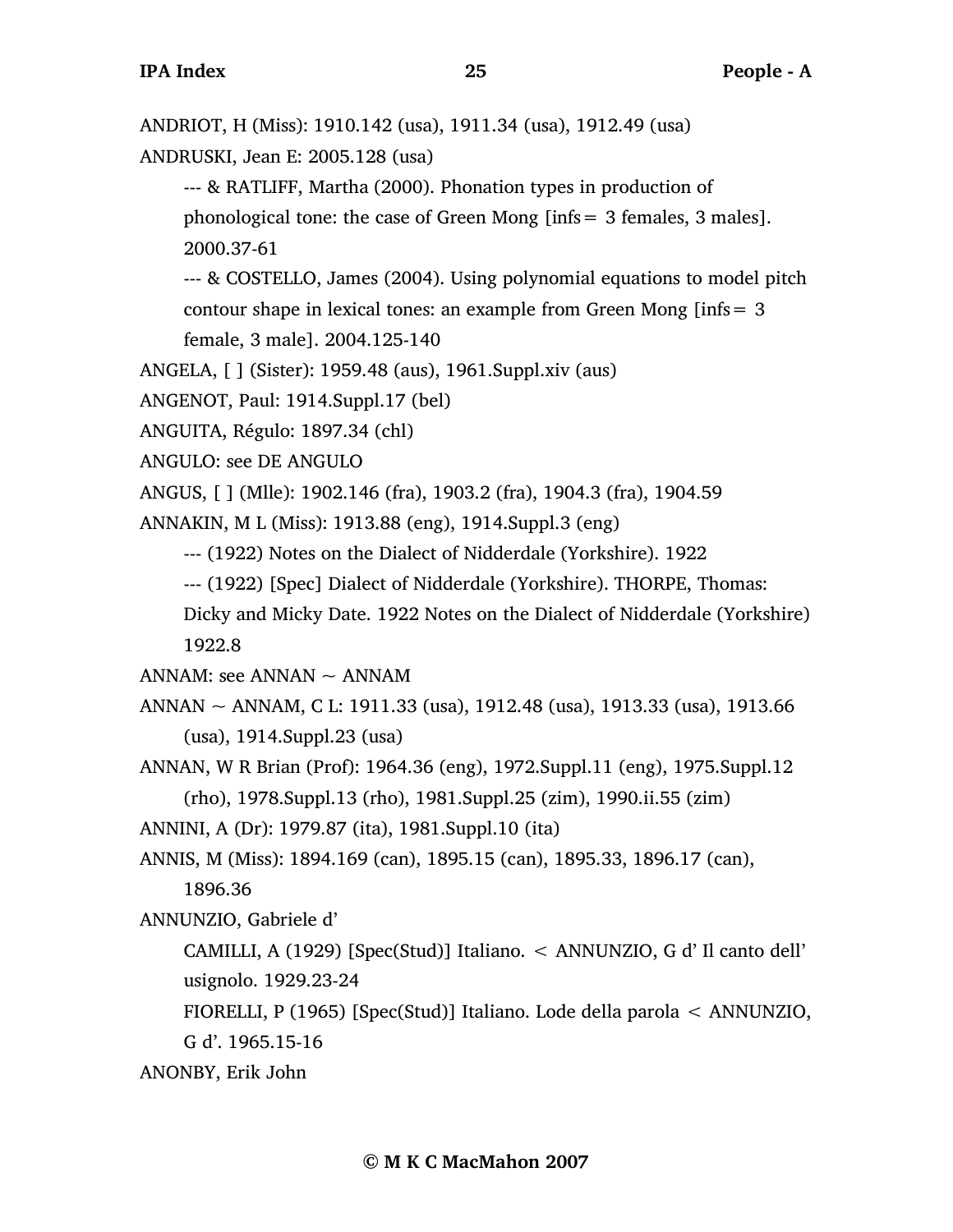--- (2006). Mambay. NWS [inf= Usumanu Kaɗa Buba, 47-year-old male, of Kaakyo'w (Katchéo), Cameroon]. 2006.221-233

ANSARI, P

MacCARTHY, P A D & --- (1947) [Spec] Persian [Tehran]. NWS. 1947.8-11

- ANSTIE, W H: 1905.5 (eng), 1906.5 (eng), 1907.6 (eng), 1908.6 (eng), 1909.5 (eng), 1909.72
- ANTHONY, Annie (Mrs): 1974.59 (sco), 1975.Suppl.15 (sco), 1978.Suppl.16 (sco), 1981.Suppl.16 (sco), 1990.ii.55 (sco), 1994.46 (sco), 1998.118 (sco), 2000.111 (sco)

ANTHONY, D B: 1913.87 (eng), 1914.Suppl.4 (eng)

ANTHONY, James K F (Dr): 1953.25 (sco), 1955.Suppl.ii (sco), 1990.ii.55 (sco), 1994.46 (sco), 1998.118 (sco), 2000.111 (sco)

SHIRT, Marion A (2003). In Memoriam: 'Tony' Anthony [James K F Anthony]. 2003.286

ANTHONY, Pualani

ABE, Isamu (1965) On Hawaian intonation [inf=Pualani ANTHONY]. 1965.5-6

ANTONINI,  $\lceil \cdot \rceil$  (Mr)

VINAY, J P (1937) [Spec] Corse [Ajaccio; inf  $=$  [ ] ANTONINI]. NWS. 1937.48

ANTONIO: see also RODRIGUES, J; SAN ANTONIO

```
ANTROBUS, W G: 1939.18 (saf), 1944.12
```
ANUFRYK, Volha (Dr): 2006 [IPA-Rec]

AOSBRINK, G: 1889.2 (swe), 1890.3 (swe), 1890.49

AOYAMA, Katsura (Dr): 2005.128 (usa)

--- & REID, Lawrence A (2006). Cross-linguistic tendencies and durational contrasts in geminate consonants: an examination of Guinaang Bontok geminates [infs= 5 females, 5 males; all native speakers from Guinaang village, Mountain Province, northern Philippines, aged from 15 to 50s]. 2006.145-157

APELLE, Raphaël: 1904.125 (fra), 1905.2 (fra), 1906.2 (fra), 1906.42

APELT, E: 1908.12 (ger), 1909.12 (ger), 1910.12 (ger), 1911.20 (ger), 1912.34 (ger), 1912.93 (ger), 1913.18 (ger), 1914.Suppl.12 (ger)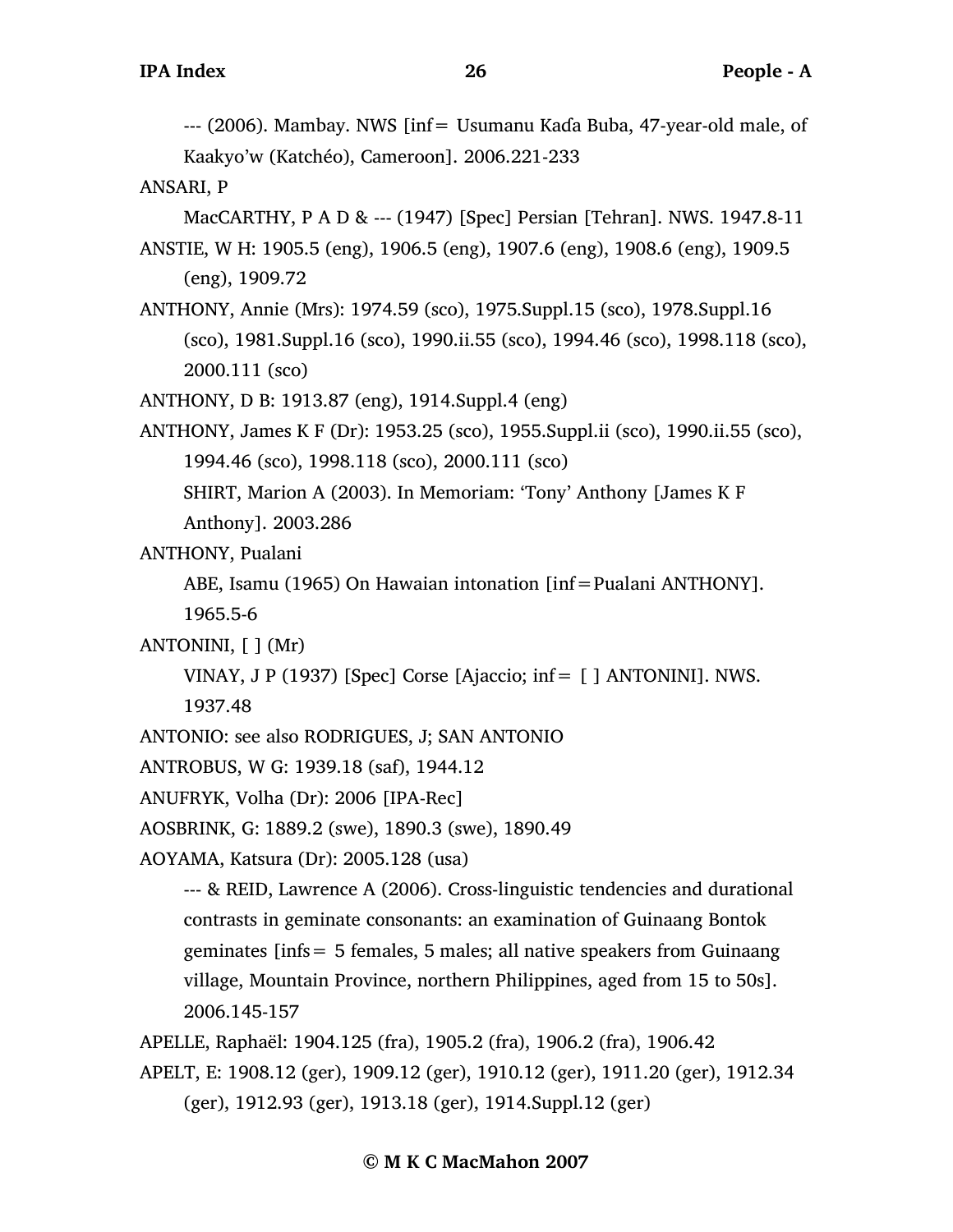- APFELD, H: 1930.13 (ger)
- APODACA, F: 1951.50 (eng), 1952.Suppl.ii (eng), 1952.49 (mex), 1955.Suppl.x (mex)
- APPEL, Heinz-Wilfried (Dr): 1998.118 (ger), 2000.111 (ger), 2005.126 (ger)

APPEL, I: 1913.64 (swe), 1914.Suppl.21 (swe)

- APPELBOM, Nils: 1895.165 (swe), 1896.13 (swe), 1896.35
- APPELQVIST, Hj (Dr): 1901.21 (fin), 1902.19 (fin), 1903.19 (fin), 1904.17 (fin), 1905.17 (fin), 1906.20 (fin), 1907.23 (fin)
- APPLEBAUM, Ayla
	- GORDON, Matthew & --- (2006). Phonetic structures of Turkish Kabardian
	- [infs= 6 females, 5 males; 9 out of 11 spent their formative years in
	- Turkey; 1 speaker from Jordan; 1 speaker from Russia]. 2006.159-186
- APPUHN, [ ]: 1896.148 (ger), 1897.19 (ger), 1897.51
- AQUEVEQUE, Victoria: 1910.28 (chl)
- ARANIS, Esperanza: 1914.Suppl.28 (chl)
- ARAUJO, D J da Costa: see COSTA ARAUJO, D J da
- ARAUJO, Fernando (Dr): 1888.Feb.73/9 (spa), 1889.2 (spa), 1889.18, 1889.89 (spa), 1890.1 (spa), 1891.1 (spa), 1892.7 (spa), 1893.8 (spa), 1894.9 (spa), 1895.9 (spa), 1896.11 (spa), 1897.27 (spa), 1897.52, 1897.110 (spa), 1898.14 (spa), 1899.15 (spa), 1899.34 (spa), 1899.114 (spa), 1900.16 (spa), 1901.17 (spa), 1902.15 (spa), 1903.15 (spa), 1904.13 (spa), 1905.13 (spa), 1906.16 (spa), 1907.19 (spa), 1908.19 (spa), 1909.21 (spa), 1910.20 (spa), 1911.28 (spa), 1912.43 (spa), 1913.27 (spa), 1914.Suppl.18 (spa) --- (1888) [A spelling reform association proposed in Spain]. 1888.Aug-Sept.62-63
	- --- (1888) Expérience d'enseignement phonétique [in teaching French in the École d'Art et Métier in Salamanca]. 1888.May.204/36
	- --- (1889) [Spec(Stud)] Español. ¡Siempre tù! 1889.29-30
	- [Expected participants at the Phonetic Congress]. 1889.45
	- --- (1889) [Spec(Stud)] Español. imás! 1889.87
	- [List of candidates for election to Council (1890) and voting arrangements]. 1889.96-97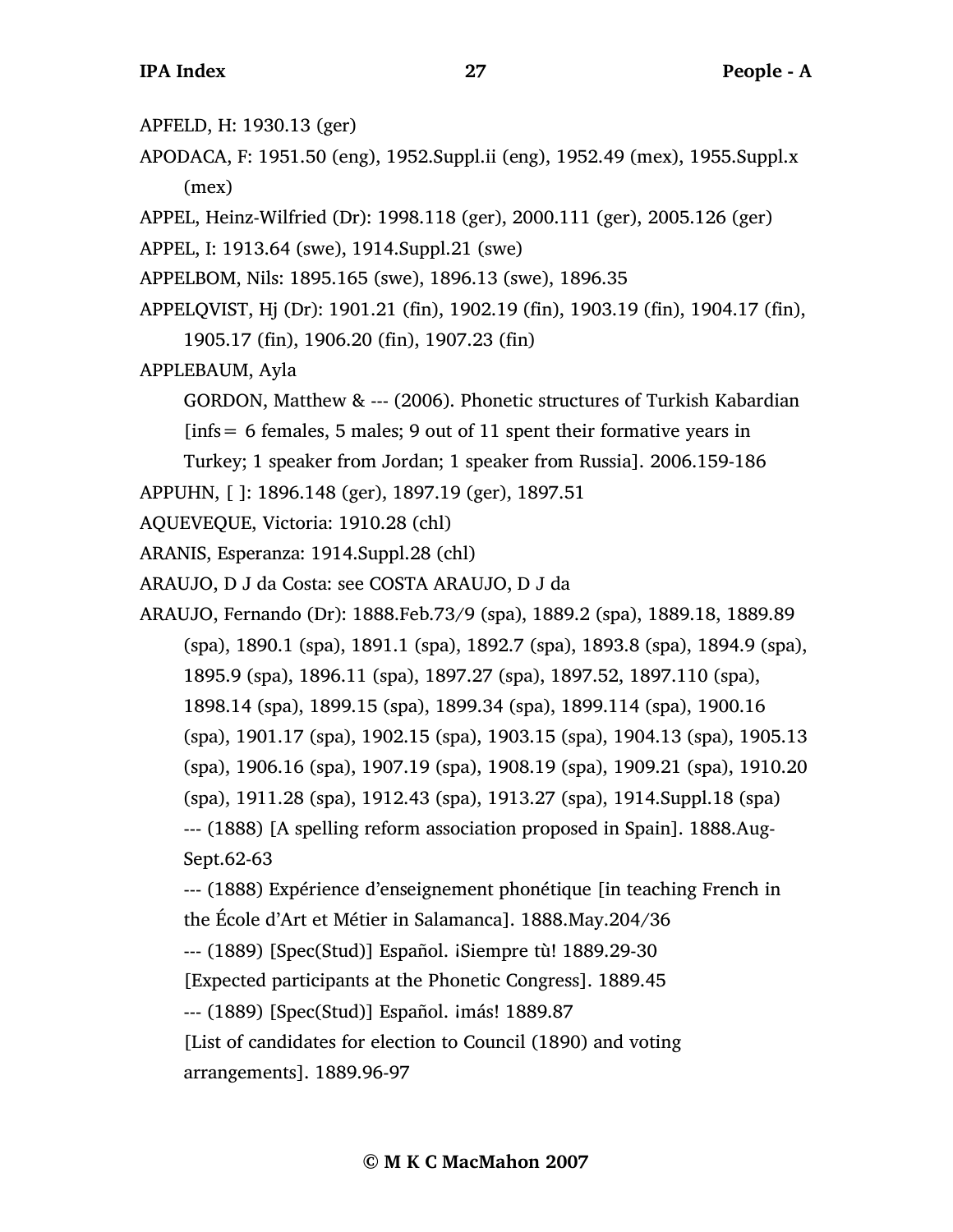[Rev] ARAUJO, F (1891) Gramàtica razonda historico-crítica de la lengua francesca (Segunda edición). Toledo: Menor Hermanos. 1890.73-74 [Rev] VIËTOR, W [ed] (1889-90) Phonetische Studien. III Band. 1890.83 Question administrative  $\mathbf{r} = \text{call}$  for nominations to Council (1891)]. 1890.89-90 [Results of Council elections (1890)]. 1890.9 [Results of Council elections (1891)]. 1891.10-11 [--- appointed Officier d'Académie]. 1891.106 [List of candidates for election to Council (1892)]. 1891.122 [List of candidates for election to Council (1892) and voting arrangements]. 1891.134-135 [Councillors' views on whether the IPA should affiliate with La Société de réforme orthographique]. 1891.44 [Publications Received]. 1891.61 [Results of election to Council (1892): voting figures]. 1892.12-13 PASSY, P (1892) Réponse aux propositions concernant le déficit. 1892.158- 159 SPIESER, J (1892) [(i) Symbolization of /b, d g/ in Spanish (ii) dislikes digraphs, diacritics (iii) prefers ´ and ` for tone diacritics, ¯ for length. Comm: P Passy]. 1892.27-28 SPIESER, J (1892) [Transcription of Spanish b, d, g ...]. 1892.27-28. Comm: P Passy VIANNA, A R G (1892) Prononciation espagnole  $[=$ reply to SPIESER, J on notation of b,d,g]. 1892.43-44 --- (1892) Prononciation espagnole [=reply to SPIESER, J on pronunciation of b,d,g]. 1892.44 --- (1892) Prononciation espagnole [=specimens: El General Fabert; La astucia del ciego. Comm: P Passy on notation of b,d g]. 1892.64-65 [... Council members]. 1893.12 --- (1893) [Notation of stressed syllables. Comm: P Passy]. 1893.60-61

[List of candidates for election to Council (1891) and voting

arrangements]. 1890.101-102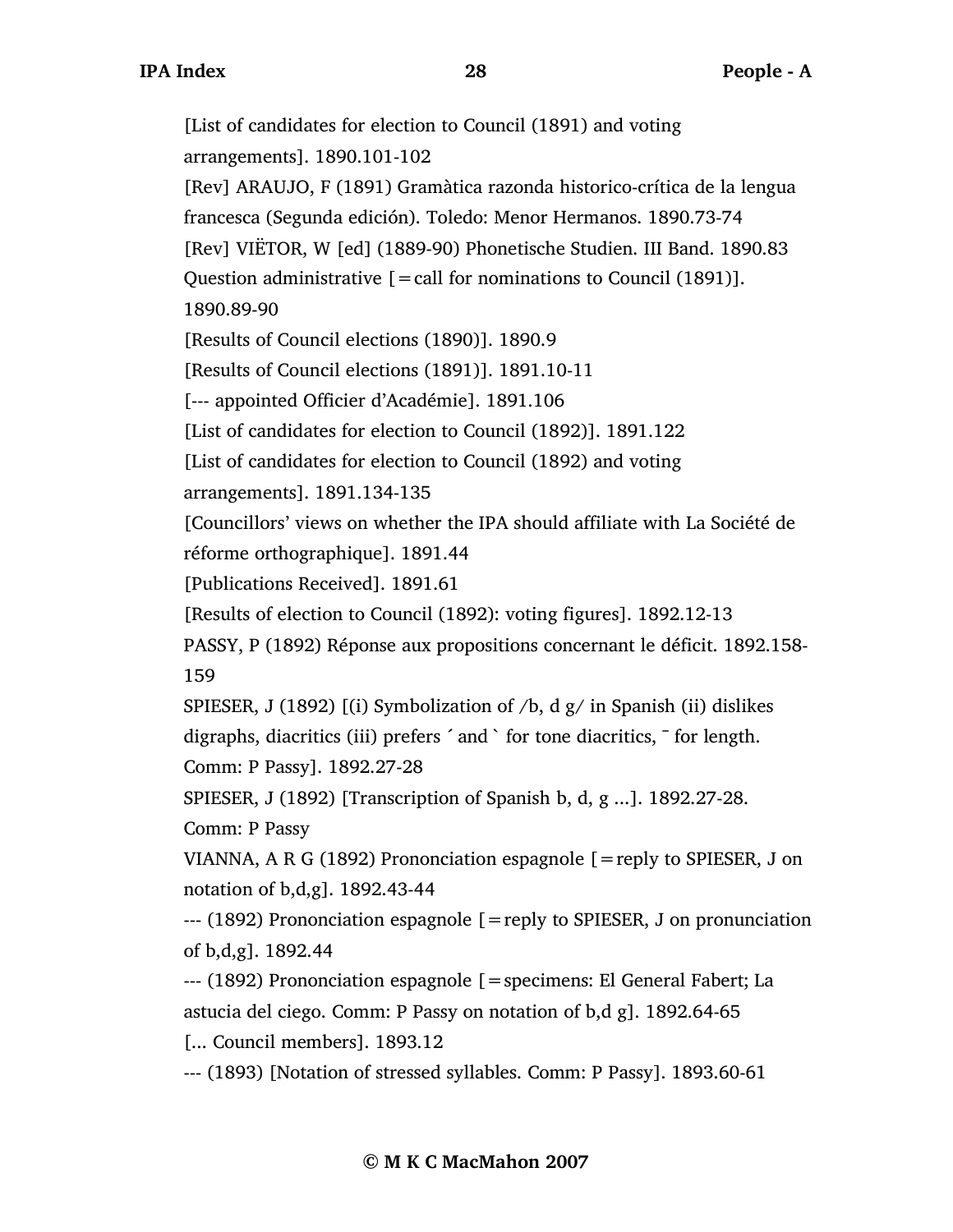PASSY, P (1894) [Rev] ARAUJO, F (1894) Estudios de Fonétika Kastellana. Toledo: Menor Hermanos. 1894.130 [Results of election to Council (1894)]. 1894.14-15  $-$ -- (1894) Prononciation espagnole  $\mathcal{F}$  = reply to GENTHE, S. 1894.30 PASSY, Jean (1894) Réponse au sujet du French Reader [=questions about the form of transcription; various contributions, with extracts from correspondence; see also 1893.116-121, 1894.53-54,122]. 1894.69-74 --- (1895) [Spec(Stud)] Español. Una lección a un fatuo < ARAUJO, F Temas de traducción, II. 1895.151 [Composition of Council (1895)]. 1895.16 [Results of Council election (1896)]. 1896.19 PASSY, P (1896) Propositions  $[=$  publicity: suggested change in the format of the ft; method of introducing phonetic transcription to newcomers; proposal to publish Mélanges phonétiques or Mélanges de methodologie linguistique; views of ... --- ; Comm: J Passy]. 1896.61-65 [Composition of Council (1897)]. 1897.36 Élections du Conseil [for 1898]. 1898.23-24 Conseil [composition of Council for 1899]. 1899.24 ARAVENA, René: 1998.118 (usa) ARAYA: see also FIGUEROA DE ARAYA ARAYA, Juan: 1914.Suppl.28 (chl) ARAYA, T (Mme): 1925.Suppl.1 (arg), 1930.20 (arg), 1932.23 (arg), 1934.38 (arg) ARCHAMBAULT, Danièle: 1998.118 (usa) ARCHER, Frank: IPA exam result (French). 1911.128 ARCHER, William [Discussion of 'phonetic spelling' at meeting of the English Association: JONES, D, RIPPMANN, W, ARCHER, W, SKEAT, W W]. 1911.55 Thə Simplifiyd Speling Səsiyəti. 1973.106 ARCHIBALD, J A: 1979.87 (can), 1981.Suppl.3 (can) ARDELT, Rudolf: 1910.11 (ger), 1911.19 (ger), 1911.95, 1911.131 ARDUIN [Y] GOMEZ MIER, J (Dr): 1949.31 (cub), 1951.51 (cub), 1952.Suppl.ix (cub), 1955.Suppl.x (cub), 1959.23 (cub)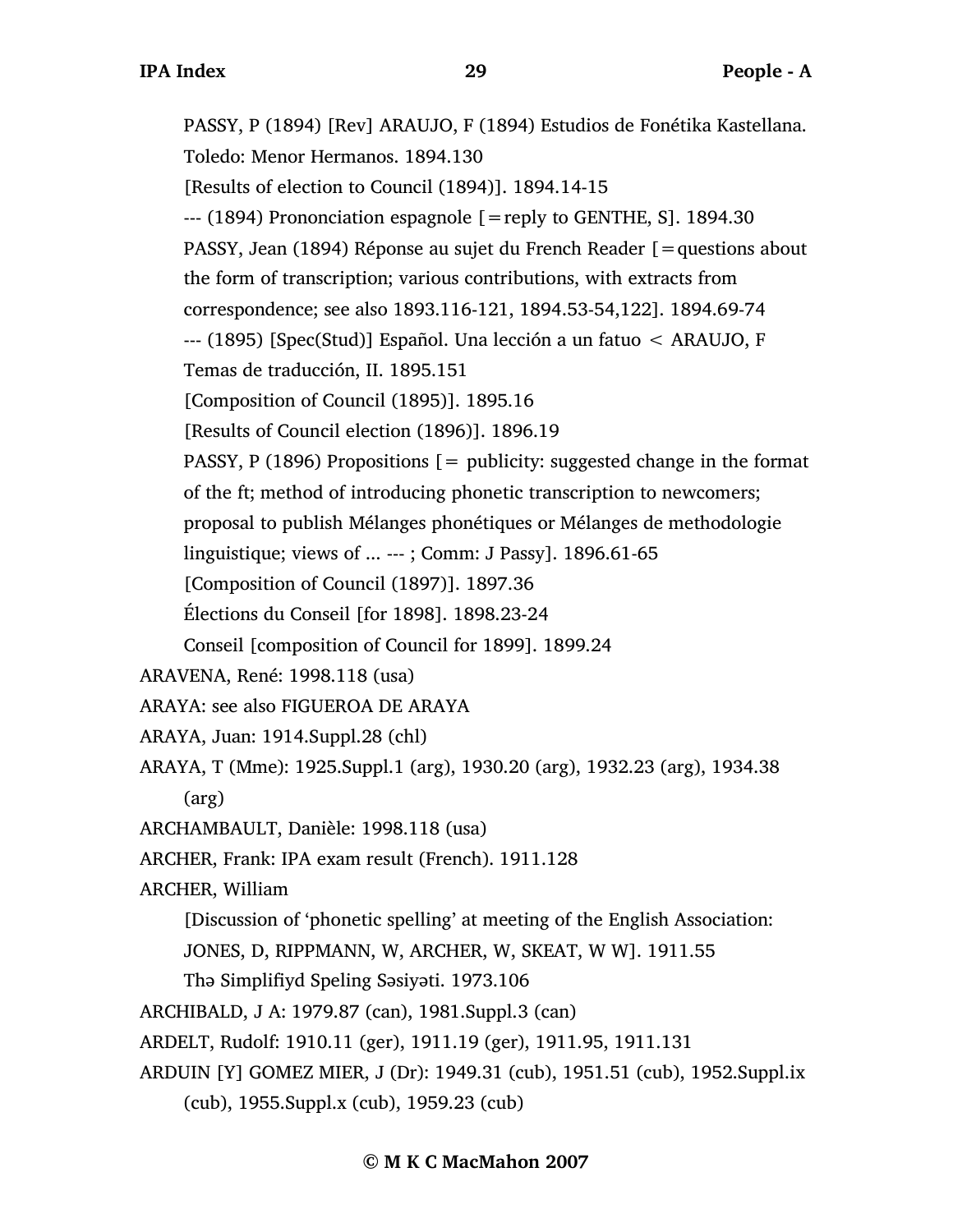- ARELLANO, Luis: 1910.28 (chl), 1911.36 (chl), 1912.52 (chl), 1913.38 (chl), 1914.Suppl.28 (chl)
- ARENAS, Amelia: 1900.85 (chl), 1901.23 (chl), 1902.21 (chl), 1903.21 (chl), 1904.19 (chl), 1905.19 (chl), 1906.23 (chl), 1907.26 (chl), 1908.27 (chl), 1909.29 (chl)

AREND  $\sim$  AREND-CHOIŃSKY, Zygfryd Marian (Prof): 1930.16 (pol), 1932.19 (pol), 1934.33 (pol), 1936.39 (pol), 1938.35 (pol), [death] 1947.35

--- (1922) [Spec(Stud)] Polski. 1922 Textes pour nos élèves 2, 1922.13-14

--- (1923) [Spec] Polish. NWS. 1923.24

--- (1927) [Spec] Polish [City and Province of Poznań, Western Poland]. NWS. 1927.9-11

Décisions officielles  $[=(i)$  Council for 1928 as for 1927 (ii) D Jones to be Secretary of the IPA in succession to P Passy (iii) D Jones to represent the af at the 1st International Congress of Linguists (iv) New symbols adopted (v) Honorary memberships for A Meillet and G Morgenstierne]. 1928.51-53 GUNTHER, E M (1929) [Rev] AREND, M Z (1929) O Wymawianiu

Angielskiem. Posnan'. 1929.29-30

--- [appointment, Poznan']. 1931.10

--- (1934) Baudouin de Courtenay and the phoneme idea. 1934.2-3

--- (1936) [Spec] Slovak [educated literary; inf=Dr Stanislaw MEČÁR, aged

25, born Prievidza]. NWS. 1936.15

PASSY, P, JONES, D & --- (1936) À propos de ɡ et g (Avis de nos

conseillers, suite). 1936.24-25

[Election results]. 1937.janv-mars.81-82

Avis de nos conseillers. 1937.38-44

--- (1937) [Spec] Ukrainian [Kolemeia, Galich; inf=Stephan ZOSHCHUK]. NWS. 1937.62-63

--- (1938) [Spec] Lusatian (Budyšin/Bautzen; inf=Pawoł NOWOTNY, aged 22). NWS. 1938.23-24

--- (1938) [Spec] The Borowjok dialect of Polish [inf=Dr Ludwik

ZABROCKI, native of Czersk, Tuchola, Pomerania]. NWS. 1938.45-46 [Election results]. 1939.17,37

AREND-CHOIŃSKY: see AREND ~ AREND-CHOIŃSKY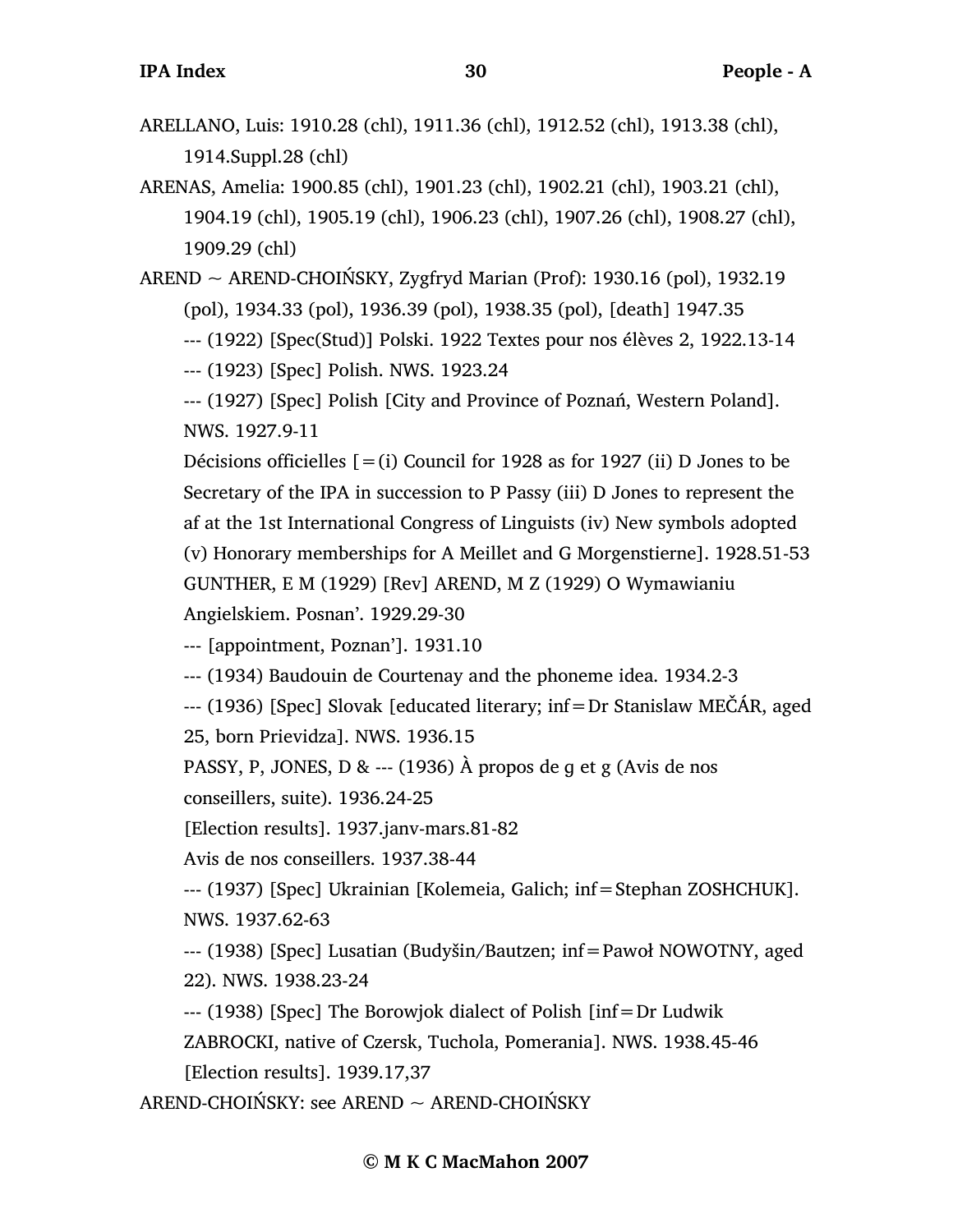- ARENDT, H (Dr): 1888.Dec.489/89 (ger), 1889.2 (ger), 1889.81, 1890.17 (ger), 1891.3 (ger), 1891.30
- ARESKOG, V (Frk): 1912.92 (swe), 1913.31 (swe), 1914.Suppl.21 (swe), 1930.16 (swe), 1932.18 (swe)

ARGOFF, H David: 1963.38 (usa)

- ARICO, Daniele: 1962.39 (ita), 1972.Suppl.6 (ita), 1975.Suppl.9 (ita), 1978.Suppl.10 (ita), 1981.Suppl.10 (ita)
- ARIMOTO, Jun (Prof): 1990.ii.55 (jap), 1994.46 (jap), 1998.118 (jap), 2000.111 (jap), 2005.126 (jap)

ARISTIA, Aníbal: 1914.Suppl.28 (chl)

- ARJONILLA, José (Prof): 1950.41 (mex), 1952.Suppl.ix (mex), 1953.25 (mex), 1954.43 (usa), 1955.Suppl.vii (usa), 1956.27 (mex), 1958.39 (usa), 1961.Suppl.ix (usa), 1968.22 (usa), 1969.55 (usa), 1972.Suppl.15 (usa), 1975.Suppl.19 (usa), 1978.Suppl.20 (usa), 1981.Suppl.20 (usa), 1990.ii.55 (usa), 1994.46 (usa), 1998.118 (usa), 2000.111 (usa), 2005.128 (usa)
- ARKWRIGHT, Ernest H: 1900.37 (ger), 1900.86 (eng), 1900.122 (eng), 1901.5 (eng), 1901.47
- ARLIA, Cezare
	- [Spec(Stud)] Italiano. Un errore di grammatica  $\leq$  FANFANI, P & ---.
	- 1944.10-11
- ARMAND, E: 1896.212 (fra), 1897.16 (fra)
- ARMANET, Daniel: 1912.52 (chl), 1913.38 (chl), 1914.Suppl.28 (chl)
- ARMBRUSTER, C H (Maj): 1925.Suppl.1 (aes), 1930.15 (spa), 1932.17 (spa),
	- 1934.32 (spa), 1936.38 (spa), 1938.34 (spa), 1949.10 (spa), 1952.Suppl.v (spa), 1955.Suppl.vi (spa), 1958.24
- ARMBRUSTER, Maxim E: 1970.24 (usa), 1972.Suppl.15 (usa), 1975.Suppl.19 (usa), 1978.Suppl.20 (usa), 1981.Suppl.20 (usa)

ARMFIELD: see NOËL-ARMFIELD

- ARMSTRONG, [ ]: 1898.50 (fra), 1898.66 (ger), 1898.130
- ARMSTRONG, E C: 1896.59 (usa), 1896.116 (fra), 1897.33 (usa), 1897.52,
	- 1897.127 (fra), 1897.142 (usa), 1898.20 (usa), 1899.21 (usa),
	- 1900.janv.21 (usa), 1901.22 (usa), 1901.48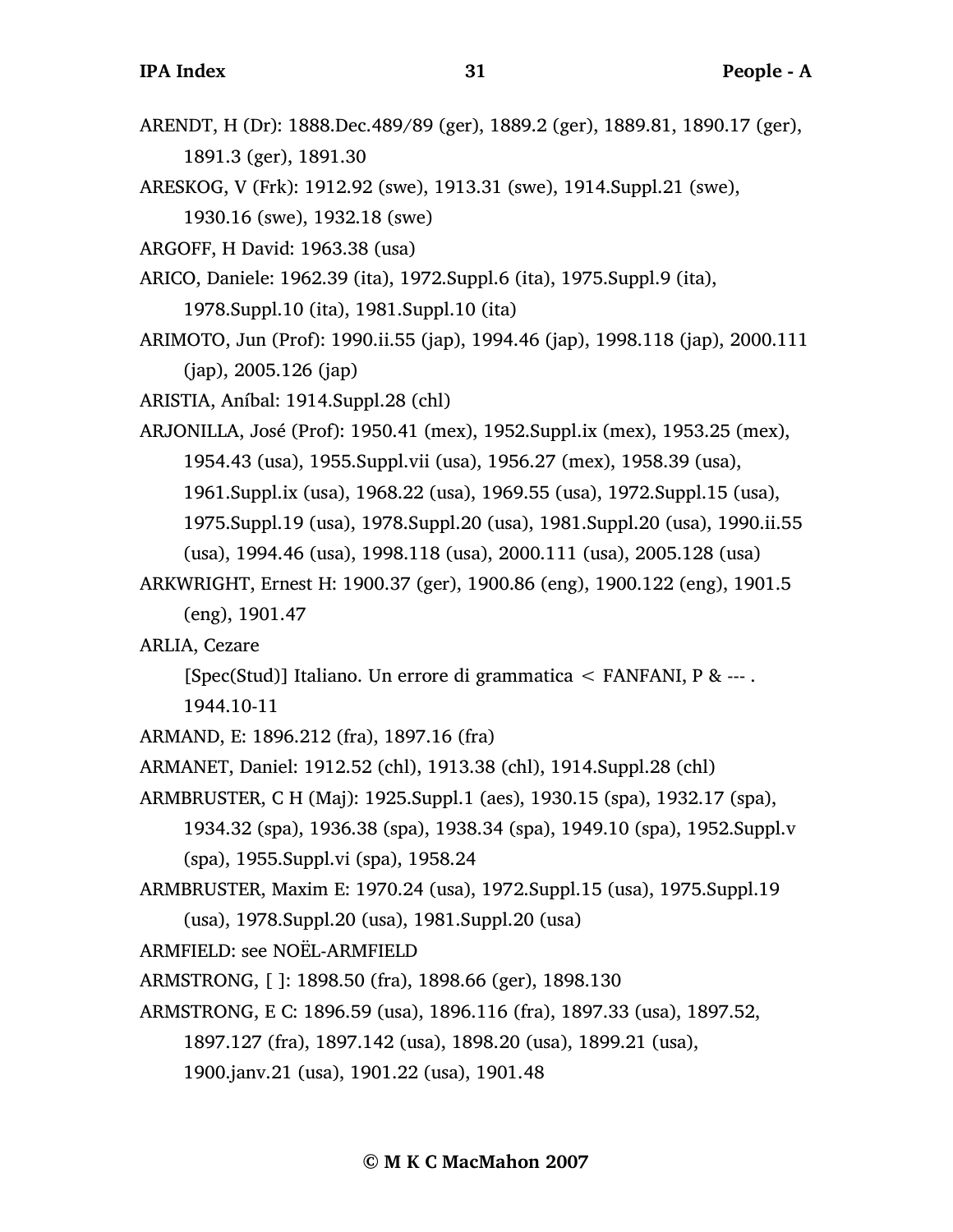ARMSTRONG, Lilias Evangeline (Miss): 1925.Suppl.2 (eng), 1930.11 (eng), 1932.14 (eng), 1934.29 (eng), 1936.35 (eng), [death] 1938.16 --- (1921) [Spec(Stud)] English (Southern). A Passage from ELIOT, G The Mill on theFloss. 1921 Textes pour nos élèves 1, 1921.3-4 --- (1922) [Spec(Stud)] English (Southern). The Three Golden Apples. 1922 Textes pour nos élèves 2, 1922.3-7 --- (1923) [Spec(Stud)] English (Southern). A Passage from ELIOT, G Silas Marner. 1923. Textes pour nos élèves 3. 1923.Suppl.janv-mars.iii --- (1923) [Spec(Stud)] English (Southern). A Passage from ELIOT, G Silas Marner (continued). 1923.Textes pour nos élèves 3.Suppl.juil-sept.xi-xii  $-$ -- (1923) A narrow transcription for English  $[$  = justification of extra vowel symbols in IPA transcriptions in the mf]. 1923.17-19 LLOYD JAMES, A & --- (1924) [Spec(Stud)] English (Southern).  $1 <$ LUCAS, E V A Lesson. 1924.Textes pour nos élèves 4.Suppl.juil-sept.vi-viii --- (1924) [Rev] BARKER, M L (1923) French Intonation Exercises, by H Klinghardt and M de Fourmestraux. Translated and adapted for English Readers by M L Barker. Cambridge: W Heffer & Sons Ltd. 1924.3 --- (1924) [Rev] DANIEL, S G (1922) First Steps in Tamil. With an Introduction by P T Srinivas Iyengar. Madras: The Christian Literature Society for India. 1924.4 --- (1925) [Spec(Stud)] English. < WALPOLE, H S Jeremy. 1925.Textes pour nos élèves 7.Suppl.oct-déc.ii-iii

--- (1925) [Rev] BALDWIN, A L (1923) Laeis-Baldwin System of Practical Phonetics for Singers and Teachers. New York: The Phonetic Publishing Co. 1925.27-28

[--- : lecture courses on intonation at Göteborg (Sept 1925) and Stockholm (Oct 1925)]. 1925.30

--- (1926) [Rev] GAIRDNER, W H T (1925) The Phonetics of Arabic; a phonetic inquiry and practical manual for the pronunciation of classical Arabic and of one colloquial (the Egyptian). 1926.28-29

--- (1926) [Rev] BOYANUS, S C (1926). 1926.29

--- (1926) The BBC Committee on Pronunciation [incl list of recommended pronunciations of ACOUSTICS, HUMOUR, OFTEN, IDYLL, PRECEDENCE,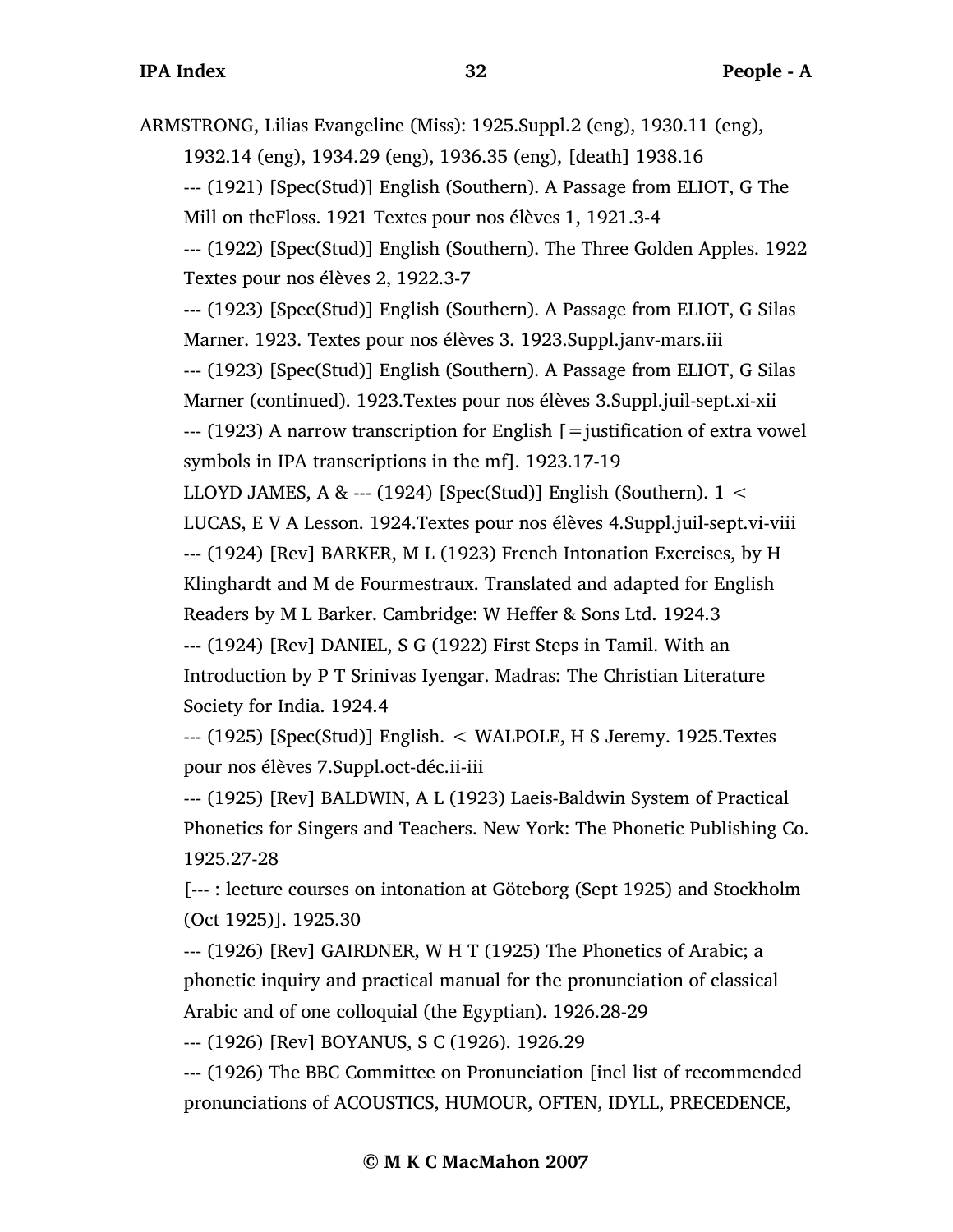ALLIES, CONDOLENCE, DESPICABLE, HOSPITABLE, INDISPUTABLY, OBLIGATORY, GARAGE, CHAR-A-BANC, BOULOGNE, LYONS, MARSEILLE, RHEIMS 1926.34-35

--- (1927) [Spec] Swedish [Stockholm; inf=Frk [ ] Gyllander]. »man·´n sçm &tap·ad´ &k·san. 1927.20-21

MacLEOD, E C (1927) [Rev] ARMSTRONG, L E & WARD, I C (1926) A Handbook of English Intonation. Leipzig: B G Teubner.. 1927.7-8

--- (1928) [Rev] WERNER, A & WERNER, M H (1927) A First Swahili Book. London: The Sheldon Press; New York & Toronto: The Macmillan Co. 1928.35-36

--- (1929) [Spec] Russian. < GOGUL, N V. 1929.47-48

--- (1929) [Spec(Stud)] English. Precise transcription. On taking a holiday.

 $\leq$  ALPHA OF THE PLOUGH (= pseudonym of GARDINER, A G) Windfalls. 1929.49-50

[Vacation course, Summer 1930: London, JONES, D, LLOYD JAMES, A, --- , phonetics of English; RIPMAN, W, phonetics]. 1930.41

--- (1932) [Rev] RIPMAN, W (1931) English Phonetics: a revised version of The Sounds of Spoken English [1914]. London: J M Dent. 1932.40-41 --- (1933) [Spec] Somali. NWS. 1933.Suppl.juil-sept.19-20. See also

1933.59

TAO, Y & --- (1933) [Spec] Fouchow dialect of Chinese. NWS. 1933.11-12 YUMIN, T & --- (1933) [Spec] [Fukien (Min dialect)] Fouchow dialect of Chinese. NWS. 1933.11-12

DURAFFOUR, A (1933) [Rev] ARMSTRONG, L E (1932) The Phonetics of French: A Practical Handbook; With a Foreword by Daniel Jones. London: G Bell & Sons. 1933.50-51

--- (1933) [Spec] Somali [Berbera; inf=Haji FARAH]. NWS. 1933.72-75 COUSTENOBLE, H (1934) Note sur la prononciation française

[=comments on A Duraffour's review of L Armstrong's Phonetics of French, 1933.50-51]. 1934.7-8

LLOYD-JAMES, A (1936) [Rev] COUSTENOBLE, H N & --- (1934) Studies in French Intonation. Cambridge: W Heffer & Sons. 1936.25-26 JONES, D (1938) Lilias Armstrong [=obituary]. 1938.2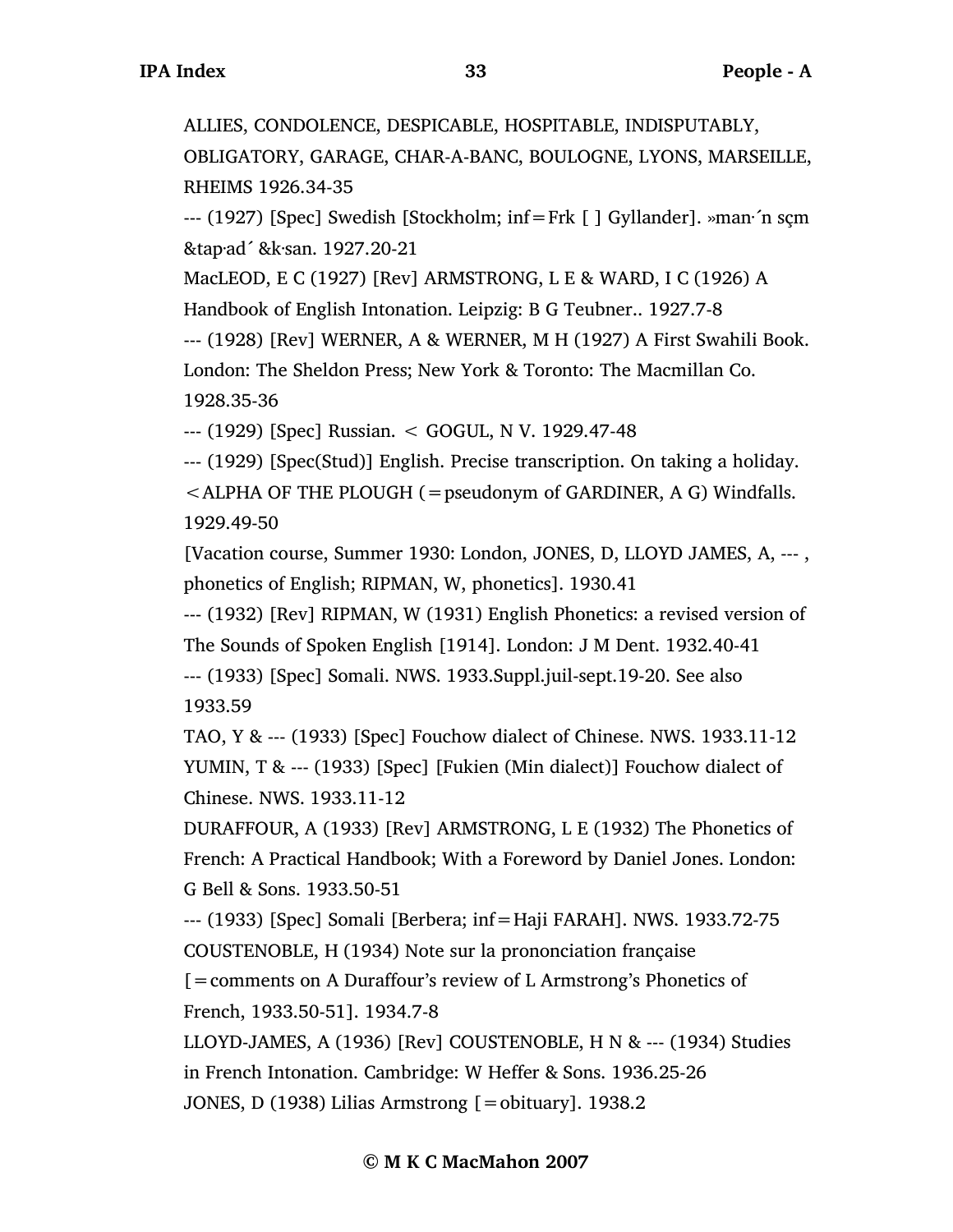ARNDT, M (Miss): 1911.162 (eng), 1912.25 (eng), 1912.94 (fra), 1913.7 (fra), 1914.Suppl.2 (fra)

ARNDT, R: 1904.8 (ger), 1904.60

ARNFIELD, Simon

ROACH, Peter, KNOWLES, Gerry, VARADI, Tamas, --- (1993) MARSEC: A machine-readable spoken English corpus. 1993.47-53

ROACH, Peter, STIBBARD, Richard, OSBORNE, Jane, --- & SETTER, Jane (1998) Transcription of prosodic and paralinguistic features of emotional speech. 1998.83-94

ARNOLD, E P: 1897.142 (eng), 1898.4 (eng), 1898.35, 1899.5 (eng), 1899.35, 1900.6 (eng), 1901.5 (eng), 1902.6 (eng), 1903.6 (eng), 1904.5 (eng), 1904.59, 1905.93 (eng), 1906.5 (eng), 1907.6 (eng), 1908.6 (eng), 1909.5 (eng), 1909.72 (eng), 1910.5 (eng), 1911.12 (eng), 1912.25 (eng), 1913.10 (eng), 1914.Suppl.5 (eng)

ARNOLD, Gordon F: 1948.16 (eng), 1949.8 (eng), 1952.Suppl.ii (eng), 1955.Suppl.ii (eng), 1961.Suppl.iii (eng), 1972.Suppl.11 (eng), 1975.Suppl.15 (eng), 1978.Suppl.16 (eng), 1981.Suppl.16 (eng)

--- (1950) [Spec(Stud)] English (Southern British). Broad transcription. < GREENE, G The Heart of the Matter. 1950.37

--- (1951) [Spec(Stud)] English (Southern British). Broad transcription. < (adapted): CHAPMAN, D H Farmer Jim. 1951.22

--- (1951) [Spec(Stud)] English (Southern British). Broad transcription. <

LLEWELLYN, R How Green Was My Valley. 1951.45

--- (1952) Context in English intonation teaching 1952.9-11

--- (1953) [Rev] JASSEM, W (1952) Intonation of Conversational English (Educated Southern British). Wrocław. 1953.13-15

--- (1955) [Spec(Stud)] English (Southern British). < MONSARRAT, N The Cruel Sea. 1955.17-18

--- (1958) [Spec(Stud)] English (Southern British). < SAYERS, D L The Nine Tailors. 1958.21-22

JASSEM, W (1958) [Rev] --- (1957) Stress in English Words. Repr: Lingua 6, 221-267,397-441. 1958.34-36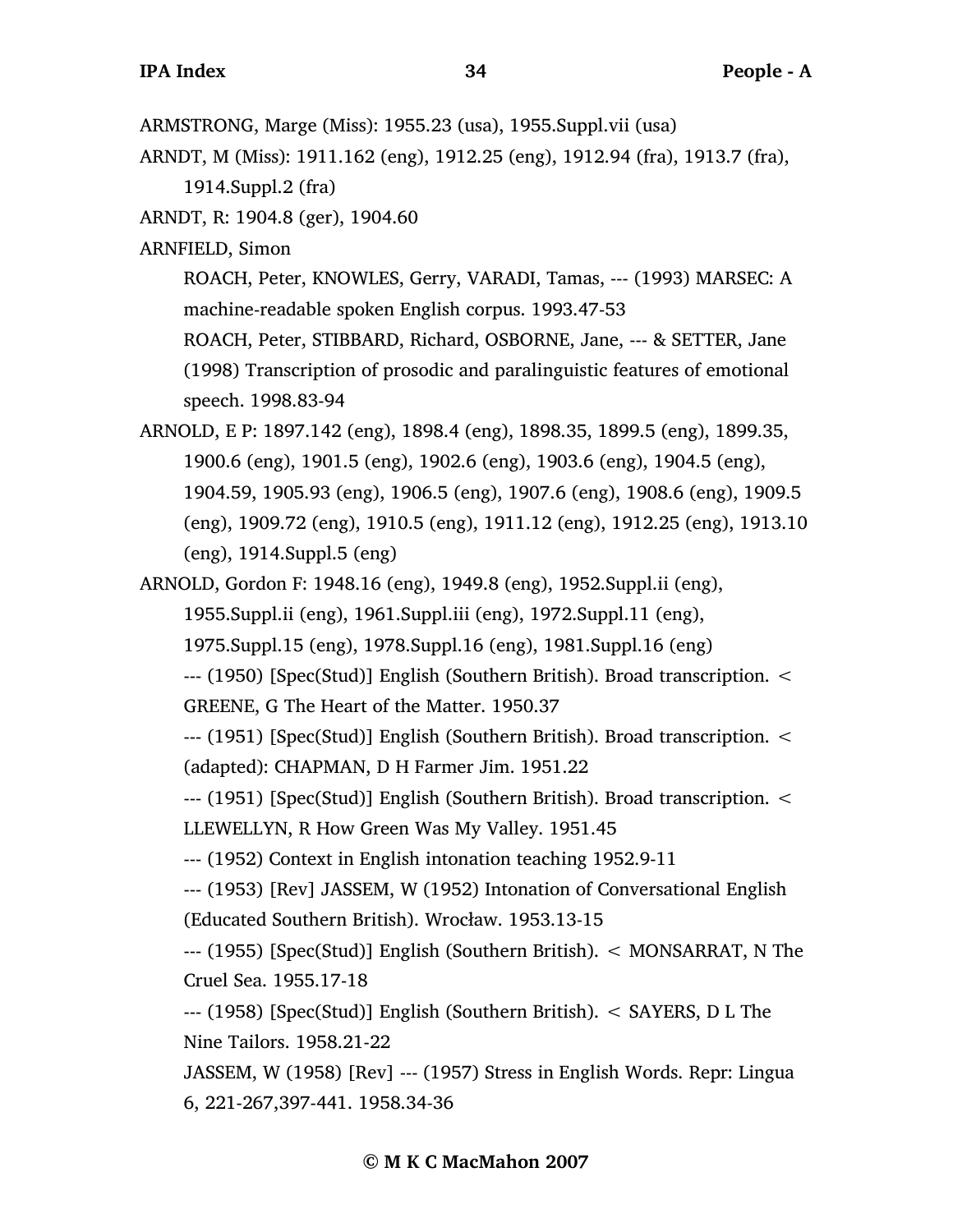--- (1959) [Rev] FRIEDRICH, W P (1958) English Pronunciation: The relationship between pronunciation and orthography. London: Longmans, Green & Co. 1959.42

--- (1959) [Rev] SCHUBIGER, M (1958) English Intonation, Its Form and Function. Tübingen: Max Niemeyer Verlag. 1959.9-12

--- (1960) [Spec(Stud)] English (Southern British). < MONSARRAT, N This Is the Schoolroom. 1960.36

--- (1960) Strong and weak forms in Southern British English 1960.5-7

--- (1961) [Rev] LEE, W R (1960) An English Intonation Reader. London: Macmillan & Co Ltd. 1961.13-16

LEE, W R (1961) English intonation  $[=$  re --- 1961.13-16]. 1961.38-40 SHARP, A E (1962) [Rev] O'CONNOR, J D & --- (1961) Intonation of Colloquial English: A Practical Handbook. London: Longmans, Green and Co Ltd. 1962.10-12

--- (1962) [Rev] GALLET, A (1962) Gymnastique phonétique francoanglaise. 2e éd. Paris: Didier. 1962.36-37

--- (1963) [Rev] VANVIK, A (1961) On Stress in Present-Day English (Received Pronunciation). Bergen: Norwegian Universities Press. 1963.11- 12

--- (1963) Frictionless continuant and semivowel as phonetic categories. 1963.2-6

--- (1966) [Rev] HUANG, R (1965) English Pronunciation Explained with Diagrams. Hong Kong: Hong Kong University Press. 1966.11-12

LEWIS, J W (1966) [Rev] --- & GIMSON, A C (1965) English Pronunciation Practice. London: University of London Press. 1966.14-16

--- (1966) Concerning the theory of plosives. 1966.2-5

--- (1967) [Rev] ABERCROMBIE, D Elements of General Phonetics.

Edinburgh: Edinburgh University Press. 1967.37-40

LEWIS, J W (1968) A note on the O'Connor and Arnold system of intonation marking 1968.11-13

--- (1969) [Rev] MIHAILOVIC, L (1966) The Phonemic Elements of Modern English. Belgrade: Naučna Knjiga. 1969.47-50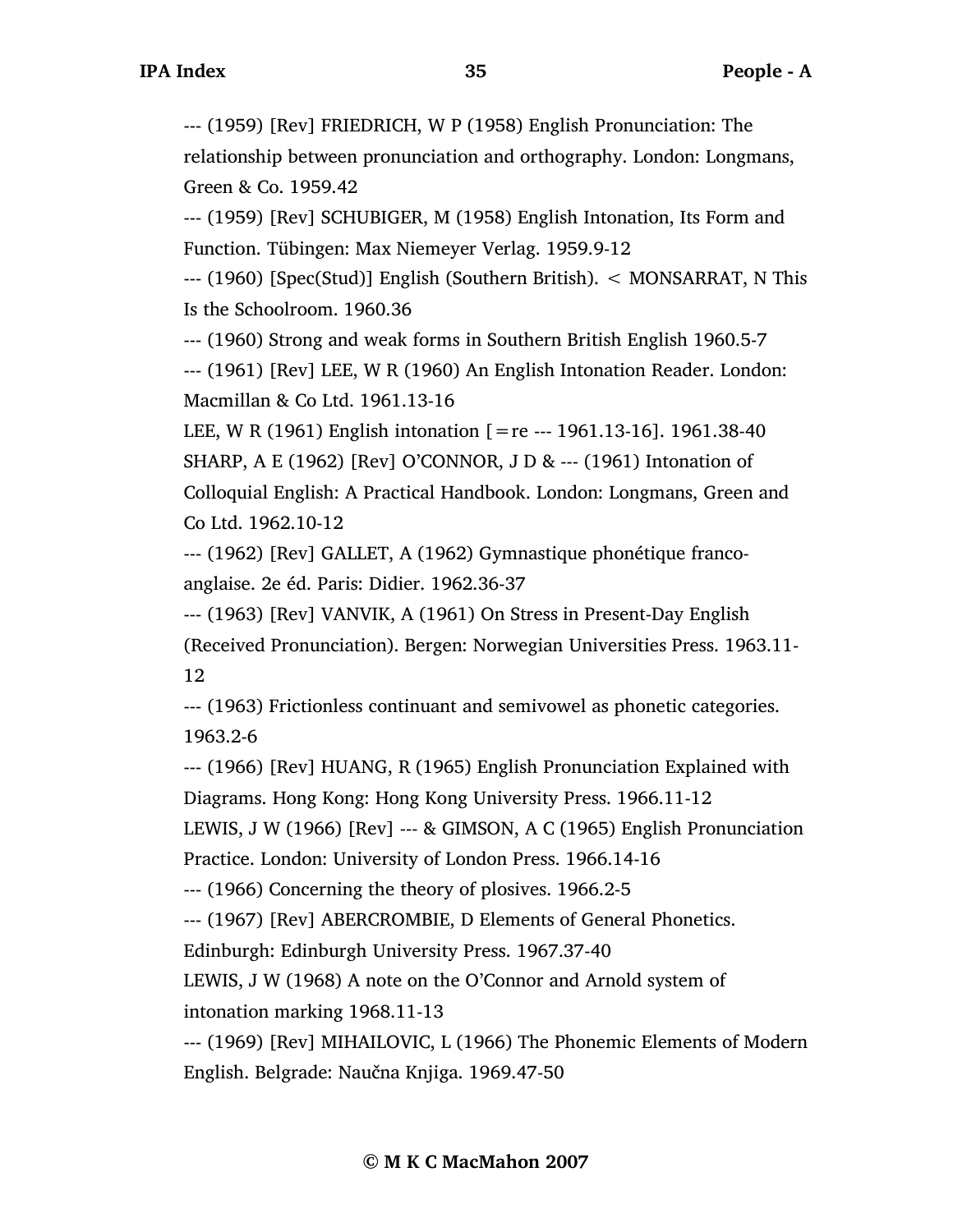--- (1971) [Rev] MILLER, G M (1971) BBC Pronouncing Dictionary of British Names. London: OUP. 1971.96-99

--- (1973) [Rev] BOLINGER, D [ed] (1972) Intonation. Selected Readings Harmondsworth: Penguin Books Ltd 1973.53-55

ARNOLD, L G: 1983.116 (usa)

ARNOLD, Matthew

[Spec(Stud)] English (Southern British). ARNOLD, M Screened is this nook.1948.12

ARNOLDI, von (Frl): 1908.62 (eng), 1909.5 (eng), 1909.43 (sco), 1909.139 (ger), 1910.12 (ger), 1911.20 (ger), 1912.34 (ger)

ARNTZ, Guillermina: 1912.52 (chl), 1913.38 (chl), 1914.Suppl.28 (chl)

ARONOFF, Mark: 1998.118 (usa), 2000.111 (usa)

ARPI, Rolf: 1886.Dec.[4] (swe), 1887.Feb.[1] (swe), 1888.janv.25/1 (swe), 1889.2 (swe), 1899.36, 1890.2 (swe), 1891.3 (swe), 1892.8 (swe), 1893.9 (swe), 1894.11 (swe), 1895.11 (swe), 1896.13 (swe), 1897.30 (swe), 1897.52, 1898.17 (swe), 1899.18 (swe)

ARRAIZ DE CONDERENA, Dominigo (Dr): 1893.129 (spa), 1894.9 (spa), 1894.27, 1895.9 (spa), 1895.33

ARREAZA, Sonia (Miss): 1976.96 (eng), 1978.Suppl.24 (ven), 1981.Suppl.24 (ven), 1990.ii.55 (ven), 1994.46 (ven), 1998.118 (ven), 2000.111 (ven), 2005.129 (ven)

ARREDONDO, Elena: 1911.36 (chl), 1912.52 (chl), 1913.38 (chl), 1914.Suppl.28 (chl)

ARREDONDO, Javier Frai: 1906.105 (chl), 1907.26 (chl), 1908.27 (chl)

ARREDONDO REYES, Elena: 1909.29 (chl), 1910.28 (chl)

ARROYO: see BAREÁO Y ARROYO

ARSICHAGGE, Ngacide

YIGEZU, Moges (2001). Articulatory and acoustic effects of lip-plate speech in Chai and its implications for phonological theory [infs=Chunguru Olegidagi, ---, Alemu Olekibo]. 2001.203-221

ARTEAGA, Fernando de

PEREIRA, J M A (1912) [Spec(Stud)] Castellano. < ARTEAGA, F de Quinientos Cantares. 1912.74-75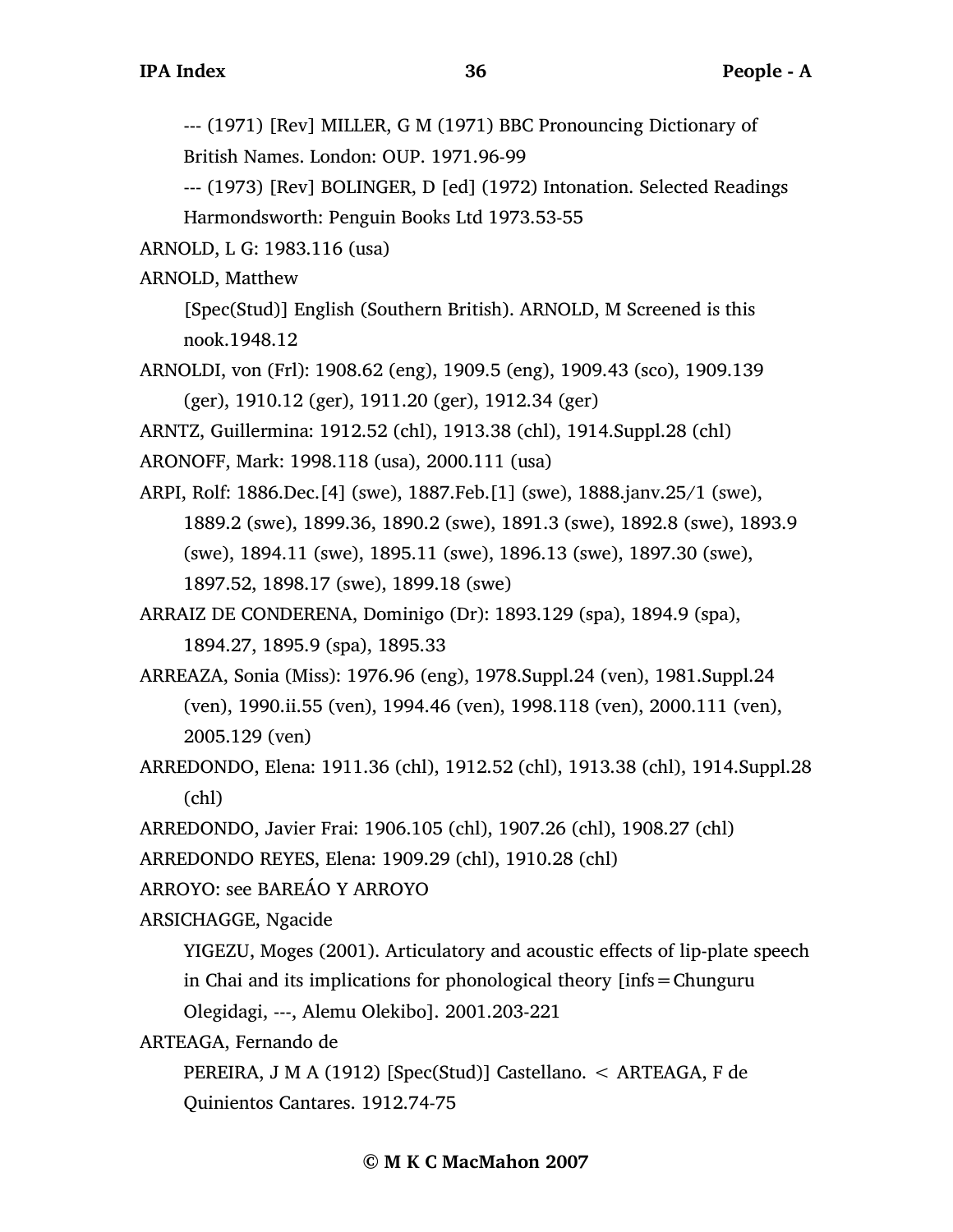ARTEAGA PEREIRA, José Maria: 1900.122 (spa), 1901.17 (spa), 1902.15 (spa), 1903.15 (spa), 1904.13 (spa), 1905.13 (spa), 1906.16 (spa), 1906.42 (spa), 1907.19 (spa), 1908.19 (spa), 1909.21 (spa), 1910.20 (spa), 1911.28 (spa), 1912.43 (spa), 1913.27 (spa), [death] 1913.66 --- (1904) [Spec] Catalan d'après la prononciation normale. StJ, LP,

Proverbs, Misc. 1904.118-123. Corr: 1904.154

--- (1908) [Spec] Catalan et castilien. Misc. 1908.109-112. Corr: 1908.131, Comm: PASSY; see also 1909.36-37

[Membership of Council 1908]. Exposé des Principes (1908). 1908.Suppl.2- 3

[Election results]. 1908.29-30

 $-$ --- (1909) À propos de mes "corrections" [=use of ; Catalan and Castilian Spanish]. 1909.36-37. Comm: P Passy

PASSY, P (1909) Avis de nos conseillers  $[=(i)$  DJ proposed as Assistant Secretary of the af (ii) 'scientific supplement' proposed (iii) future of Partie des élèves (iv) phonetics exams (v) advanced certificate (vi) alphabet]. 1909.44-47, 74-76, 77-79, 97-101

 $-$ -- $(1909)$   $[$  = ' $\AA$  propos de mes "corrections"'], 1909.60

--- (1909) [Rev] ROBERT, F R (1906) First Spanish Book (Primer Libro de la Lengua Castellana). London: J M Dent & Sons Ltd. 1909.83-85

--- (1910) Prononciations castillanes des langues classiques 1910.152-155. Corr: 1911.5

--- (1910) [Spec] [Spanish (Castilian) pronunciation] < CAESAR, C J Commentarii I; VIRGIL, P Aeneidos I, 1-17; OVID, P Libri Tristium I, 3. 1910.153

--- (1910) [Spec] [Caesar: Commentari I; Virgil: Anaeid I, 1-7; Ovid: Liber Tristium, I,3; le système de Curtius, avec des restrictions]. 1910.153-154 [Election results]. 1910.32-33

--- (1911) Catalan. NWS. 1911.119

--- (1911) [Spec] Castellano. NWS. 1911.122

--- (1911) [Spec(Stud)] Castellano. El cierzo y el sol. 1911.122

--- (1911) [Spec] Catalan. Deux légendes tirées du Rondallari Català de Bertran i Bros. 1911.182-183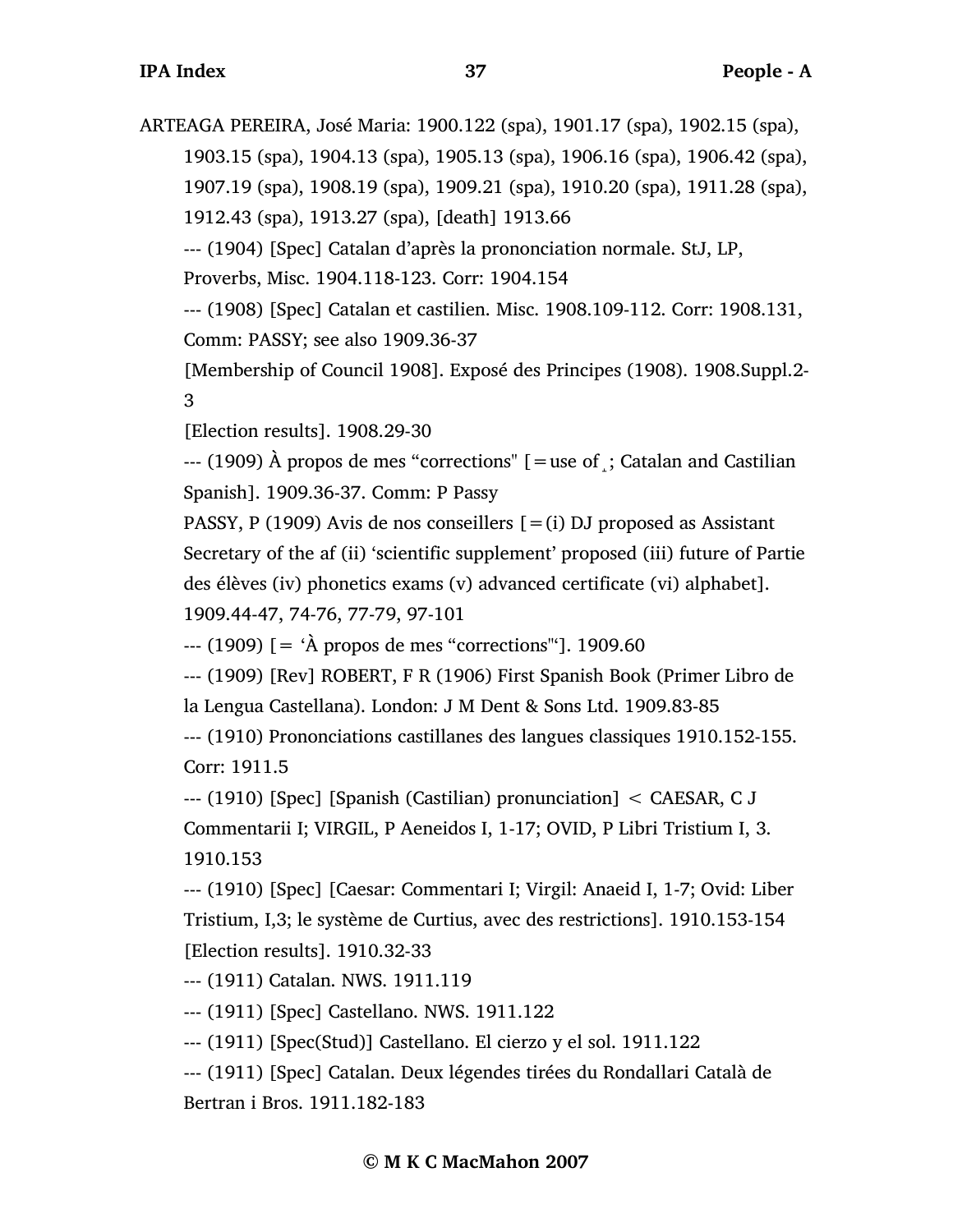[death of daughter]. 1911.56

--- (1911) [Spec(Stud)] Castellano. Acertijos o adivinanzas. 1911.61-62

--- (1911) [Spec(Stud)] Castellano. Romancillo popular; Canción de Cuna. 1911.87-88

The Principles of the International Phonetic Association. 1912.Suppl.septoct.4

[--- : illness of]. 1912.110

[Council decisions: Executive committee; Honorary membership for

BREUL, K; editors to be allowed to refuse 'une annonce...mauvaise';

proposal by MILLS-BAKER,F; articles in orthography in the mf; alphabet;

see 1912.89-91]. 1912.114-115

[Councillors' views]. 1912.126-131

[Election results]. 1912.18-19

--- (1912) [Spec(Stud)] Castellano. < ARTEAGA, F de Quinientos Cantares. 1912.74-75

[Election of Council; composition of present Council; Proposals: Honorary membership for BREUL, K; phonetic symbols to be printed on cards

(<MILLS-BAKER, F); articles in orthography in the mf; alphabet; deficit]. 1912.89-91

--- (1913) [Rev] COLTON, M A (1909) La phonétique castillane. Traite de phonétique comparative et descriptive. Paris: Lievens. 1913.48-52. Corr: 1913.77

[death]. 1913.52

ARTEAGA SANTOS, Mario de (Dr): 1909.21 (spa), 1910.20 (spa), 1911.28 (spa), 1912.43 (spa), 1913.27 (spa), 1914.Suppl.18 (spa)

ARTECHE, Celia A (Mrs): 1974.59 (uru), 1975.Suppl.19 (uru)

ARUNDEL, E D (Miss): 1900.101 (eng), 1901.5 (eng), 1901.47

ARUP, [ ] (Frk): 1894.145 (nor), 1895.11 (nor), 1895.33

ARVANITI, Amalia (Prof): 1994.46 (eng), 1998.118 (cyp), 2000.111 (cyp), 2005.128 (usa)

--- (1999). Standard Modern Greek. NWS [infs=Athens; male mid-20s, female mid-30s; 'relatively informal style']. 1999.167-172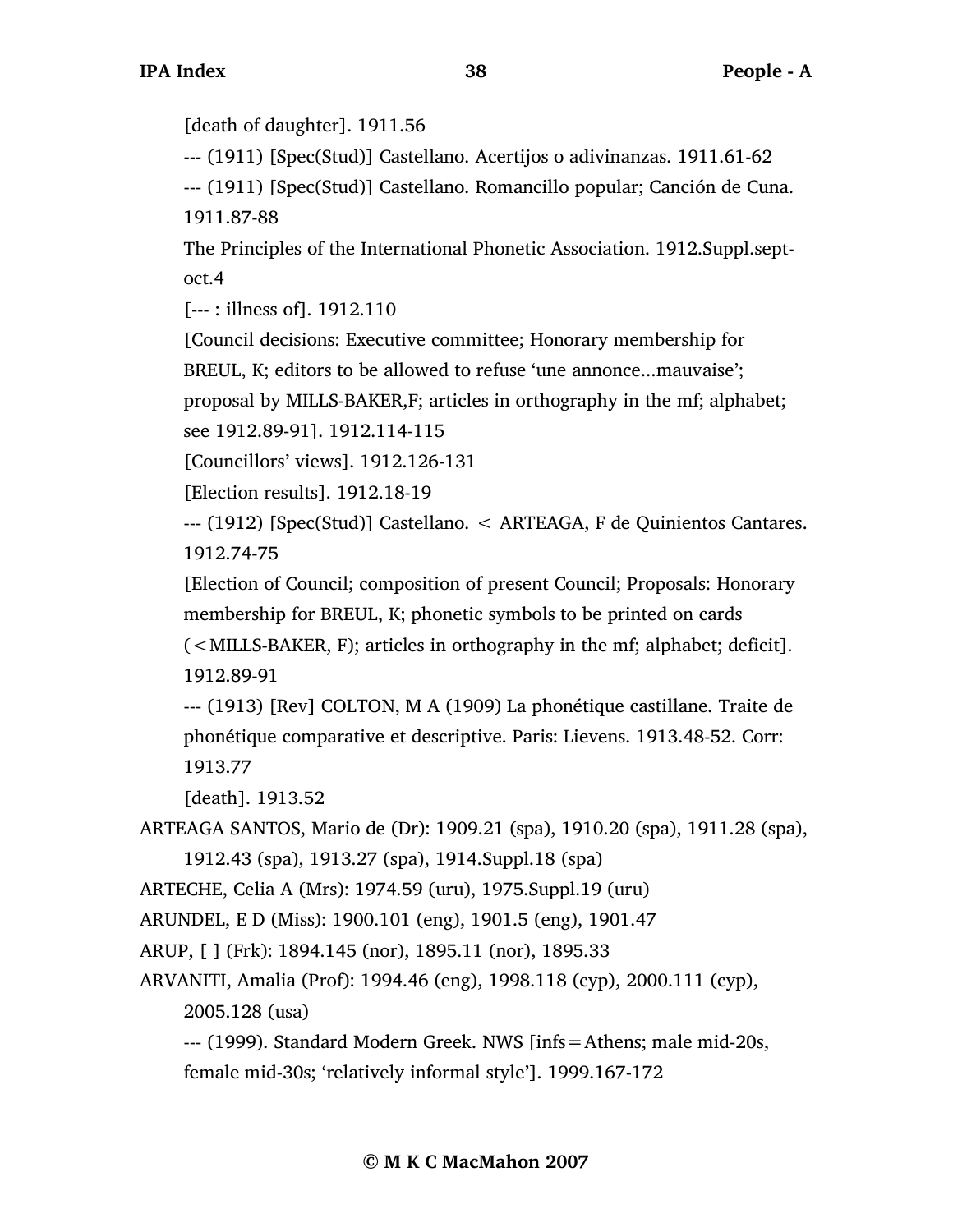--- (1999). Cypriot Greek. NWS [inf=educated male, Nicosia]. 1999.173- 178

- ARVELA, Elis: 1897.74 (fin), 1898.19 (fin), 1898.50 (fin), 1899.19 (fin), 1899.36
- ARWEDSON, Ada (Frk): 1888.Aug-Sept.57 (swe), 1889.2 (swe), 1890.2 (swe), 1891.3 (swe), 1891.30, 1892.25 (swe), 1892.42
- ARX, von: see VON ARX

ASANGER, Florian (Dr): 1913.109 (ger), 1913.126 (ger), 1914.Suppl.12 (ger)

ASBRINK, G: 1887.Dec.405 (swe), 1888.janv.25/1 (swe)

ASCHEHOUG, H: 1892.141 (nor), 1893.9 (ice), 1893.9 (nor), 1893.42

ASCHEN, Fr von: 1889.73 (ger), 1890.3 (ger), 1891.3 (ger), 1892.3 (ger), 1893.3 (ger), 1894.4 (ger), 1895.4 (ger), 1896.5 (ger), 1897.19 (ger), 1898.6 (ger), 1899.7 (ger), 1900.janv.8 (ger), 1901.8 (ger), 1902.8 (ger), 1903.8 (ger), 1904.8 (ger), 1905.7 (ger), 1906.10 (ger), 1907.11 (ger), 1908.12 (ger), 1909.12 (ger), 1910.12 (ger), 1911.20 (ger), 1912.34 (ger), 1913.18 (ger), 1914.Suppl.12 (ger)

--- (1898) [List of printing errors in P Passy's L'Évangile de Luc [see 1894, 75]. 1898.84-85

--- (1898) [Q&A: French - (Q) concord with past tense of AVOIR]. 1898.85

--- (1898) [Q&A: French - (Q) status of word-initial /h/]. 1898.85

 $-$  (1898) [Q&A: French (Q) - analysis of word-initial [w], [i], [u]]. 1898.86

--- (1898) [Q&A: French (Q) - insertion of /ə/ in CCC sequences]. 1898.86

ASCHLUND, Ketty (Frk): 1897.125 (den), 1898.15 (den), 1898.36, 1901.121 (den), 1902.16 (den), 1903.15 (den)

ASHBY, Joseph (Rev): 1896.3 (eng), 1897.17 (eng), 1897.51

ASHBY, Michael G (Mr): 1976.44 (eng), 1978.Suppl.16 (eng), 1981.Suppl.16 (eng), 1990.ii.55 (eng), 1994.46 (eng), 1998.118 (eng), 2000.111 (eng), 2005.128 (eng)

--- (1979) [Rev] MALÉCOT, A (1977) Contribution à l'étude de la force d'articulation en français. Mouton: The Hague. 1979.74-80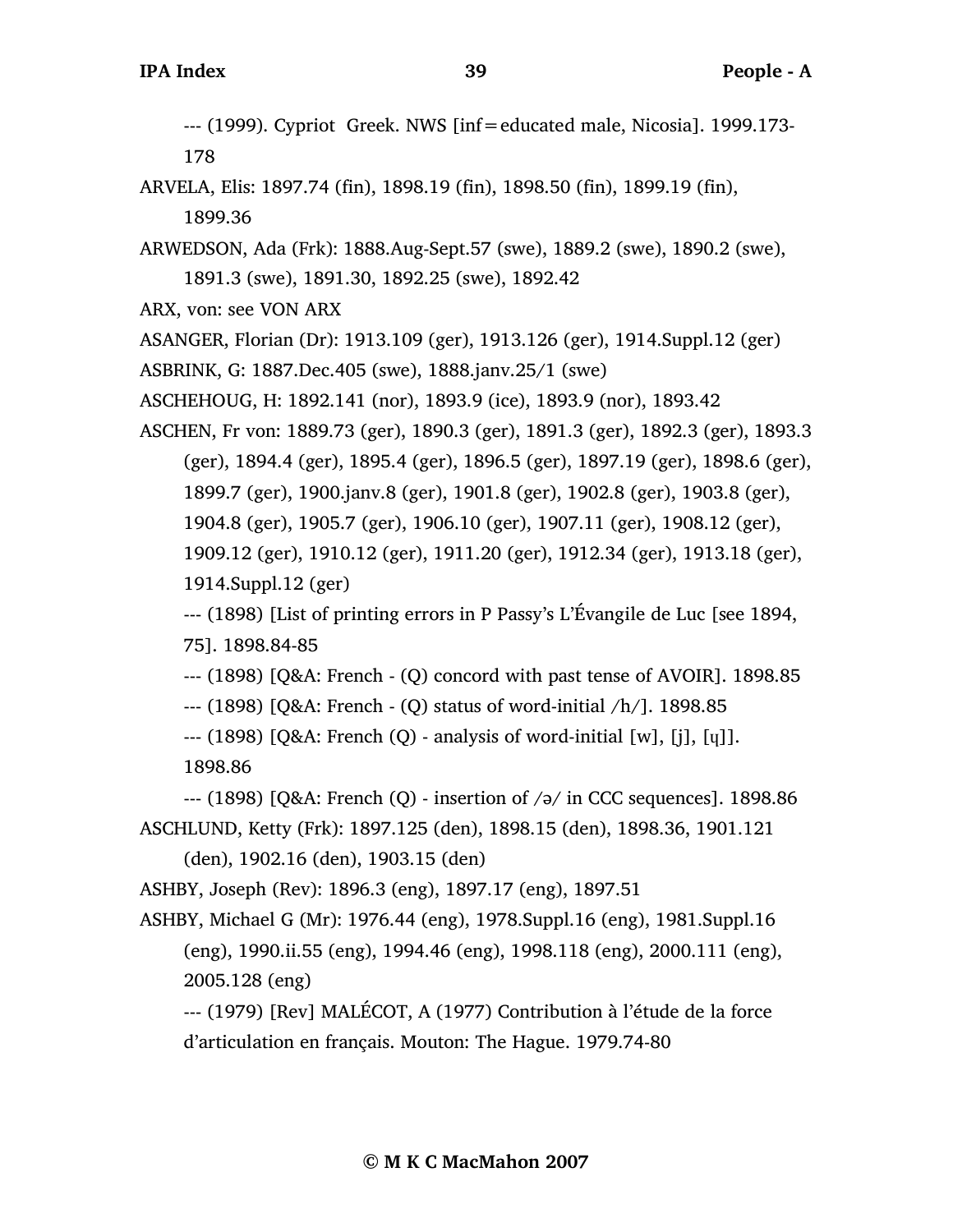--- (1982) [Rev] LASS, Norman J [ed] (1980) Speech and Language.

Advances in Basic Research and Practice (Vols  $3 + 4$ ) New York: Academic Press 1982.97-104

--- (1989) A note on the vowel quadrilateral. 1989.83-88

--- (1990) Articulatory possibilities for implosives. 1990.Dec.15-18

HOWARD, David M (2006) [Rev] ASHBY, Michael & MAIDMENT, John

(2005). Introducing Phonetic Science. Cambridge: Cambridge University Press. 2006.103-104

ASHBY, Patricia D S (Dr) [continued from SHELDON, Patricia D S]:

1978.Suppl.16 (eng), 1981.Suppl.16 (eng), 1990.ii.55 (eng), 1994.46 (eng),

1998.118 (eng), 2000.111 (eng), 2005.128 (eng)

--- (2003). [Rev] CATFORD, J C (2001). A Practical Introduction to

Phonetics. 2nd ed. Oxford: Oxford University Press. 2003.88-94

AYERBE LINARES, Miguel (2006). [Rev] --- (2005). Speech Sounds. 2nd ed.

London: Routledge. 2006.197-198

ASHER, [ ]: 1913.151 (fra), 1914.Suppl.2 (fra)

ASHIKIN: see NOR ASHIKIN

ASHKABA, John Abraha

--- & HAYWARD, Richard (1999). Kunama. NWS [inf=John Abraha

Ashkaba]. 1999.179-185

ASHLEY-AUDRA, B (Mme): 1948.16 (fra), 1949.7 (fra), 1952.Suppl.ii (fra),

1955.Suppl.ii (fra), 1961.Suppl.ii (fra)

ASHLEY, Seymour: 1963.38 (usa)

ASHMAN, J P: 1969.22 (eng)

ASHTON, H: 1906.2 (fra), 1907.2 (fra), 1908.2 (fra), 1909.2 (fra), 1910.2 (fra), 1911.10 (fra), 1912.22 (fra), 1913.7 (fra), 1913.89

[---: award of doctorate, Paris]. 1908.117

ASHTON, B R: 1950.42 (eng), 1952.Suppl.ii (eng), 1955.Suppl.ii (eng), 1960.19 (saf), 1961.Suppl.viii (saf), 1972.Suppl.9 (saf), 1975.Suppl.13 (saf), 1978.Suppl.14 (saf)

ASHWORTH, C (Mrs): 1910.123 (sco), 1911.12 (sco), 1912.25 (sco), 1912.79, 1912.94

ASIKA, Karen (Mrs): 1963.38 (usa)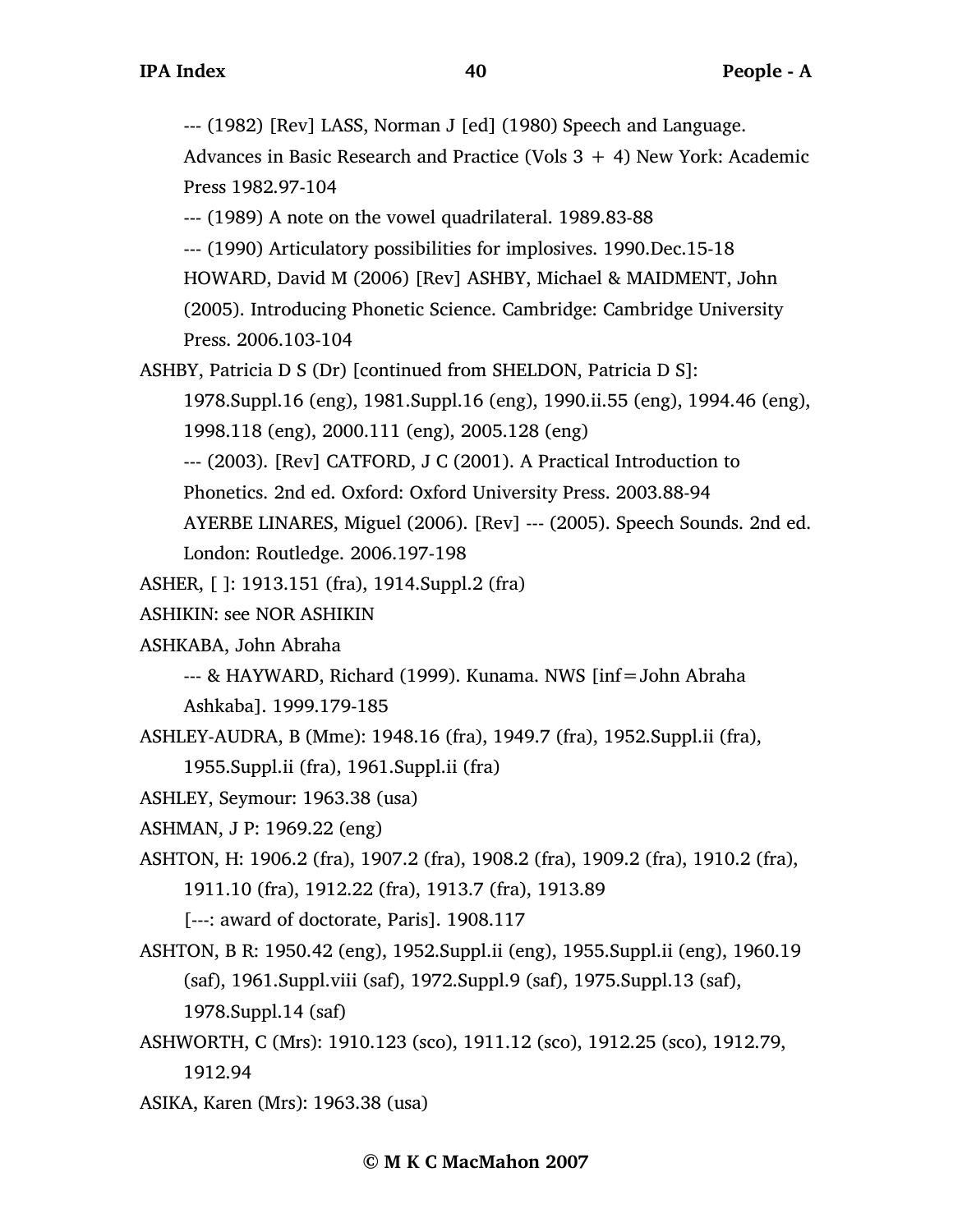- ASKAR, Kawthar A: 1994.46 (egy), 1998.118 (egy), 2000.111 (egy)
- ASKELSSON, Heimir: 1950.22 (eng), 1952.18, 1956.26 (ice), 1957.43 (ice),

1959.23, 1972.Suppl.5 (ice), 1975.Suppl.8 (ice), 1978.Suppl.8 (ice),

1981.Suppl.8 (ice), 1994.46 (ice), 1998.118 (ice)

ASKEVOLD, J: 1896.135 (ger), 1897.19 (ger)

ASMUSSEN, [ ] (Frk): 1909.22 (den), 1910.21 (den), 1911.29 (den)

- ASQUET: see SANCHEZ ASQUET
- ASSER, P: 1898.11 (ger)

ASSIS: see DE ASSIS

ASSMANN, Peter (Prof): 1994.46 (usa), 1998.118 (usa), 2000.111 (usa)

ASTIER  $\sim$  ASTLER, M L (Mlle): 1909.114 (fra), 1910.2 (fra), 1913.7 (fra),

1914.Suppl.2 (fra)

IPA exam result (English). 1912.132

- ASTLER: see ASTIER  $\sim$  ASTLER
- ASTON, R L: 1905.46 (eng), 1906.5 (eng), 1907.6 (eng), 1908.6 (eng), 1909.5 (eng)
- ASTRUC-AGUILERA, Lluïsa
	- --- (2006). [Rev] WHEELER, Max W (2005). The Phonology of Catalan.

Oxford: Oxford University Press. 2006.215-219

ASU, Evaliina: 1998.118 (est), 2000.111 (est)

ATENEO BARCELONÉS, [ ]: 1908.62 (spa), 1909.21 (spa), 1910.20 (spa),

```
1911.28 (spa), 1912.43 (spa), 1913.27 (spa), 1914.Suppl.18 (spa)
```
ATHÉN, A: 1896.211 (swe), 1897.30 (swe), 1897.51, 1898.17 (swe), 1898.36

ATHERTON, R P: 1899.146 (fra), 1900.3 (fra), 1900.86 (eng), 1901.5 (eng), 1901.47

ATKINS, E S (Miss): 1905.121 (eng), 1906.5 (eng), 1907.6 (eng), 1908.6 (eng), 1909.5 (eng), 1910.5 (eng), 1911.12 (eng), 1912.26 (eng), 1912.93 (eng), 1913.10 (eng), 1914.Suppl.5 (eng)

ATKINS, J S

SPRAGUE DE CAMP, L (1941) [Spec] Southern American English

[inf=ATKINS, J S, b & r Newburn, Dyer County, Western Tennessee].

NWS. 1941.6

ATKINSON, A H: 1893.41 (eng), 1894.3 (eng), 1894.26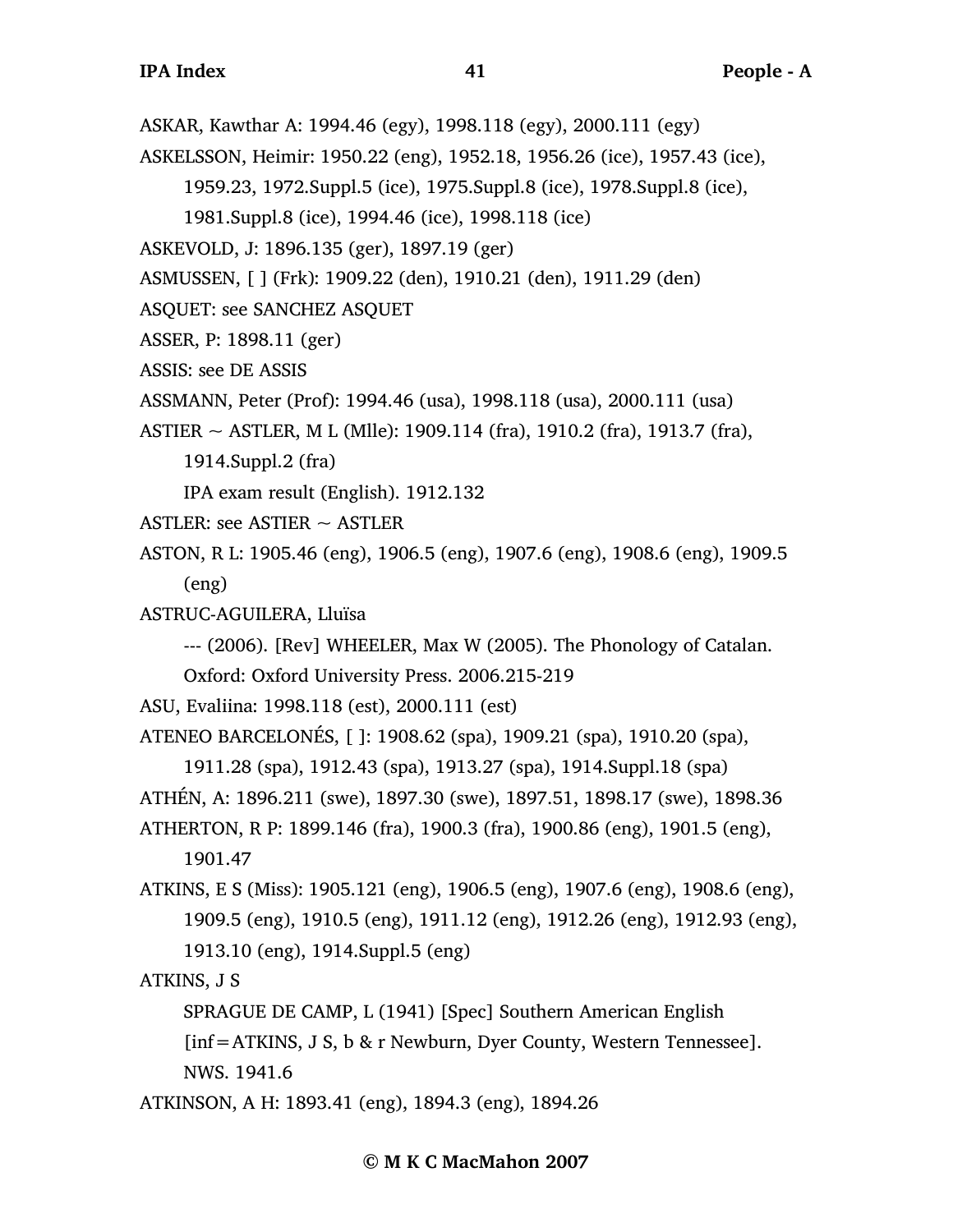ATKINSON, Harold W: 1897.18 (eng), 1898.4 (eng), 1899.5 (eng), 1900.janv,6 (eng), 1901.5 (eng), 1902.6 (eng), 1902.130 (saf), 1903.22 (saf), 1904.20 (saf), 1904.60, 1905.20 (saf), 1906.24 (saf), 1906.70 (eng), 1907.6 (eng), 1908.6 (eng), 1908.43 (eng), 1909.5 (eng), 1910.5 (eng), 1911.12 (eng), 1912.26 (eng), 1913.10 (eng), 1914.Suppl.5 (eng), 1925.Suppl.2 (eng), 1930.11 (eng), 1932.14 (eng), 1934.29 (eng), 1936.35 (eng), 1938.31 (eng), [death] 1947.20 [Rev] PEARCE, J W E (1902). See --- & PEARCE, J W E (1902).

 $-$  (1899) Phonetic teaching  $[ =$  correction to PASSY, P 1899.27-28].

1899.55

 $-$ -- (1900) Alphabet [support for TILLEY, W on use of  $\delta$  for  $\alpha$ , and  $\theta$  for  $\emptyset$ ]. 1900.61

--- (1900) [Q&A: English (A) - origin, literal meaning, and pronunciation of KHAKI]. 1900.64

--- (1900) [Q&A: English (A) - pronunciation of CHAMBERLAIN in London English]. 1900.64

PASSY, P (1903) [Rev] --- & PEARCE, J W E (1902) Dent's First Latin Book. London: J M Dent & Co. 1903.40-41

JONES, D (1910) Mr Atkinson's "Mouth Measurer". 1910.134

[Lantern slides of speech sounds presented to the Modern Language

Association's loan collection by H W Atkinson]. 1911.4

[Details of H W Atkinson's 'Mouth-Measurer']. 1911.148

[Atkinson's Mouth-Measurer on sale]. 1911.148

--- (1913) English short e. 1913.120

ATKINSON, Mary (Miss): 1913.110 (eng), 1914.Suppl.5 (eng)

ATOMI, Masaharu: 2000.111 (jap)

AUBERT, Andreas (Fru): 1894.145 (nor), 1895.11 (nor), 1895.33, 1896.13 (nor), 1897.29 (nor), 1897.52

AUBRY, [ ]: 1900.85 (chl), 1901.23 (chl), 1901.106

AUCHMUTY, K C: 1914.Suppl.5 (eng)

AUDETTE, Laure D (Mme): 1968.21 (can)

AUDRA: see ASHLEY-AUDRA

AUGÉ: see VANDERPYL-AUGÉ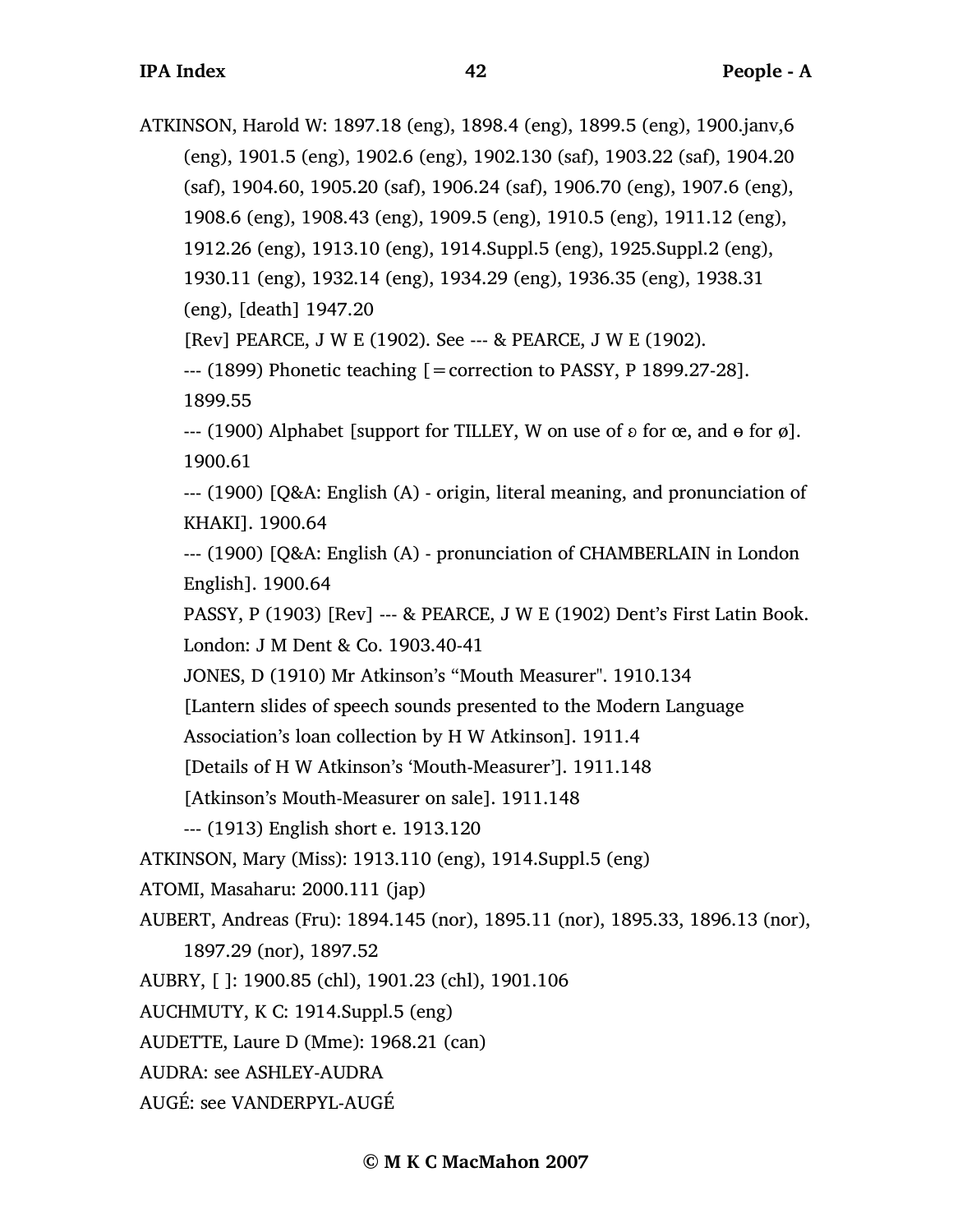AUGHEY, John H

[Group of Chickasaw Indians being taught Ben Pitman's shorthand by John H Aughey]. 1891.106

AUJOR: see SADASIVA T S AUJOR

AULANKO, Reijo (Mr): 1998.118 (fin), 2000.111 (fin), 2005.125 (fin)

AULER  $\sim$  AUTER, [ ] (Dr): 1895.30 (ger), 1895.76 (ger), 1896.5 (ger), 1896.35, 1897.19 (ger), 1897.51, 1898.5 (ger), 1898.35

AUSLANDER, C: 1933.18 (usa), 1934.35 (usa), 1936.40 (usa), 1938.36 (usa),

1942.11

AUSTIN-SEAL, C J: 1981.41 (eng), 1981.Suppl.16 (eng)

AUTER: see AULER  $\sim$  AUTER

AUTESSERRE, Denis (Mr): 1967.43 (fra), 1970.52 (fra), 1972.Suppl.4 (fra),

1975.Suppl.5 (fra), 1978.Suppl.5 (fra), 1981.Suppl.5 (fra), 1990.ii.55 (fra),

1994.46 (fra), 1998.119 (fra), 2000.111 (fra), 2005.125 (fra)

--- , PÉRENNOU, G, ROSSI, M (1989) Methodology for the transcription and labeling of a speech corpus. 1989.2-15

AVALOS: see MUÁOZ AVALOS

AVANESOV, R I

WARD, D (1959) [Spec(Stud)] Ruskij. < PUSHKIN.... transliterated from AVANESOV, R I. 1959.48

AVARY, Ch W (Dr): 1914.Suppl.16 (auh)

AVENDAÑO, Abelardo J: 1990.ii.55 (chl), 1994.46 (chl), 1998.119 (chl)

AVERILL, T H: 1929.25 (eng), 1930.11 (eng), 1932.14 (eng)

AVERY, Dale: 1963.38 (usa)

AVERY, E (Miss): 1925.Suppl.2 (usa)

AVIGNON, Colette (Miss): 1953.45 (eng), 1955.Suppl.ii (eng)

AVILA RADRIGAN, Alamiro: 1910.122 (chl), 1911.36 (chl), 1912.52 (chl),

1913.38 (chl), 1914.Suppl.28 (chl)

AVNATAMOFF, P: 1925.Suppl.2 (fra)

AWBERY, Gwenllian (Dr Miss): 1975.48 (wal), 1975.Suppl.15 (wal),

1978.Suppl.16 (wal), 1981.Suppl.16 (wal)

AYALA, Ramón Pérez de